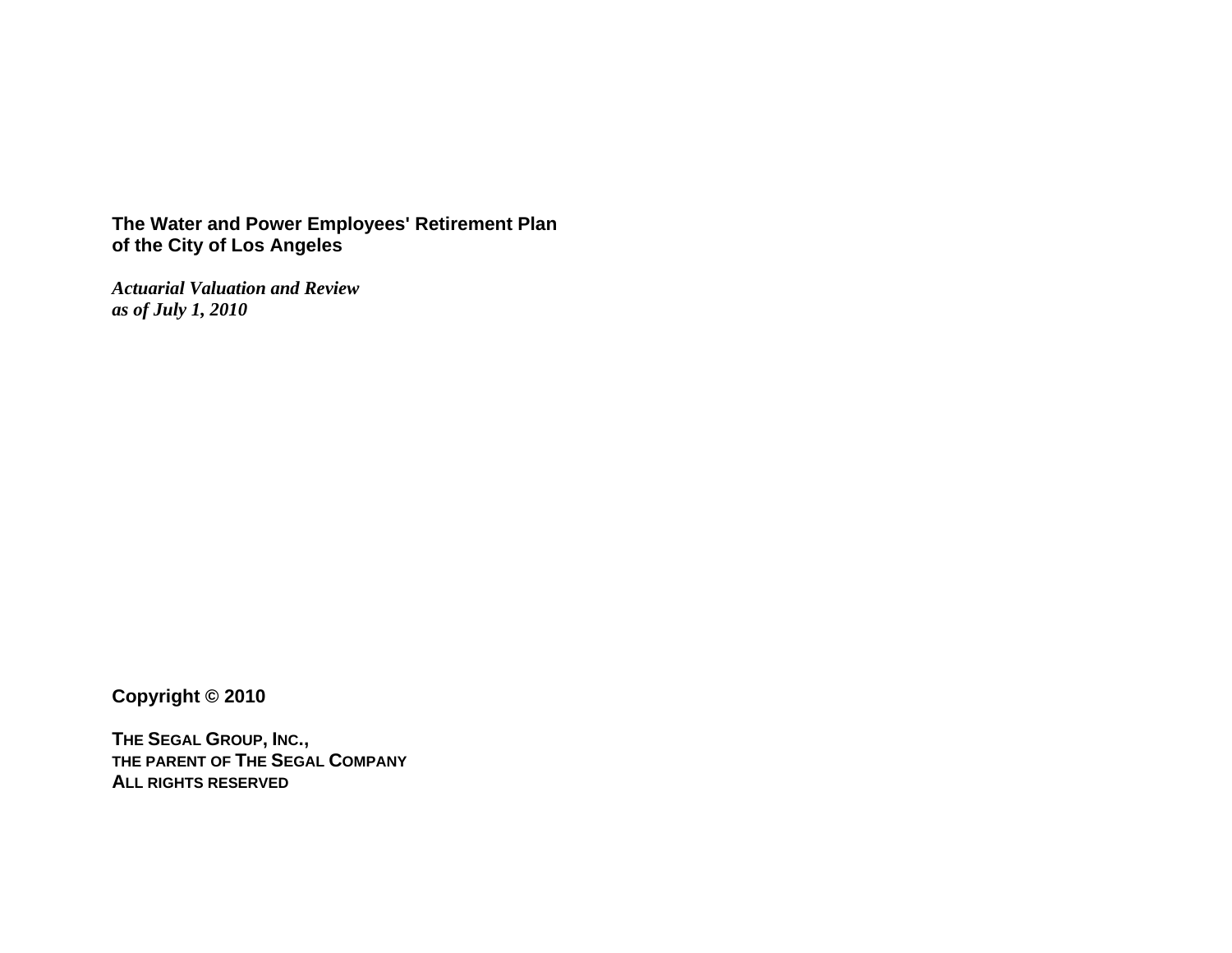# $*$  SEGAL

The Segal Company 100 Montgomery Street, Suite 500 San Francisco, CA 94104 T 415.263.8200 F 415.263.8290 www.segalco.com

*September 14, 2010* 

*Board of Administration The Water and Power Employees' Retirement Plan of the City of Los Angeles 111 North Hope Street, Room 357 Los Angeles, California 90012* 

*Dear Board Members:* 

*We are pleased to submit this Actuarial Valuation and Review as of July 1, 2010. It summarizes the actuarial data used in the valuation, establishes the funding requirements for fiscal 2010-2011 and analyzes the preceding year's experience.* 

*The census and financial information on which our calculations were based was prepared by the Retirement Office. That assistance is gratefully acknowledged. The actuarial calculations were completed under the supervision of John Monroe, ASA, MAAA, Enrolled Actuary.* 

*This actuarial valuation has been completed in accordance with generally accepted actuarial principles and practices. To the best of our knowledge, the information supplied in this actuarial valuation is complete and accurate. Further, in our opinion, the assumptions as approved by the Board are reasonably related to the experience of and the expectations for the Plan.* 

We are members of the American Academy of Actuaries and we meet the Qualification Standards of the American Academy of *Actuaries to render the actuarial opinion herein.* 

*We look forward to reviewing this report at your next meeting and to answering any questions.* 

*Sincerely,* 

*THE SEGAL COMPANY* 

 $By:$   $\frac{1}{\sqrt{2\pi}}$ 

*Paul Angelo, FSA, MAAA, EA John Monroe, ASA, MAAA, EA AB/hy* 

*Senior Vice President and Actuary Vice President and Associate Actuary*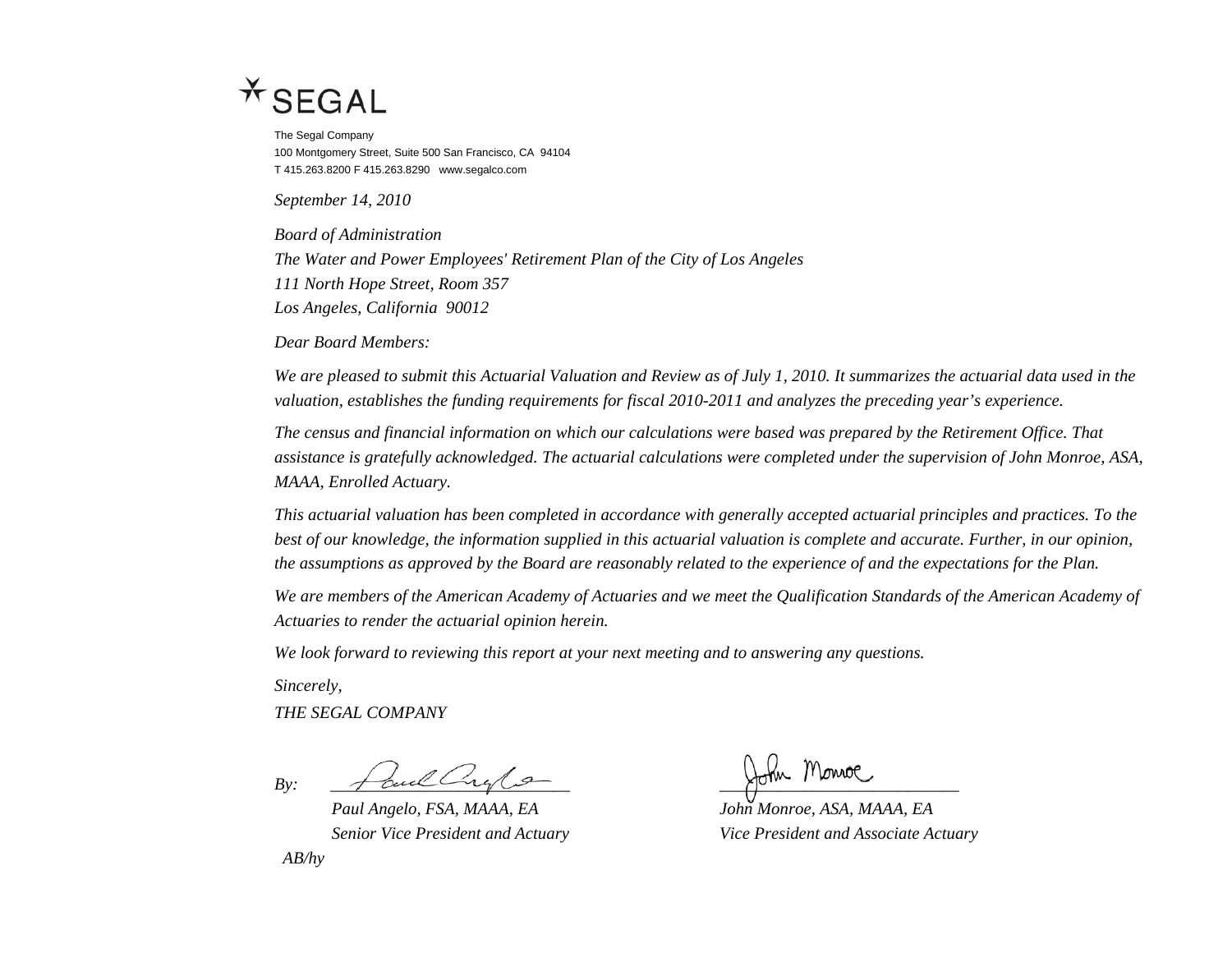#### **VALUATION SUMMARY VALUATION RESULTS**

| <b>Significant Issues in Valuation</b> |  |
|----------------------------------------|--|
| Summary of Key Valuation               |  |

| B. Financial Information 4   |
|------------------------------|
| C. Actuarial Experience7     |
| D. Required Contribution  12 |
| E. Information Required by   |

# **SUPPLEMENTAL**

EXHIBIT ATable of Plan Coverage..............15 EXHIBIT BMembers in Active Service as of June 30, 2010 By Age, Years of Service, and Average Compensation ............................16 EXHIBIT CReconciliation of Member Data .17EXHIBIT DSummary Statement of Income and Expenses on an Actuarial Value Basis................................18 EXHIBIT ESummary Statement of Plan Assets.........................................19 EXHIBIT FDevelopment of the Fund Through June 30, 2010 ..............20 EXHIBIT G Development of Unfunded Actuarial Accrued Liability for Year Ended June 30, 2010.........21 EXHIBIT HTable of Amortization Bases......22EXHIBIT ISection 415 Limitations .............23EXHIBIT JDefinitions of Pension Terms.....24 EXHIBIT KActuarial Balance Sheet.............26EXHIBIT LReserves and Designated Balances.....................................27EXHIBIT MAdjusted Reserves......................28

# **SECTION 1** SECTION 2 SECTION 2 SECTION 3 SECTION 4

#### **INFORMATION REPORTING INFORMATION**

| EXHIBIT I                        |
|----------------------------------|
| Summary of Actuarial Valuation   |
| <b>EXHIBIT II</b>                |
| Supplementary Information        |
| Required by the GASB -           |
| Schedule of Employer             |
| Contributions31                  |
| <b>EXHIBIT III</b>               |
| <b>Supplementary Information</b> |
| Required by the GASB -           |
| Schedule of Funding Progress32   |
| <b>EXHIBIT IV</b>                |
| <b>Supplementary Information</b> |
| Required by the GASB33           |
| <b>EXHIBIT V</b>                 |
| Development of the Net Pension   |
| Obligation and the Annual        |
| Pension Cost Pursuant to         |
|                                  |
| <b>EXHIBIT VI</b>                |
| Actuarial Assumptions and        |
| Actuarial Cost Method 35         |
| <b>EXHIBIT VII</b>               |
| Summary of Plan Provisions  42   |
|                                  |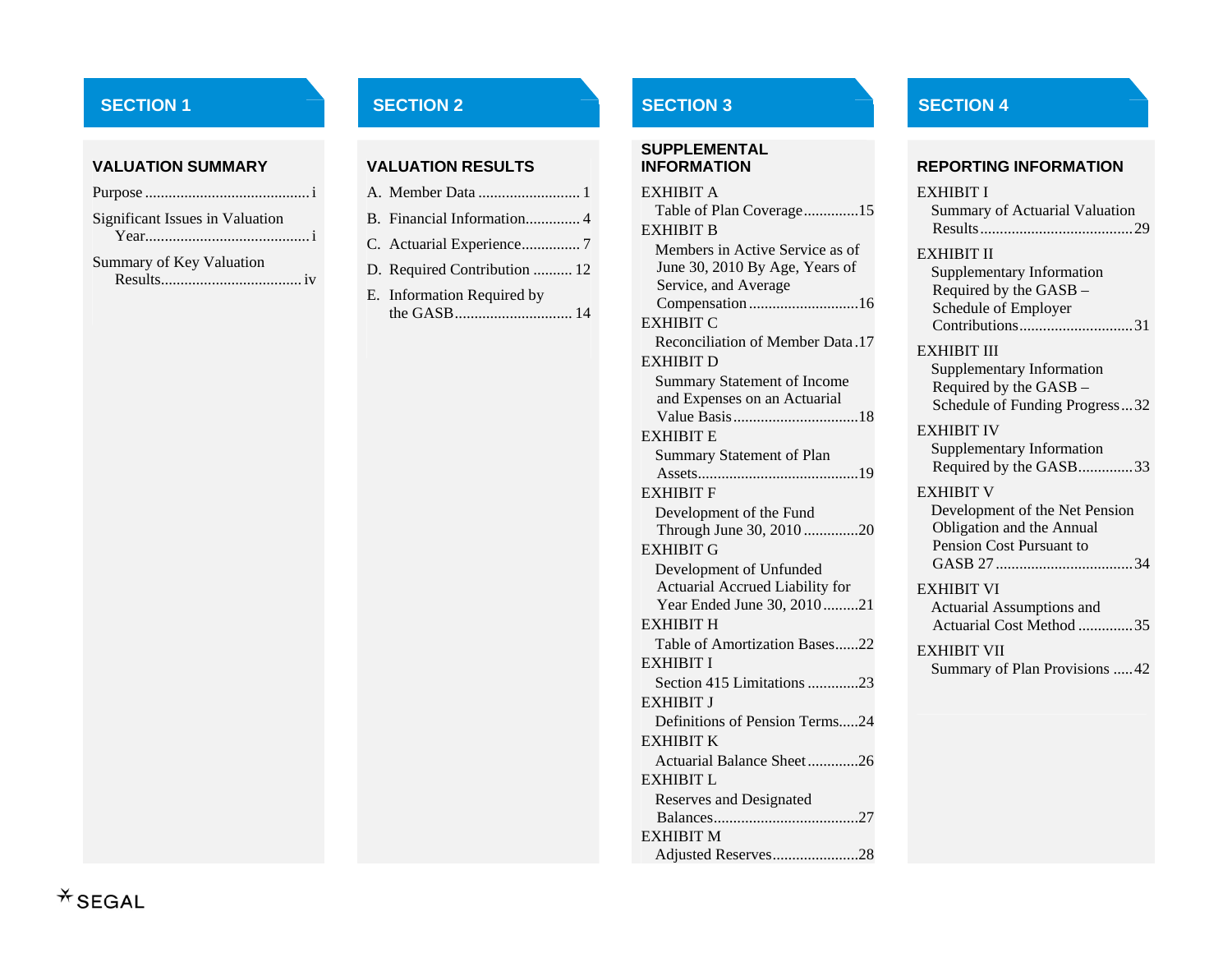# **Purpose**

This report has been prepared by The Segal Company to present a valuation of The Water and Power Employees' Retirement Plan of the City of Los Angeles as of July 1, 2010. The valuation was performed to determine whether the assets and contributions are sufficient to provide the prescribed benefits. The contribution requirements presented in this report are based on:

- $\blacktriangleright$ The benefit provisions of the Pension Plan, as administered by the Board;
- $\geq$  The characteristics of covered active members, inactive vested members, and retired members and beneficiaries as of March 31, 2010, provided by the Retirement Office;
- $\blacktriangleright$ The assets of the Plan as of June 30, 2010, provided by the Retirement Office;
- $\geq$  Economic assumptions regarding future salary increases and investment earnings; and
- $\rightarrow$  Other actuarial assumptions, regarding employee terminations, retirement, death, etc.

#### **Significant Issues in Valuation Year**

| Ref: Pg. 9         | The market value of assets earned a return of 11.96% for the July 1, 2009 to June 30, 2010 plan year. The actuarial value<br>of assets earned a return of 1.44% for the July 1, 2009 to June 30, 2010 plan year due to the deferral of most of the current                                                                                                                                                                                          |
|--------------------|-----------------------------------------------------------------------------------------------------------------------------------------------------------------------------------------------------------------------------------------------------------------------------------------------------------------------------------------------------------------------------------------------------------------------------------------------------|
| Ref: Pg. 13        | year investment gains and the recognition of prior investment losses. This resulted in an actuarial loss of \$472.1 million<br>when measured against the assumed rate of return of 8.00% used in the prior valuation. This actuarial investment loss<br>increased the Plan's required contribution by 6.22% of compensation.                                                                                                                        |
| <i>Ref: Pg. 35</i> | $\triangleright$ The results of the valuation reflect changes in the actuarial assumptions adopted by the Board for this valuation. These<br>changes were documented in our Actuarial Experience Study and are outlined in Section 4, Exhibit VI of this report.<br>These assumptions changes increased the Plan's unfunded actuarial accrued liability (UAAL) by \$255.9 million and the<br>Plan's required contribution by 5.07% of compensation. |
| <i>Ref: Pg. 13</i> | The salaries for continuing actives increased by 2.7% from the rates in effect on March 31, 2009 to the rates in effect on<br>March 31, 2010. Since this increase is less than the average assumed rate of approximately 5.4%, the plan experienced an<br>actuarial gain from salary experience. This gain amounted to \$132.4 million for the current year, which decreased the<br>Plan's required contribution by 1.74% of compensation.          |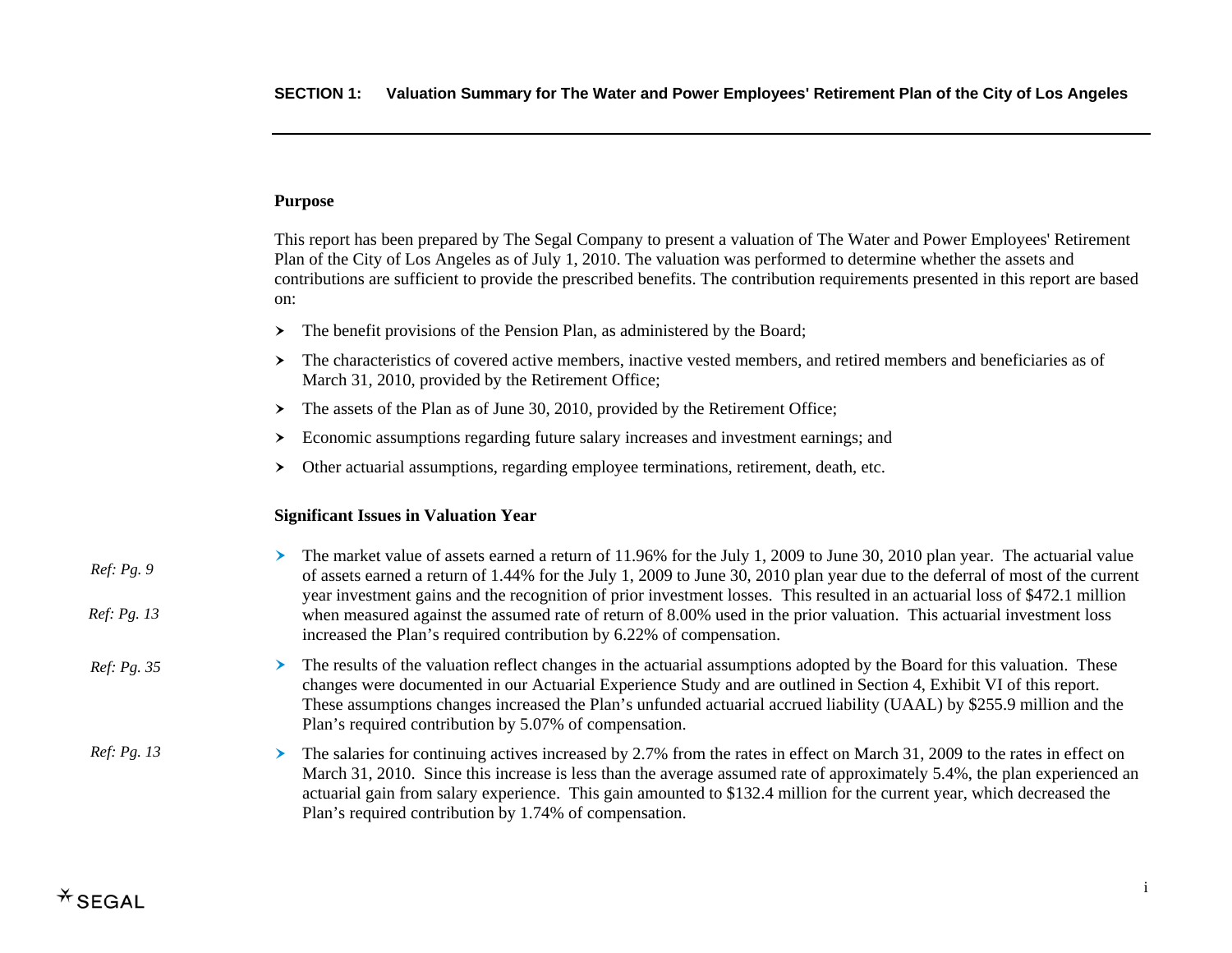| Ref: Pg. 21, 22 |   | The actuarial accrued liability exceeds the actuarial value of assets, resulting in a UAAL of \$1,649 million. The Board's<br>funding policy determines the Department's required contribution as the normal cost increased or offset by a UAAL<br>amortization charge or credit. Under this funding policy, the Plan's UAAL is amortized over various 15 year periods, each<br>beginning with the year that each portion or base of the UAAL was first identified and amortized.                                                                                                                                                                           |
|-----------------|---|-------------------------------------------------------------------------------------------------------------------------------------------------------------------------------------------------------------------------------------------------------------------------------------------------------------------------------------------------------------------------------------------------------------------------------------------------------------------------------------------------------------------------------------------------------------------------------------------------------------------------------------------------------------|
| Ref: Pg. 12     |   | Under the Plan's funding policy, the required contribution rate continues to be larger than the mandatory 110% matching<br>of the employee contribution. The required contribution increased from 26.12% to 38.45% of pay for the 2010-2011 plan<br>year, which is estimated to be \$329.2 million. This includes amortization of the components of the Plan's UAAL over 15-<br>year fixed periods.                                                                                                                                                                                                                                                         |
| Ref: Pg. 5      |   | The total unrecognized return (i.e., the difference between the market value of assets and the "smoothed" actuarial value of<br>assets) changed by \$566 million during the plan year from a \$1,607 million unrecognized loss in 2009 to a \$1,041 million<br>unrecognized loss in 2010. This investment loss will be recognized in the determination of the actuarial value of assets<br>over the next few years. This means that, if the Plan earns the assumed rate of investment return of 7.75% per year (net of<br>expenses) on a <b>market value</b> basis, there will be investment losses on the actuarial value of assets in the next few years. |
|                 |   | The unrecognized investment losses of \$1,041 million represent about 17% of the market value of assets. Unless offset by<br>future investment gains or other favorable experience, the future recognition of the \$1,041 million in past market losses is<br>expected to have a significant impact on the Plan's future funded ratio and required contributions. This potential impact<br>may be illustrated as follows:                                                                                                                                                                                                                                   |
|                 |   | > If the deferred losses were recognized immediately in the actuarial value assets, the funded percentage would decrease<br>from 81% to 70%.                                                                                                                                                                                                                                                                                                                                                                                                                                                                                                                |
|                 |   | If the deferred losses were recognized immediately in the actuarial value of assets, the required contribution would<br>$\left( \right)$<br>increase from 38.45% of covered payroll to 51.93% of covered payroll.                                                                                                                                                                                                                                                                                                                                                                                                                                           |
| Ref: Pg. 13     | ➤ | There were refinements to the service credit data provided to us this year that were a result of system conversions currently<br>being undergone by the Retirement Office. These data refinements increased the Plan's required contribution by an<br>estimated 2.08% of compensation. We expect there may be more refinements to occur prior to the next valuation,<br>however, it is unknown whether any further refinements will increase or decrease the liability.                                                                                                                                                                                     |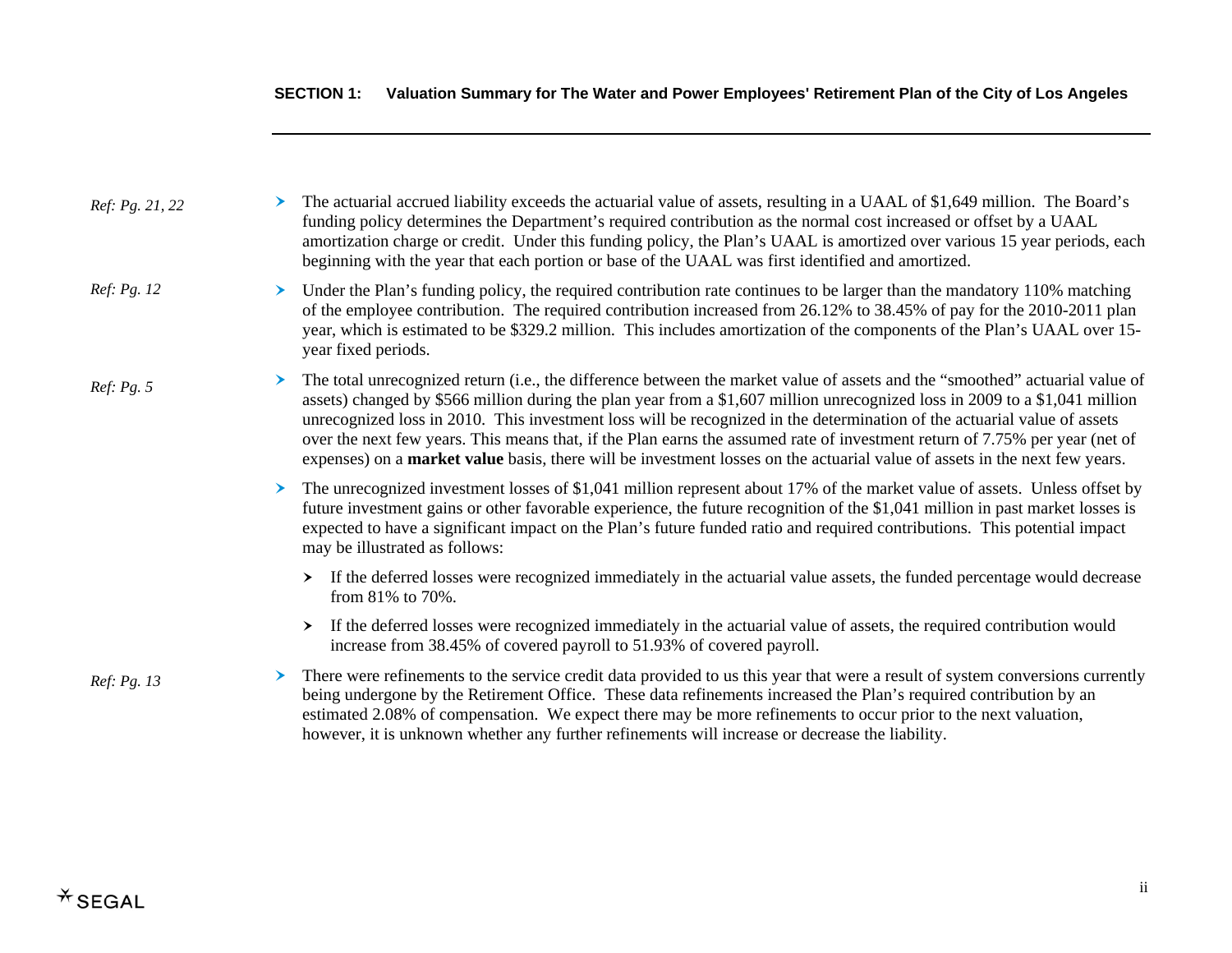*Ref: Pg. 2 7*

*Ref: Pg. 5* 

- $\blacktriangleright$  This year, the balance in the General Reserve and the Reserve for Investment Gains and Losses increased from \$1,638 million as of June 30, 2009 to \$1,820 million as of June 30, 2010. These two reserves track changes in the book value of assets. Consistent with prior valuations, this year we have been instructed to include all but \$62.7 million of the end of year General Reserve and Reserve for Investment Gains and Losses as valuation assets. This is approximately 1% of the end of year market value of assets.
	- $\blacktriangleright$  The actuarial valuation report as of July 1, 2010 is based on financial information as of that date. Changes in the value of assets subsequent to that date, to the extent that they exist, are not reflected. Declines in asset values will increase the actuarial cost of the plan, while increases will decrease the actuarial cost of the plan.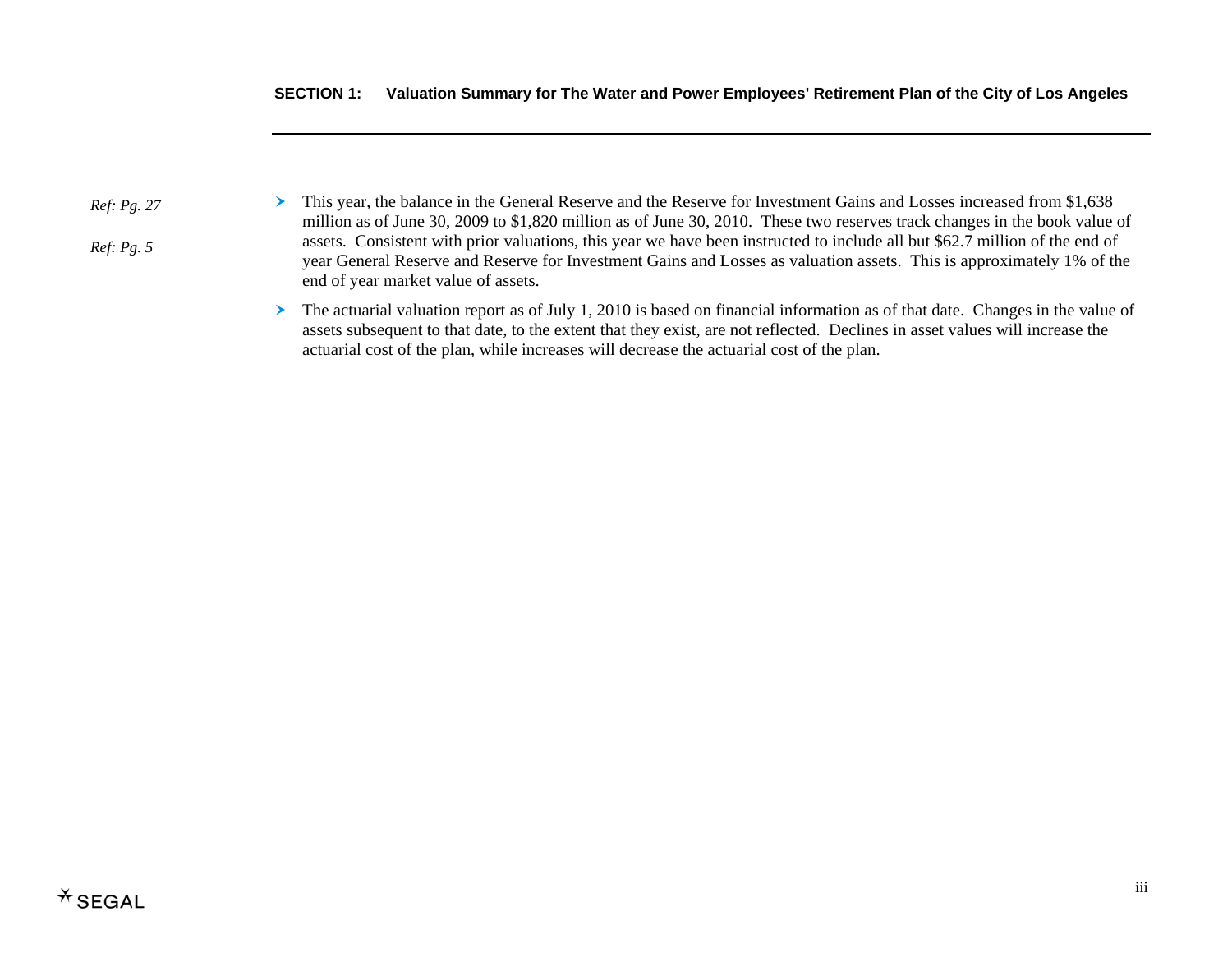# **Summary of Key Valuation Results**

| 2010          | 2009          |
|---------------|---------------|
|               |               |
| \$329,178,234 | \$210,341,349 |
| 38.45%        | 26.12%        |
|               |               |
| \$179,339,888 | \$154,425,889 |
| 6,266,313,282 | 5,698,877,784 |
| 7,244,429,689 | 7,248,721,252 |
| 8,893,618,433 | 8,057,060,950 |
| 1,649,188,744 | 808,339,698   |
| 81.46%        | 89.97%        |
|               |               |
| \$334,541,036 | \$206,025,133 |
| --            | 201,034,807   |
|               | 97.6%         |
| \$856,089,559 | \$767,912,436 |
|               |               |
| 8,468         | 8,505         |
| 1,739         | 1,742         |
| 9,295         | 8,868         |
| \$856,089,559 | \$805,137,795 |
| \$92,102      | \$90,791      |
|               |               |

*\* For 2009, this represents the actual covered payroll for 2009-2010 as reported by the Retirement Office.* 

*\*\* Includes terminated members due to refund of employee contributions.*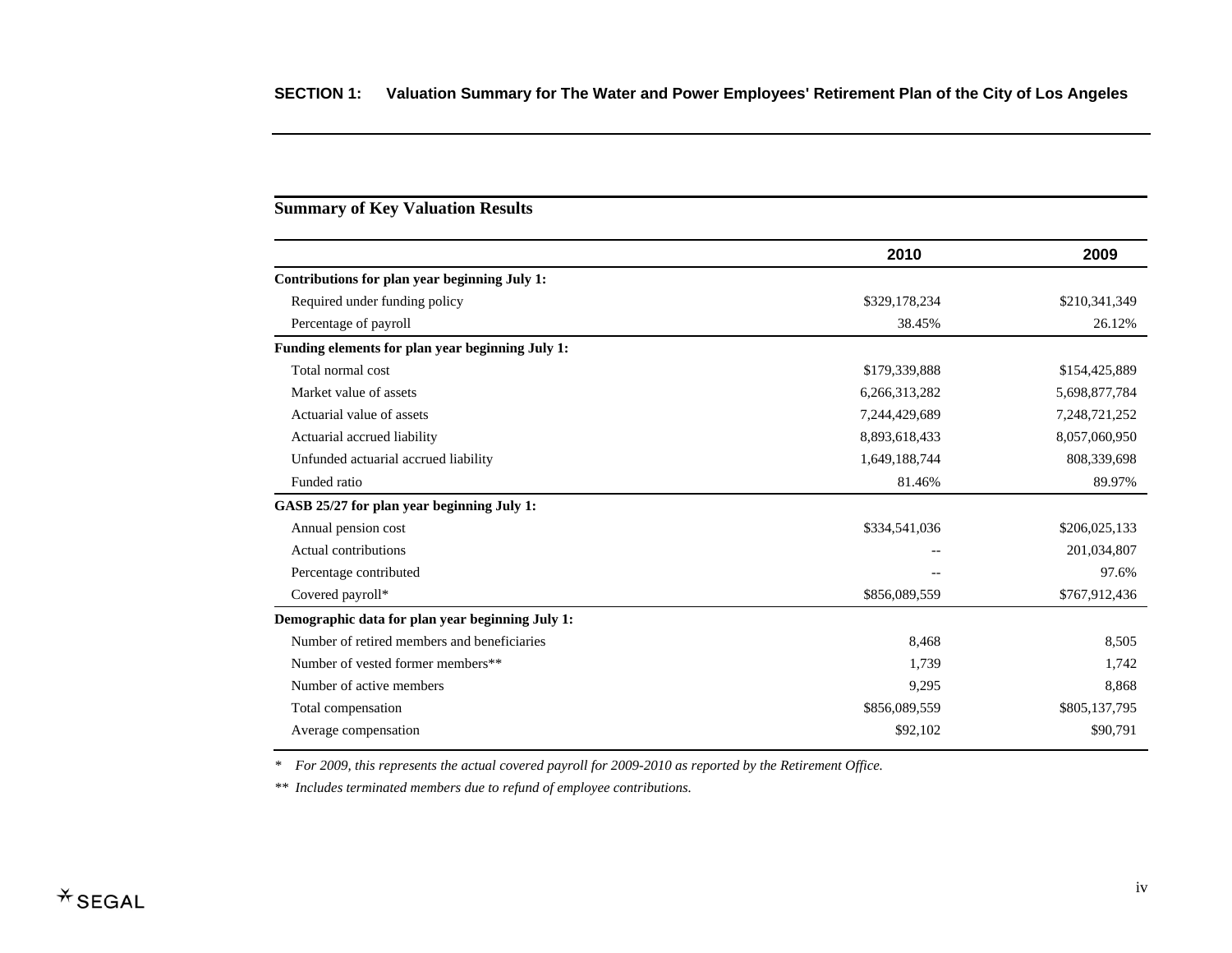#### **A. MEMBE R DATA**

The Actuarial Valuation and Review considers the number and demographic characteristics of covered members, including active members, vested terminated members, retired members and beneficiaries.

This section presents a summary of significant statistical data on these member groups.

More detailed information for this valuation year and the preceding valuation can be found in Section 3, Exhibits A, B, and C.

#### *A historical perspective of how the member population has changed over the past ten valuations can be seen in this chart.*

**CHART 1** 

**Member Population: 2001 – 2010** 

| <b>Year Ended</b><br>June 30 | <b>Active</b><br><b>Members</b> | <b>Vested Terminated</b><br>Members* | <b>Retired Members</b><br>and Beneficiaries | <b>Ratio of Non-Actives</b><br>to Actives |
|------------------------------|---------------------------------|--------------------------------------|---------------------------------------------|-------------------------------------------|
| 2001                         | 7,250                           | 1,415                                | 9,576                                       | 1.52                                      |
| 2002                         | 7,403                           | 1,426                                | 9,353                                       | 1.46                                      |
| 2003                         | 7,731                           | 1,445                                | 9,161                                       | 1.37                                      |
| 2004                         | 7.893                           | 1,525                                | 8,973                                       | 1.33                                      |
| 2005                         | 7.967                           | 1,397                                | 8,868                                       | 1.29                                      |
| 2006                         | 7,926                           | 1,481                                | 8,817                                       | 1.30                                      |
| 2007                         | 7,993                           | 1,535                                | 8.746                                       | 1.29                                      |
| 2008                         | 8,164                           | 1,548                                | 8,670                                       | 1.25                                      |
| 2009                         | 8.868                           | 1.742                                | 8,505                                       | 1.16                                      |
| 2010                         | 9,295                           | 1,739                                | 8,468                                       | 1.10                                      |

*\* Includes terminated members due a refund of employee contributions.*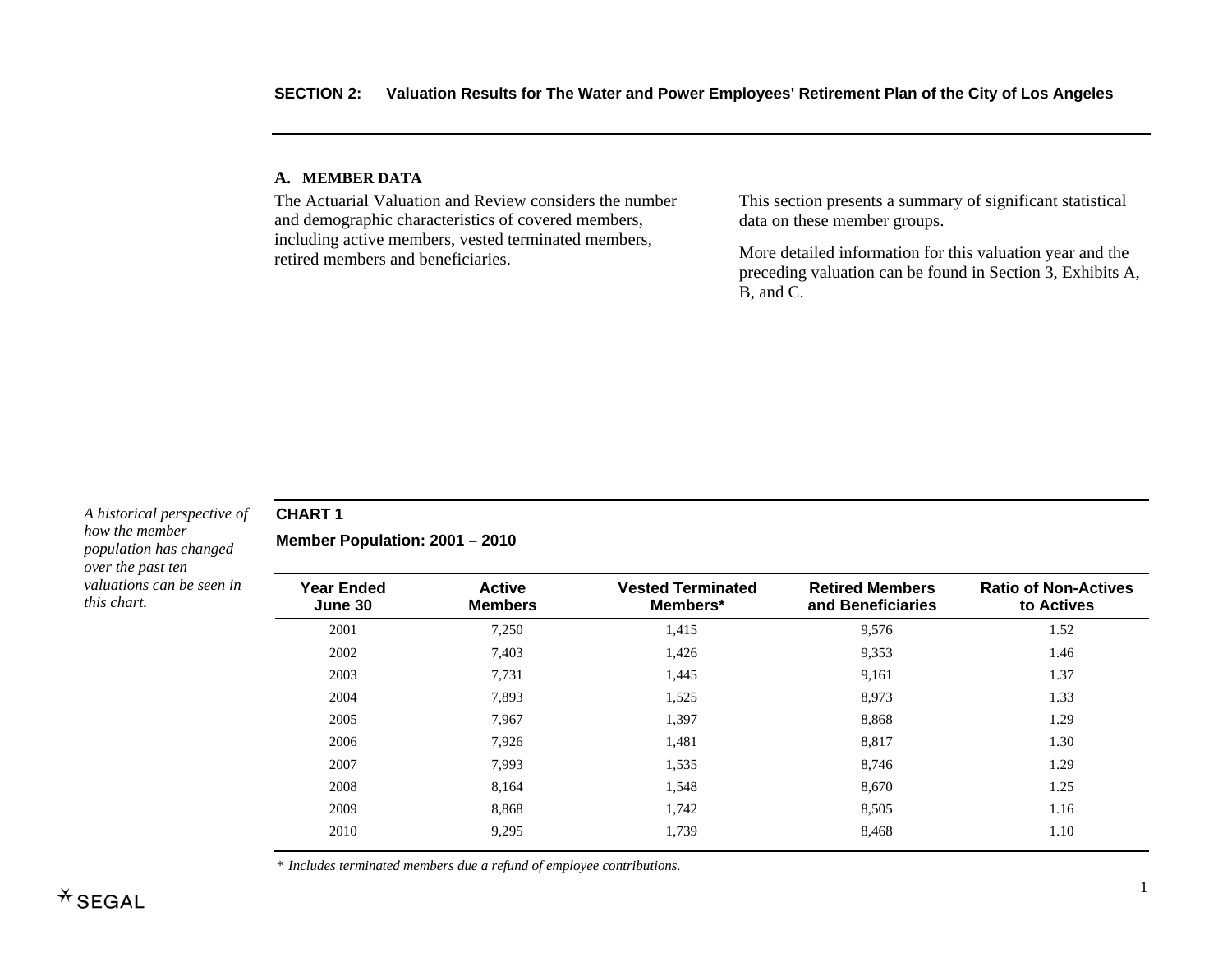#### **Active Members**

Plan costs are affected by the age, years of service and compensation of active members. In this year's valuation, there were 9,295 active members with an average age of 48.0, average years of service of 17.6 years and average compensation of \$92,102. The 8,868 active members in the prior valuation had an average age of 47.8, average service of 16.8 years and average compensation of \$90,791.

#### **Inactive Members**

In this year's valuation, there were 1,739 members with a vested right to a deferred or immediate vested benefit, or entitled to a return of their employee contributions.

*These graphs show a distribution of active members by age and by years of service.* 

# **CHART 2**

**Distribution of Active Members by Age as of June 30, 2010** 



#### **CHART 3**

**Distribution of Active Members by Years of Service as of June 30, 2010** 

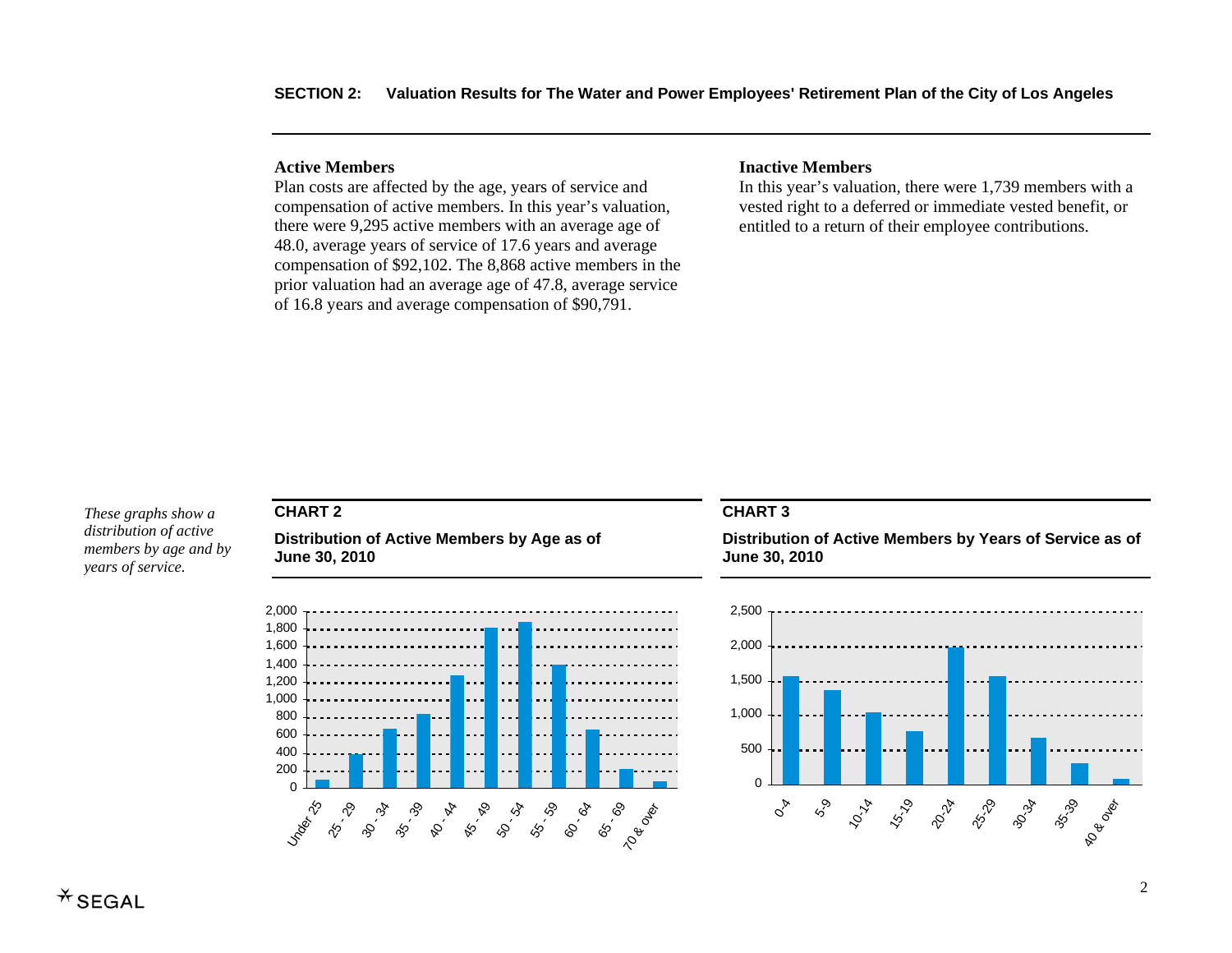#### **SECTION 2: Valuation Results for The Water and Power Employees' Retirement Plan of the City of Los Angeles**

# **Retired Members and Beneficiaries**

As of June 30, 2010, 6,358 retired members and 2,110 beneficiaries were receiving total monthly benefits of \$32,384,494. For comparison, in the previous valuation, there were 6,366 retired members and 2,139 beneficiaries receiving monthly benefits of \$31,015,343.

*These graphs show a distribution of the current retired members and beneficiaries based on their monthly amount and age, by type of pension.* 



# **CHART 4**

**Distribution of Retired Members and Beneficiaries by Type and by Monthly Amount as of June 30, 2010** 



#### **CHART 5**

**Distribution of Retired Members and Beneficiaries by Type and by Age as of June 30, 2010** 

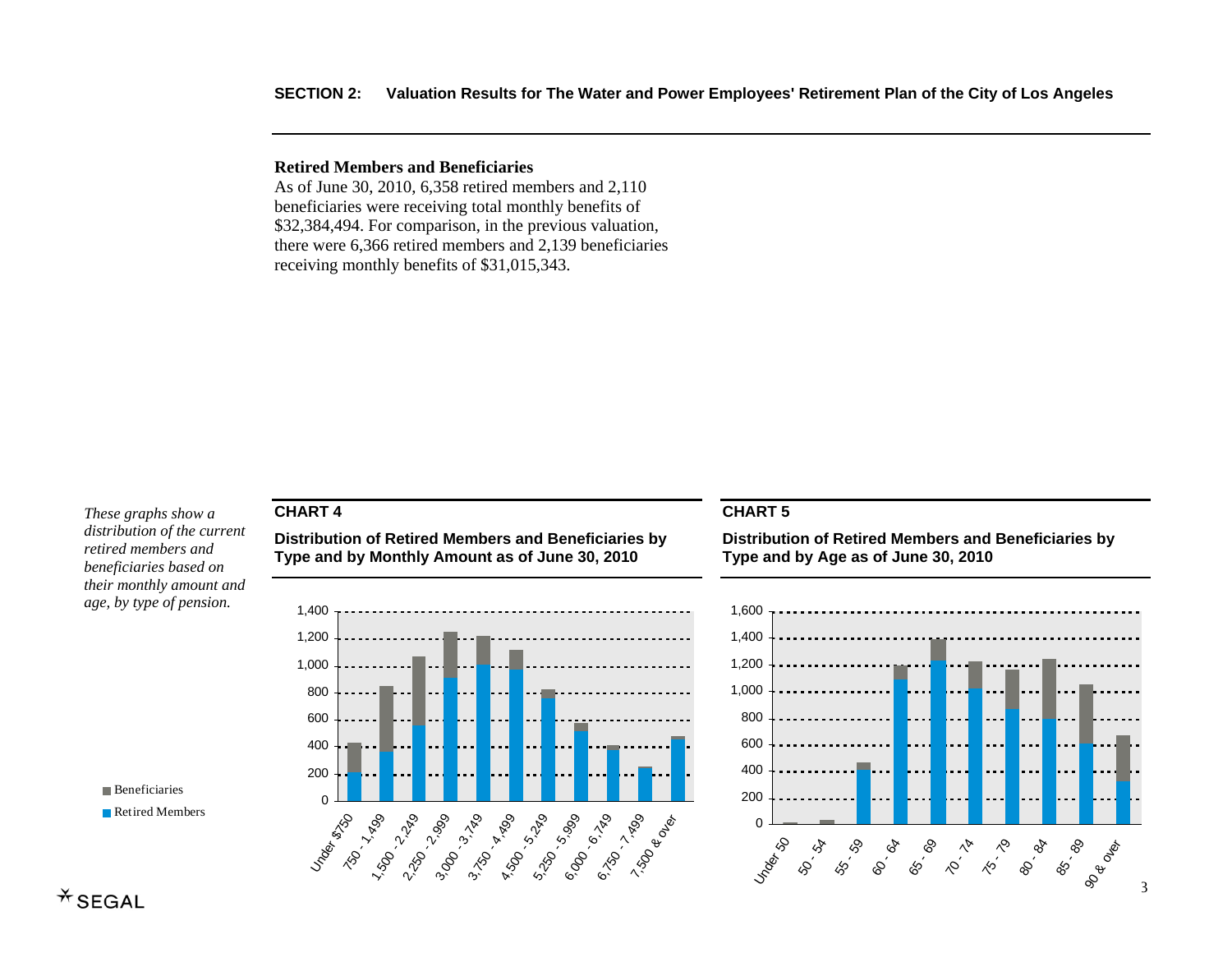#### **B. FINANCIAL INFORMATION**

Retirement plan funding anticipates that, over the long term, both contributions and net investment earnings (less investment fees and administrative expenses) will be needed to cover benefit payments.

Retirement plan assets change as a result of the net impact of these income and expense components. Additional financial information, including a summary of these transactions for the valuation year, is presented in Section 3, Exhibits D, E and F.

#### **CHART 6**

*The chart depicts the components of changes in the actuarial value of assets over the last ten years. Note: The first bar represents increases in assets during each year while the second bar details the decreases.* 

**Comparison of Increases and Decreases in the Actuarial Value of Assets for Years Ended June 30, 2001 – 2010** 



**Benefits paid** 

**Contributions**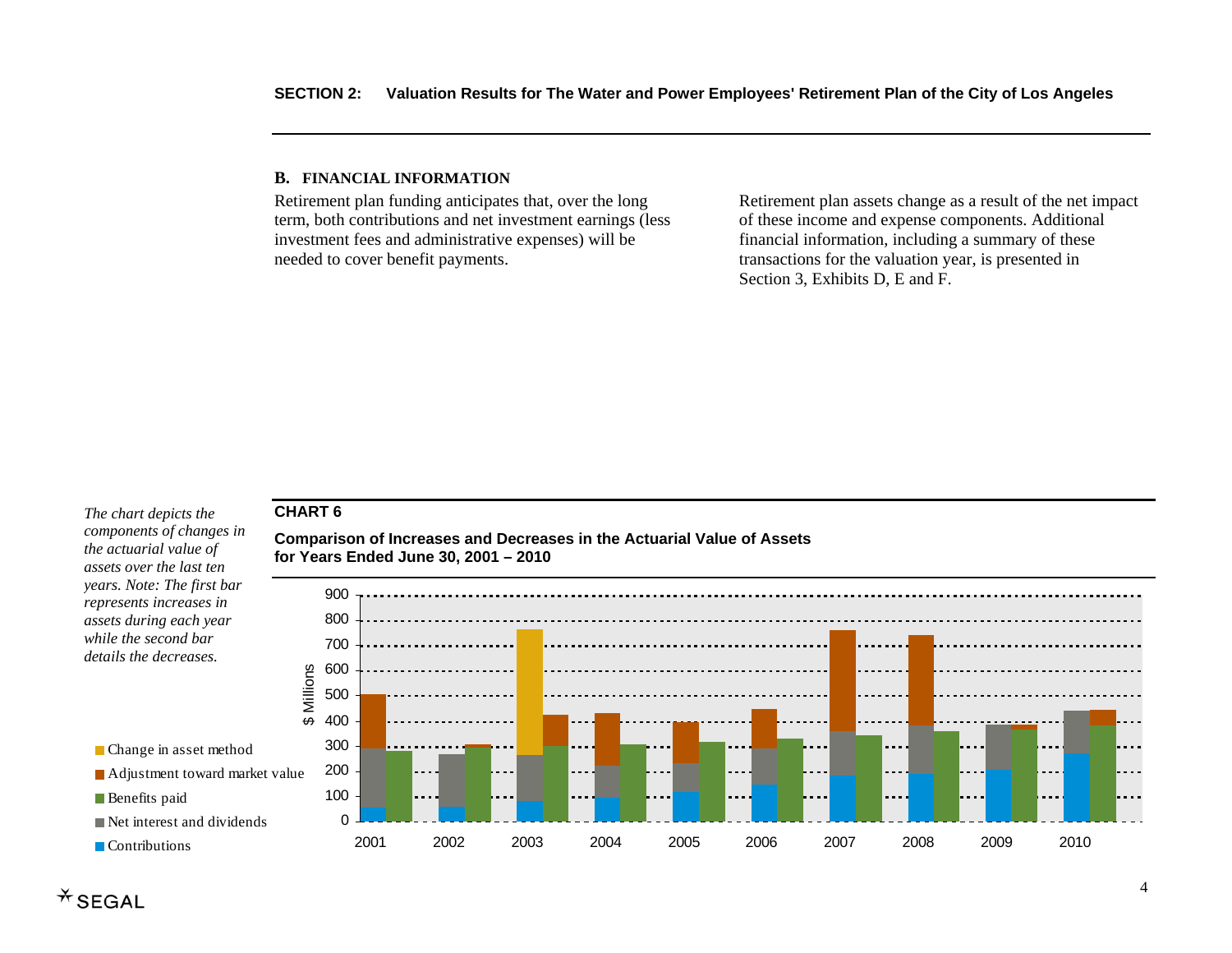It is desirable to have level and predictable plan costs from one year to the next. For this reason, the Board has approved an asset valuation method that gradually adjusts to market value. Under this valuation method, the full value of market fluctuations is not recognized in a single year and, as a result, the asset value and the plan costs are more stable.

The amount of the adjustment to recognize market value is treated as income, which may be positive or negative.

Realized and unrealized gains and losses are treated equally and, therefore, the sale of assets has no immediate effect on the actuarial value.

Please note that as instructed by Plan staff, we have included all but \$62.7 million (approximately 1% of the end of year market value of assets) in the General Reserve and Reserve for Investments Gains and Losses as valuation assets.

#### **CHART 7**

**Determination of Actuarial Value of Assets as of June 30, 2010** 

|        | Market value of assets, June 30, 2010                                                                     |                  |                       | \$6,266,313,282  |
|--------|-----------------------------------------------------------------------------------------------------------|------------------|-----------------------|------------------|
|        | Calculation of Unrecognized Return                                                                        | Original Amount* | Unrecognized Return** |                  |
|        | (a) Year ended June 30, $2010$                                                                            | \$223,624,452    | \$178,899,562         |                  |
|        | Year ended June 30, 2009<br>(b)                                                                           | $-1,610,405,832$ | -966,243,499          |                  |
|        | Year ended June 30, 2008<br>(c)                                                                           | -911,502,787     | $-364,601,115$        |                  |
|        | Year ended June 30, 2007<br>(d)                                                                           | 555,827,560      | 111,165,512           |                  |
|        | Year ended June 30, 2006<br>(e)                                                                           | 30, 315, 338     | 0                     |                  |
|        | Total Unrecognized Return***<br>(f)                                                                       |                  |                       | $-1,040,779,540$ |
| 3      | Gross actuarial value: $(1) - (2f)$                                                                       |                  |                       | 7,307,092,822    |
| 4      | Portion of General Reserve and Reserve for Investment Gains and Losses<br>not included as valuation asset |                  |                       | 62,663,133       |
| 5      | Net actuarial value as of June 30, 2010: $(3) - (4)$                                                      |                  |                       | \$7,244,429,689  |
| 6      | Net actuarial value as a percentage of market value: $(5) / (1)$                                          |                  |                       | 115.6%           |
| $\ast$ | Total return minus expected return on a market value basis                                                |                  |                       |                  |
| $**$   | Recognition at 20% per year over 5 years                                                                  |                  |                       |                  |
| ***    | Deferred return as of June 30, 2010 recognized in each of the next 4 years:                               |                  |                       |                  |
|        | Amount Recognized during 2010/2011<br>$-$ \$348,491,321<br>(a)                                            |                  |                       |                  |
|        | Amount Recognized during 2011/2012<br>$-$ \$459,656,833<br>(b)                                            |                  |                       |                  |
|        | $-$ \$277,356,276<br>Amount Recognized during 2012/2013<br>(c)                                            |                  |                       |                  |
|        | \$44,724,890<br>Amount Recognized during 2013/2014<br>(d)                                                 |                  |                       |                  |
|        | $-$1,040,779,540$<br>Subtotal                                                                             |                  |                       |                  |

*The chart shows the determination of the actuarial value of assets as of the valuation date.*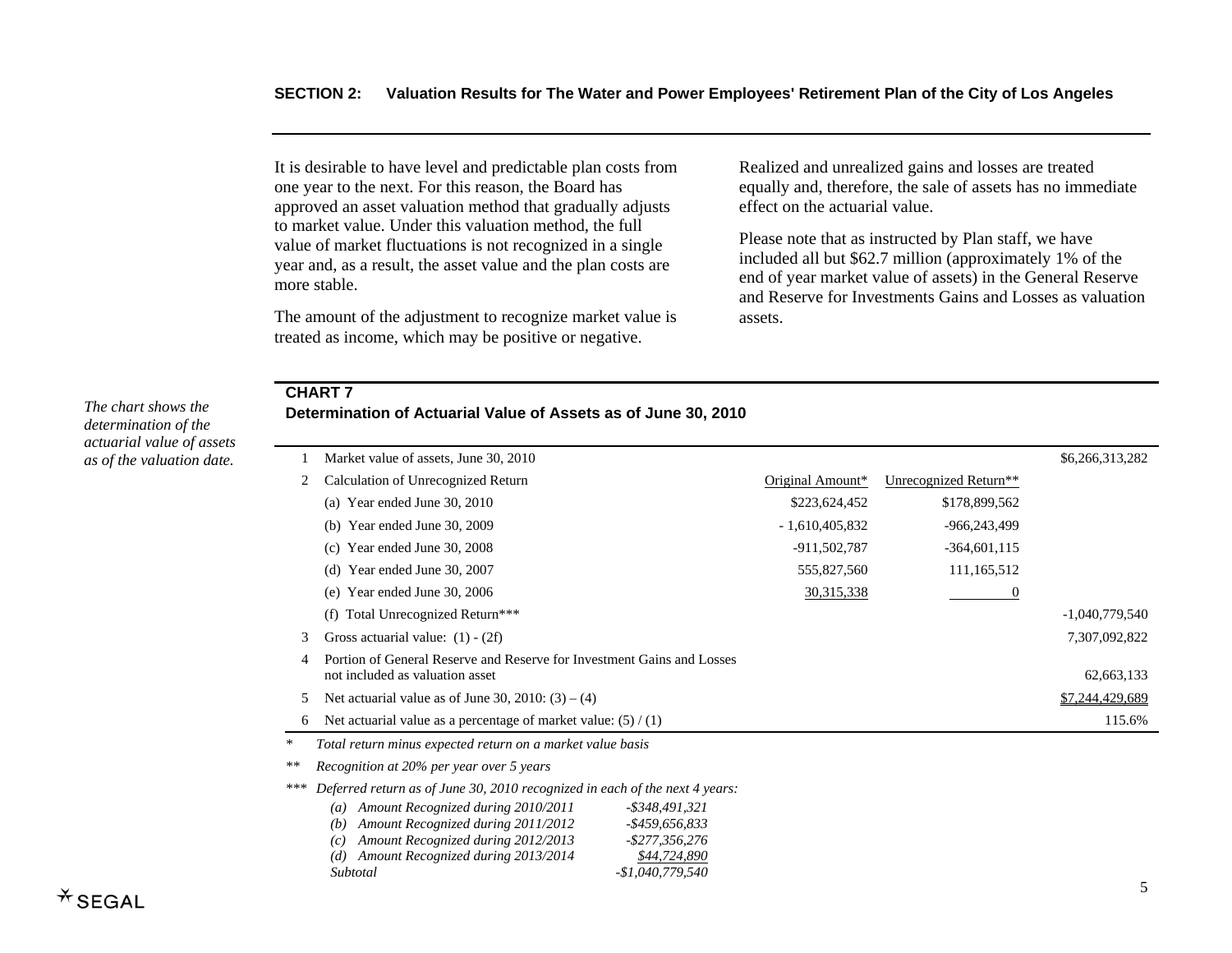Both the actuarial value and market value of assets are representations of the LADWP's financial status. As investment gains and losses are gradually taken into account, the actuarial value of assets tracks the market value of assets. The actuarial asset value is significant because the LADWP's liabilities are compared to these assets to determine what portion, if any, remains unfunded. Amortization of the unfunded actuarial accrued liability is an important element in determining the contribution requirement.

Note that in the chart below, actuarial value of assets are exclusive of a small portion of the General Reserve and Reserve for Investment Gains and Losses while that Reserve is included in the development of the market value of assets.

#### *This chart shows the change in the actuarial value of assets versus the market value over the past ten years.*

**CHART 8** 



**Actuarial Value of Assets vs. Market Value of Assets as of June 30, 2001 – 2010**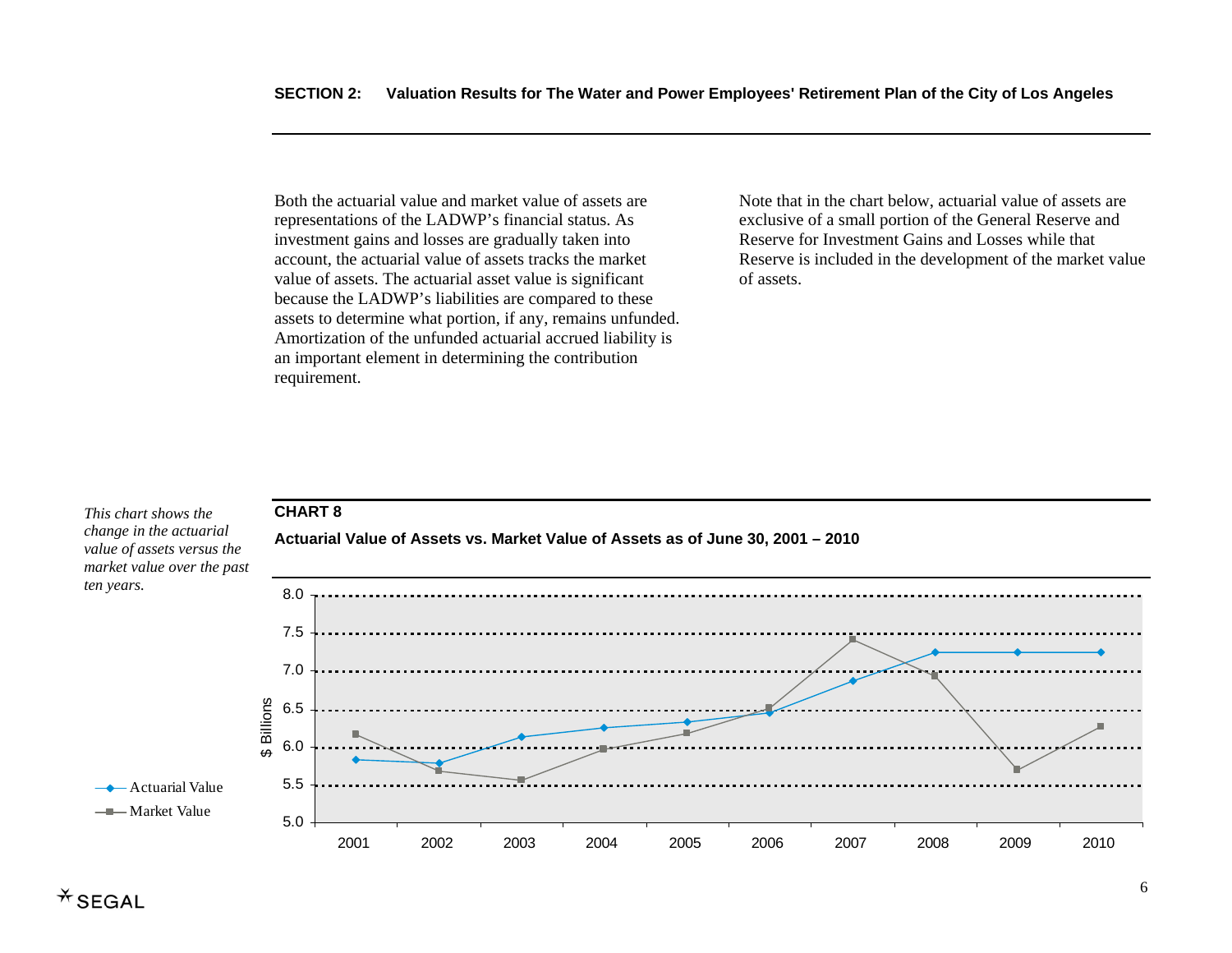#### **C. ACTUARIAL EXPERIENCE**

To calculate the required contribution, assumptions are made about future events that affect the amount and timing of benefits to be paid and assets to be accumulated. Each year actual experience is measured against the assumptions. If overall experience is more favorable than anticipated (an actuarial gain), the contribution requirement will decrease from the previous year. On the other hand, the contribution requirement will increase if overall actuarial experience is less favorable than expected (an actuarial loss).

Taking account of experience gains or losses in one year without making a change in assumptions reflects the belief that the single year's experience was a short-term development and that, over the long term, experience will

return to the original assumptions. For contribution requirements to remain stable, assumptions should approximate experience.

If assumptions are changed, the contribution requirement is adjusted to take into account a change in experience anticipated for all future years.

The total loss is \$636,688,406, \$472,090,086 is from investments and \$164,598,320 is from all other sources. The net experience variation from individual sources other than investments was 1.9% of the actuarial accrued liability. A discussion of the major components of the actuarial experience is on the following pages.

*This chart provides a summary of the actuarial experience during the past year.* 

# **CHART 9**

**Actuarial Experience for Year Ended June 30, 2010** 

| 1. Net loss from investments*       | -\$472,090,086    |
|-------------------------------------|-------------------|
| 2. Net loss from other experience** | -164,598,320      |
| 3. Net experience loss: $(1) + (2)$ | $-$ \$636,688,406 |

*\* Details in Chart 10* 

*\*\* See Section 3, Exhibit G. Does not include the effect of assumption changes.*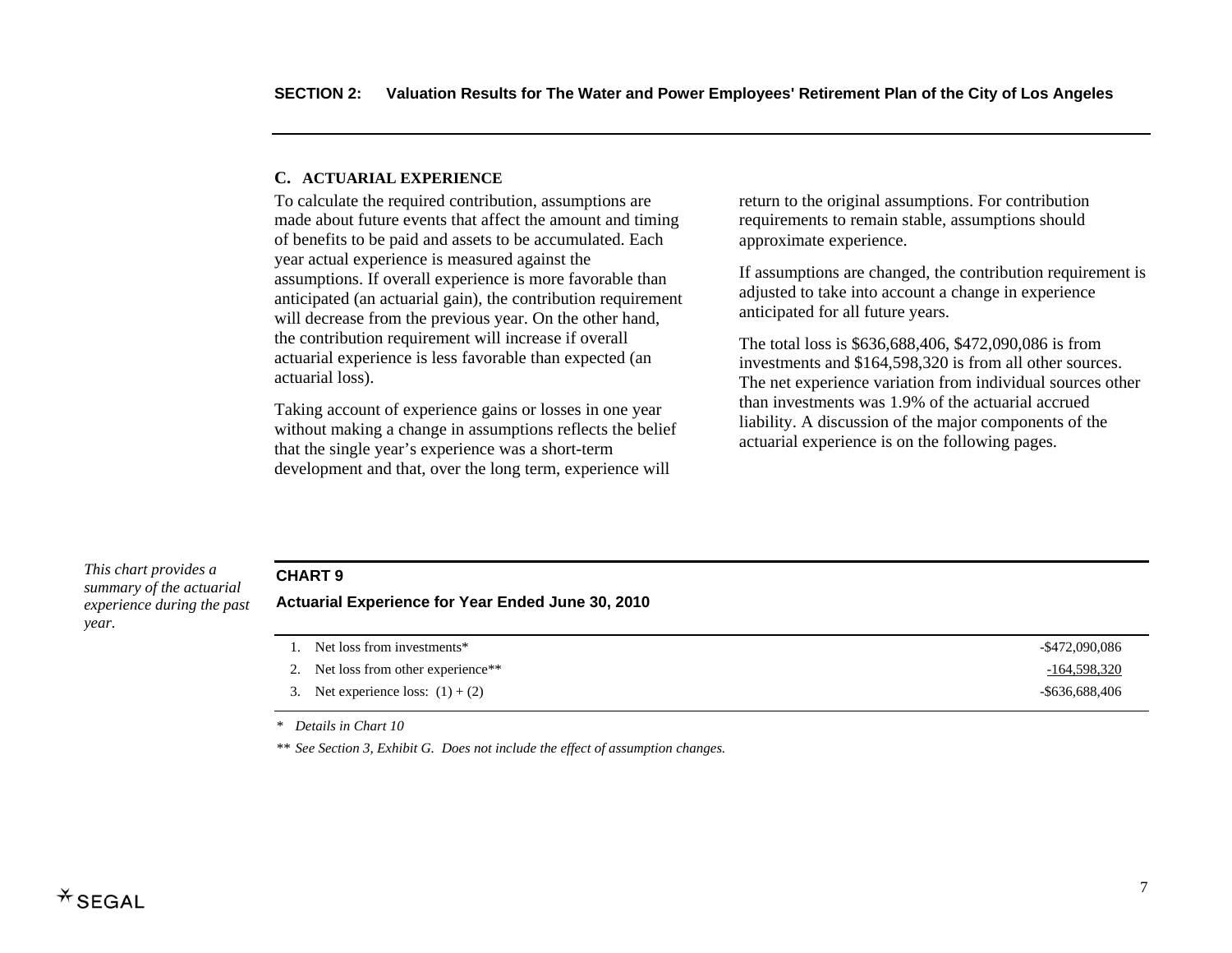#### **Investment Rate of Return**

A major component of projected asset growth is the assumed rate of return. The assumed return should represent the expected long-term rate of return, based on the LADWP's investment policy. For valuation purposes, the assumed rate of return on the actuarial value of assets was 8.00% for the 2009-2010 plan year. The actual rate of return on an actuarial basis for the 2009-2010 plan year was 1.44%.

Since the actual return for the year was less than the assumed return, the LADWP experienced an actuarial loss during the year ended June 30, 2010 with regard to its investments.

#### *This chart shows the gain/(loss) due to investment experience.*

#### **CHART 10**

**Actuarial Value Investment Experience for Year Ended June 30, 2010** 

| 1. Actual return                                  | \$103,496,107  |
|---------------------------------------------------|----------------|
| 2. Average value of assets                        | 7,194,827,417  |
| 3. Actual rate of return: $(1) \div (2)$          | 1.44%          |
| 4. Assumed rate of return for 2009-2010 plan year | 8.00%          |
| 5. Expected return: $(2)$ x $(4)$                 | \$575,586,193  |
| 6. Actuarial gain/(loss): $(1) - (5)$             | -\$472,090,086 |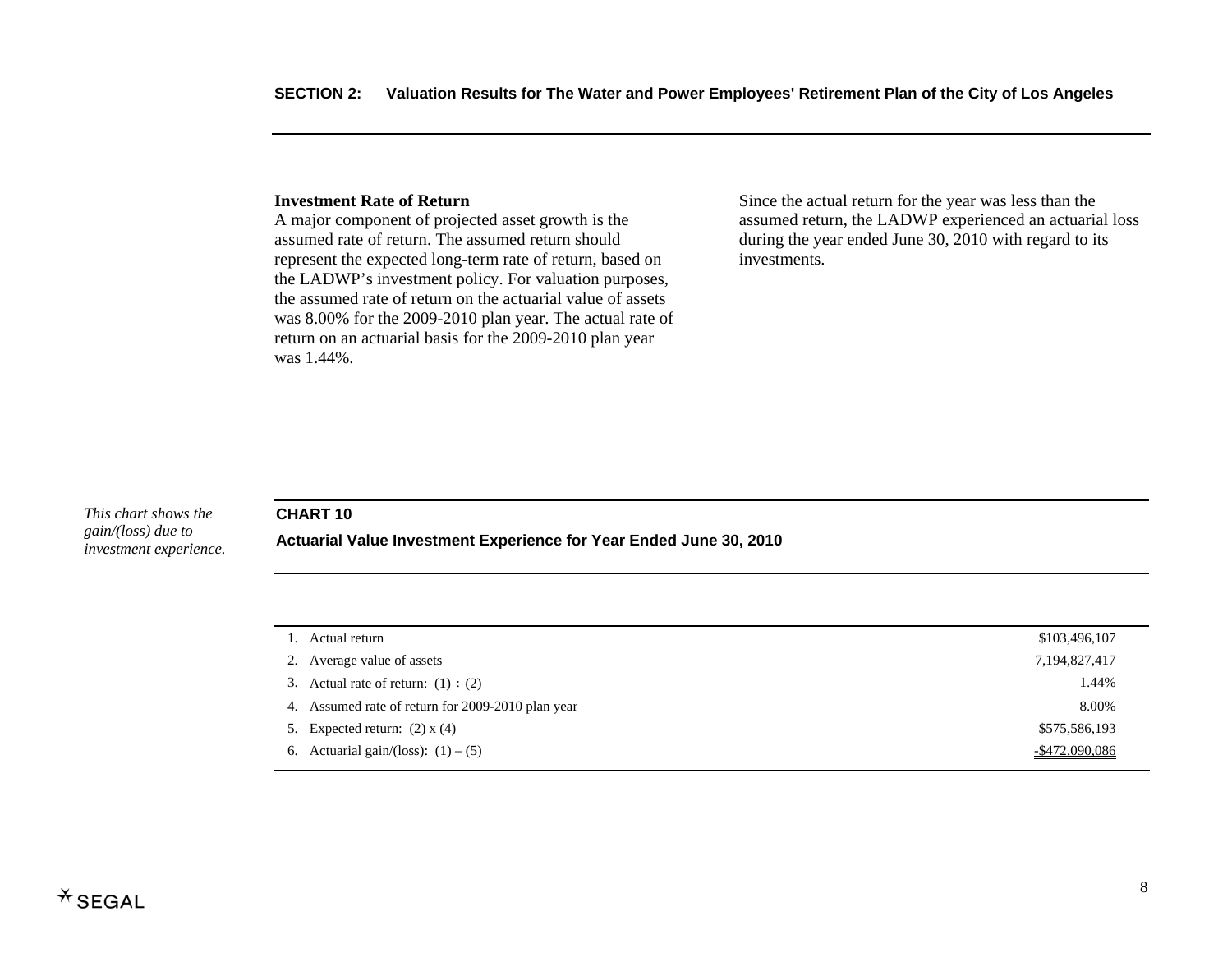Because actuarial planning is long term, it is useful to see how the assumed investment rate of return has followed actual experience over time. The chart below shows the rate of return on an actuarial basis compared to the market value investment return for the last ten years, including five-year and ten-year averages.

Based on the 2006 through 2009 Actuarial Experience Study and as adopted by the Board, the assumed rate of return was changed from 8.00% to 7.75%.

# **CHART 11**

# **Investment Return – Actuarial Value vs. Market Value: 2001 - 2010**

|                                     | Net Interest and<br><b>Dividend Income</b> |                | <b>Recognition of Capital</b><br><b>Appreciation</b> |                | <b>Change in Asset Method</b> |         | <b>Actuarial Value</b><br><b>Investment Return</b> |                | <b>Market Value Investment</b><br>Return |                |
|-------------------------------------|--------------------------------------------|----------------|------------------------------------------------------|----------------|-------------------------------|---------|----------------------------------------------------|----------------|------------------------------------------|----------------|
| <b>Year Ended</b><br><b>June 30</b> | Amount                                     | <b>Percent</b> | <b>Amount</b>                                        | <b>Percent</b> | <b>Amount</b>                 | Percent | Amount                                             | <b>Percent</b> | Amount                                   | <b>Percent</b> |
| 2001                                | \$232,814,492                              | 4.24           | \$217,489,958                                        | 3.96           | $ -$                          | $ -$    | \$450,304,450                                      | 8.20           | \$492,327,362                            | 8.52           |
| 2002                                | 206,326,546                                | 3.61           | $-14,327,506$                                        | $-0.25$        | $- -$                         | $ -$    | 191,999,040                                        | 3.36           | $-251,053,638$                           | $-4.16$        |
| 2003                                | 182,004,368                                | 3.20           | $-127,029,513$                                       | $-2.24$        | \$503,018,121                 | 8.86    | 557,992,976                                        | 9.82           | 107,504,970                              | 1.93           |
| 2004                                | 126,468,819                                | 2.10           | 205,922,559                                          | 3.42           | $- -$                         | $- -$   | 332, 391, 378                                      | 5.52           | 611,980,245                              | 11.22          |
| 2005                                | 114,263,238                                | 1.86           | 164,012,112                                          | 2.66           | $- -$                         | $ -$    | 278, 275, 350                                      | 4.52           | 419,463,599                              | 7.16           |
| 2006                                | 142,834,044                                | 2.29           | 157,384,016                                          | 2.52           | $- -$                         | $- -$   | 300,218,060                                        | 4.81           | 514,526,795                              | 8.45           |
| 2007                                | 175,884,502                                | 2.76           | 402,557,938                                          | 6.33           | $- -$                         | $- -$   | 578,442,440                                        | 9.09           | 1,066,710,135                            | 16.58          |
| 2008                                | 191,456,313                                | 2.82           | 361,168,481                                          | 5.33           | $- -$                         | $ -$    | 552,624,794                                        | 8.15           | $-324,830,786$                           | $-4.43$        |
| 2009                                | 178,210,091                                | 2.49           | $-15,044,818$                                        | $-0.21$        | $ -$                          | $- -$   | 163, 165, 273                                      | 2.28           | $-1,062,966,407$                         | $-15.53$       |
| 2010                                | 165,427,697                                | 2.30           | $-61,931,590$                                        | $-0.86$        | $- -$                         | $- -$   | 103,496,107                                        | 1.44           | 675,223,168                              | 11.96          |
| Total                               | \$1,715,690,110                            |                | \$1,290,201,637                                      |                | \$503,018,121                 |         | \$3,508,909,868                                    |                | \$2,248,885,443                          |                |
|                                     |                                            |                |                                                      |                |                               |         | Five-year average return                           | 5.03%          |                                          | 2.69%          |
|                                     |                                            |                |                                                      |                |                               |         | Ten-year average return                            | 5.59%          |                                          | 3.68%          |

*Note: Each year's yield is weighted by the average asset value in that year.*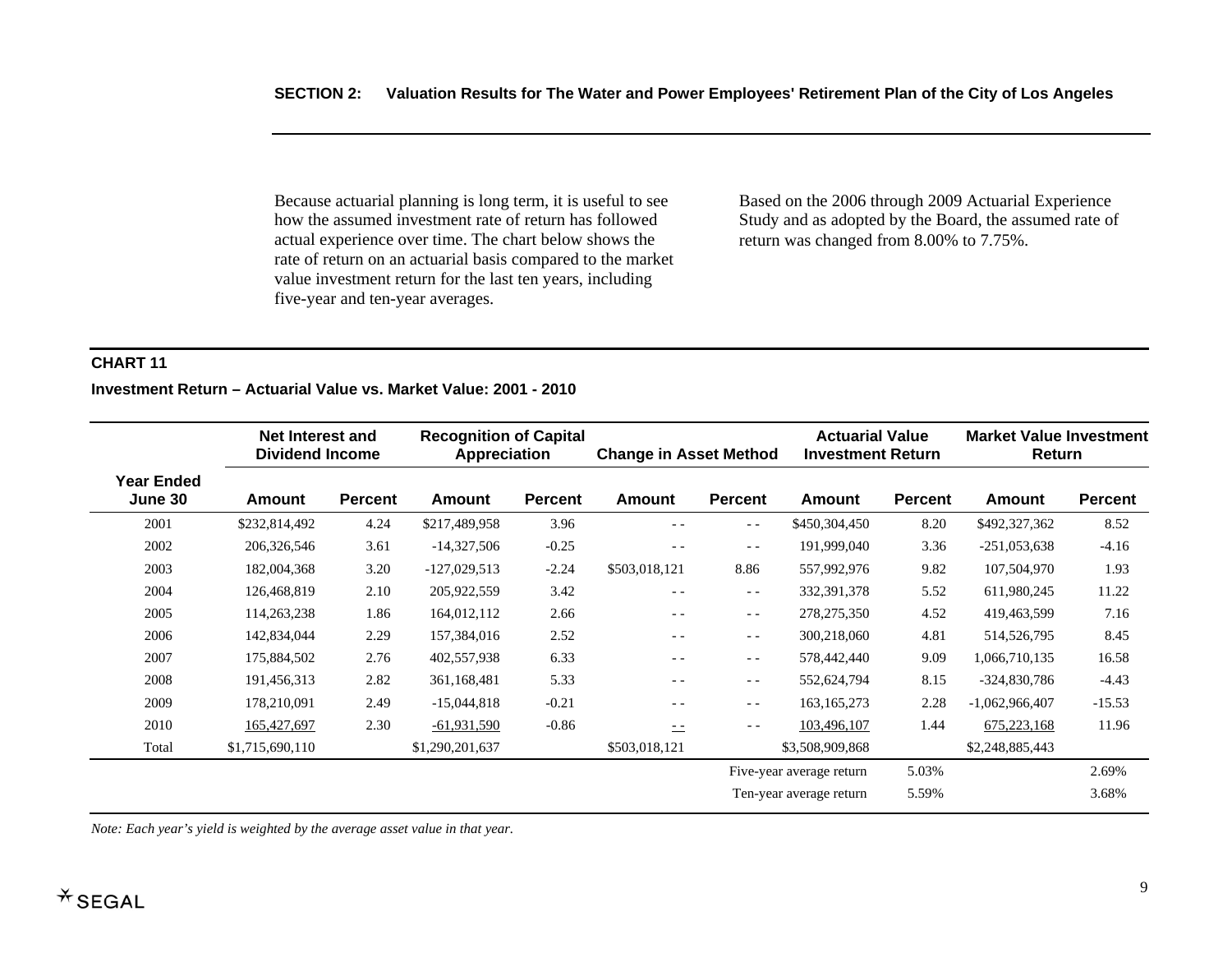Subsection B described the actuarial asset valuation method that gradually takes into account fluctuations in the market value rate of return. The effect of this is to stabilize the actuarial rate of return, which contributes to leveling pension plan costs.

**Market and Actuarial Rates of Return for Years Ended June 30, 2001 - 2010** 

#### *This chart illustrates how this leveling effect has actually worked over the years 2001 - 2010. The return for 2003 reflects a change in asset method.*

**CHART 12** 

**→** Actuarial Value -Market Value



# $*$ SEGAL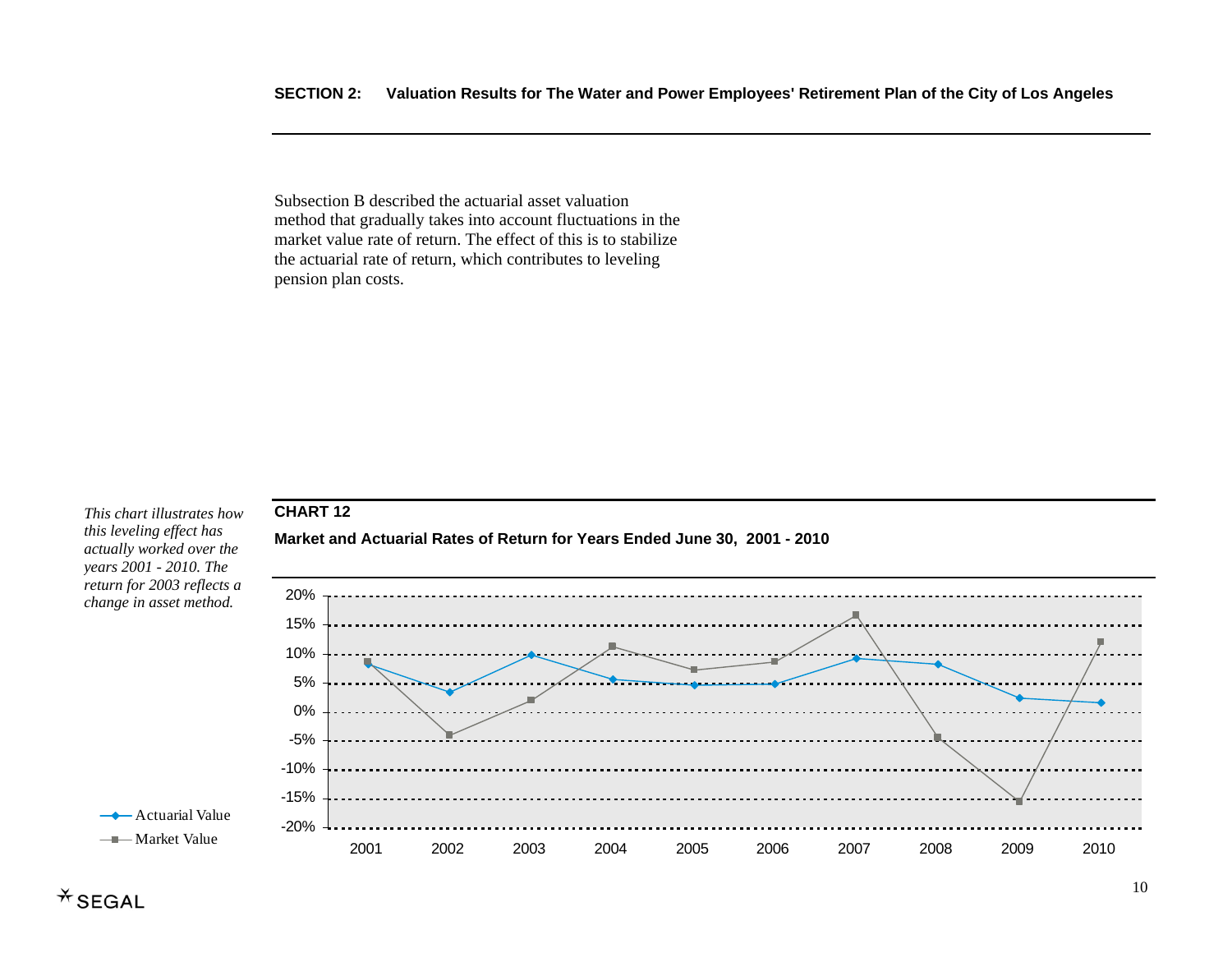# **Other Experience**

There are other differences between the expected and the actual experience that appear when the new valuation is compared with the projections from the previous valuation. These include:

- $\rightarrow$  the extent of turnover among the participants,
- $\blacktriangleright$ retirement experience (earlier or later than expected),
- $\blacktriangleright$ mortality (more or fewer deaths than expected), and
- $\blacktriangleright$ salary increases different than assumed.

The net loss from this other experience for the year ended June 30, 2010 amounted to \$164,598,320 which is 1.9% of the actuarial accrued liability.

This loss is mainly the result of the service refinements in the data for non-retired members and the increase in active members, all offset to some extent by lower salary increases than expected. See Section 3, Exhibit G for a detailed development of the Unfunded Actuarial Accrued Liability.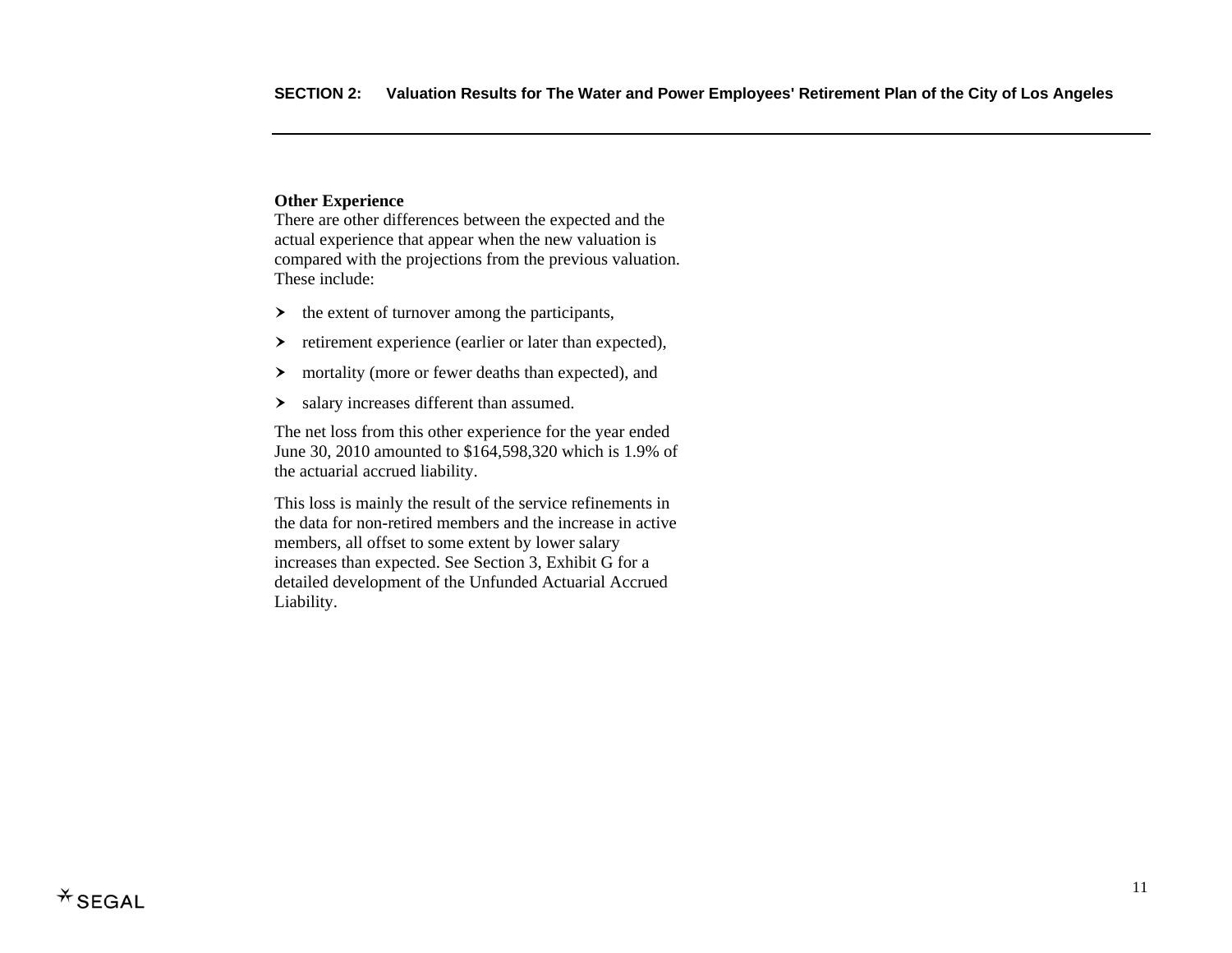#### **D. RE QUIRED CONTRIBUTION**

The required Department contribution is made up of (a) the normal cost and (b) the amortization of the unfunded or overfunded actuarial accrued liability. For this year, amortization bases are created for the actuarial loss and for the assumption changes during the plan year ending June 30, 2010. This produces a net amortization charge of \$191,228,987.

Under the current funding policy, the Department's required contribution rate increased as a percentage of pay. This was primarily the net result of the "smoothed" investment return being less than assumed, assumption changes and other unfavorable actuarial experience.

*The chart compares this valuation's required contribution with the prior valuation.* 

# **CHART 13**

|  | <b>Required Contribution</b> |
|--|------------------------------|
|--|------------------------------|

|     | Year Beginning July 1:                                           | 2010            |              | 2009          |              |
|-----|------------------------------------------------------------------|-----------------|--------------|---------------|--------------|
|     |                                                                  | Amount          | % of Payroll | Amount        | % of Payroll |
|     | Total normal cost                                                | \$179,339,888   | 20.95%       | \$154,425,889 | 19.18%       |
|     | Expected employee contributions                                  | $-53,670,455$   | $-6.27%$     | $-50,209,794$ | $-6.24%$     |
| 3.  | Employer normal cost: $(1) + (2)$                                | \$125,669,433   | 14.68%       | \$104,216,095 | 12.94%       |
| 4.  | Actuarial accrued liability                                      | 8,893,618,433   |              | 8,057,060,950 |              |
| 5.  | Actuarial value of assets                                        | 7,244,429,689   |              | 7,248,721,252 |              |
| 6.  | Unfunded actuarial accrued liability: $(4) - (5)$                | \$1,649,188,744 |              | \$808,339,698 |              |
| 7.  | Amortization of unfunded actuarial accrued liability             | 191,228,987     | 22.34%       | 98,035,202    | 12.18%       |
| 8.  | Total required contribution: $(3) + (7)$ , adjusted for timing*  | 329,178,234     | 38.45%       | 210,341,349   | 26.12%       |
| 9.  | Employer match (110% of $(2)$ ), adjusted for timing*            | 61,325,204      | 7.16%        | 57,440,004    | 7.13%        |
| 10. | Greater of employer match (9) or total required contribution (8) | \$329,178,234   | 38.45%       | \$210,341,349 | 26.12%       |
| 11. | Projected compensation                                           | \$856,089,559   |              | \$805,137,795 |              |

*\* Required contributions are assumed to be paid at the middle of every year.*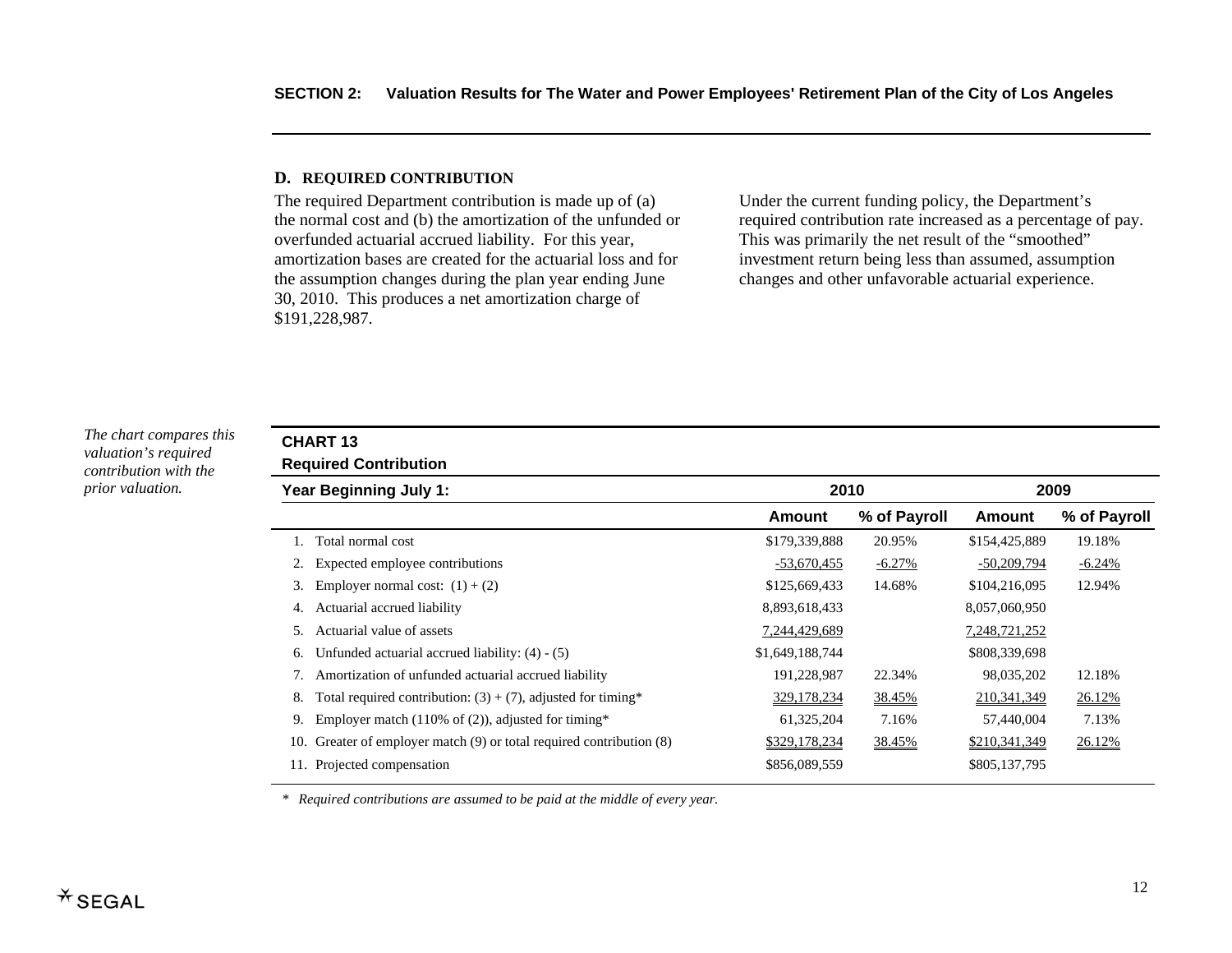The contribution rates as of July 1, 2010 are based on all of the data described in the previous sections, the actuarial assumptions described in Section 4, and the Plan provisions adopted at the time of preparation of the Actuarial Valuation. They include all changes affecting future costs, adopted benefit changes, actuarial gains and losses and changes in the actuarial assumptions.

#### **Reconciliation of Required Contribution Rate**

The chart below details the changes in the required contribution rate from the prior valuation to the current year's valuation.

#### *The chart reconciles the contribution rate from the prior valuation to the amount determined in this valuation.*

## **CHART 14**

# **Reconciliation of Required Contribution Rate from July 1, 2009 to July 1, 2010**

| <b>Required Contribution Rate as of July 1, 2009</b>           | 26.12%    |  |
|----------------------------------------------------------------|-----------|--|
| Effect of actual contributions more than expected contribution | $-0.14%$  |  |
| Effect of investment loss                                      | 6.22%     |  |
| Effect of gains on salary experience                           | $-1.74%$  |  |
| Effect of losses due to service refinements                    | 2.08%     |  |
| Effect of losses due to new entrants                           | 0.67%     |  |
| Effect of losses on mortality experience                       | 0.24%     |  |
| Effect of other experience*                                    | $-0.07\%$ |  |
| Effect of assumption changes                                   | 5.07%     |  |
| <b>Total change</b>                                            | 12.33%    |  |
| <b>Required Contribution Rate as of July 1, 2010</b>           |           |  |

*\* Includes effect of increase in total payroll, as well as other differences in actual versus expected experience including disability, withdrawal and retirement experience*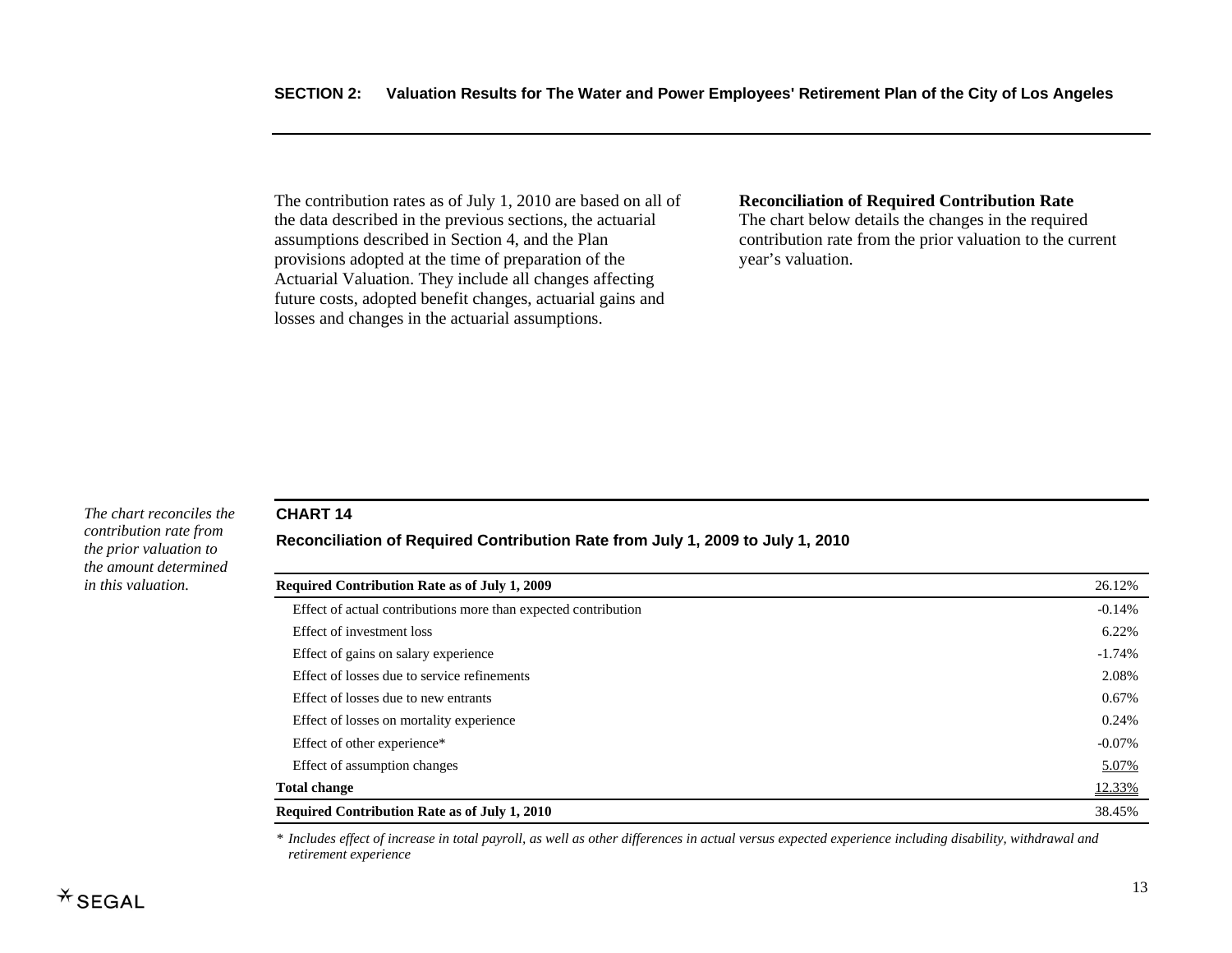#### **E. INFORMATION REQUI RED BY THE GASB**

Governmental Accounting Standards Board (GASB) reporting information provides standardized information for comparative purposes of governmental pension plans. This information allows a reader of the financial statements to compare the funding status of one governmental plan to another on relatively equal terms.

Critical information to GASB is the historical comparison of the GASB required contribution to the actual contributions. This comparison demonstrates whether a plan is being funded within the range of the GASB reporting requirements. Chart 15 below presents a graphical representation of this information for the Plan.

The other critical piece of information regarding the Plan's financial status is the funded ratio. This ratio compares the actuarial value of assets to the actuarial accrued liabilities of the plan as calculated under GASB Standards. High ratios indicate a well-funded plan with assets sufficient to cover the Plan's accrued liabilities. Lower ratios may indicate recent changes to benefit structures, funding of the plan below actuarial requirements, poor asset performance, or a variety of other factors. This information is shown in Chart 16.

The details regarding the calculations of these values and other GASB numbers may be found in Section 4, Exhibits II, III, and IV.

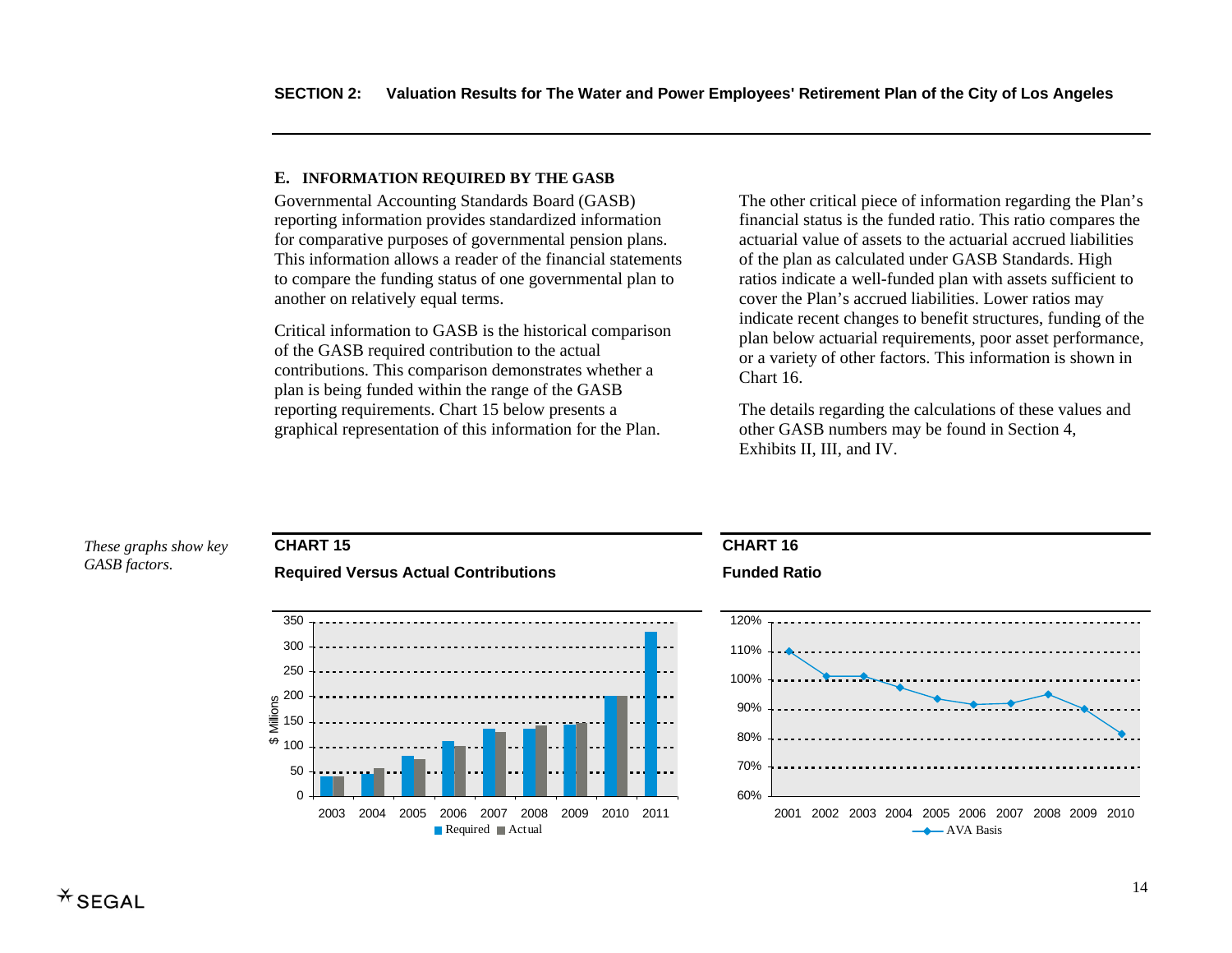#### **EXHIBIT A**

**Table of Plan Coverage** 

| <b>Year Ended June 30</b> |               |                                         |
|---------------------------|---------------|-----------------------------------------|
| 2010                      | 2009          | <b>Change From</b><br><b>Prior Year</b> |
|                           |               |                                         |
| 9,295                     | 8,868         | 4.8%                                    |
| 48.0                      | 47.8          | N/A                                     |
| 17.6                      | 16.8          | N/A                                     |
| \$856,089,559             | \$805,137,795 | 6.3%                                    |
| \$92,102                  | \$90,791      | 1.4%                                    |
| \$950,671,521             | \$844,870,628 | 12.5%                                   |
|                           |               |                                         |
| 1,739                     | 1,742         | $-0.2%$                                 |
| 50.3                      | 50.0          | N/A                                     |
| \$41,507                  | \$42,287      | $-1.8%$                                 |
|                           |               |                                         |
| 6,358                     | 6,366         | $-0.1%$                                 |
| 73.2                      | 73.0          | N/A                                     |
| \$4,272                   | \$4,079       | 4.7%                                    |
|                           |               |                                         |
| 2,110                     | 2,139         | $-1.4%$                                 |
| 80.1                      | 79.9          | N/A                                     |
| \$2,476                   | \$2,360       | 4.9%                                    |
|                           |               |                                         |

*\*Includes terminated members due a refund of employee contributions.*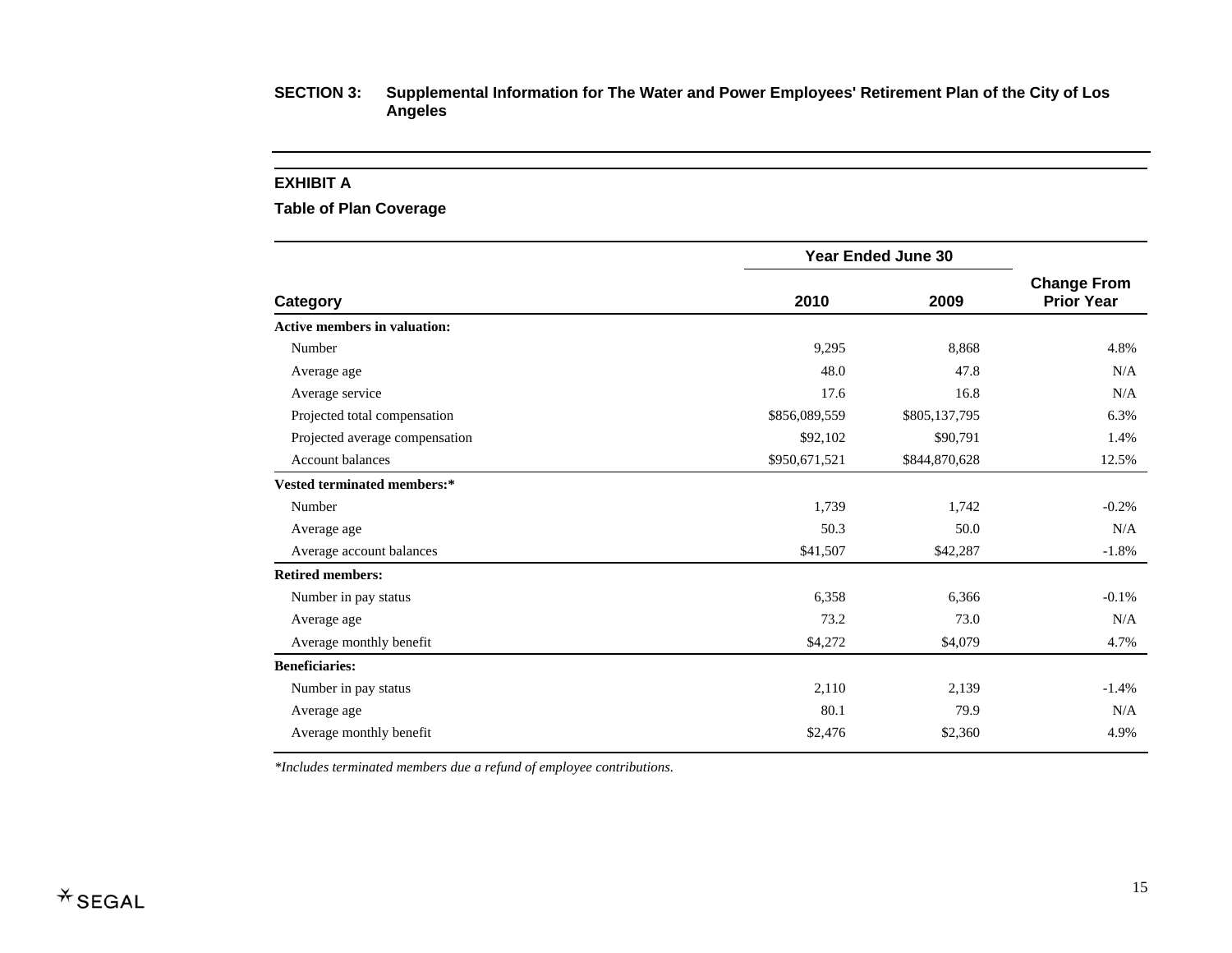#### **EXHIBIT B**

**Members in Active Service as of June 30, 2010 By Age, Years of Service, and Average Compensation** 

|           | <b>Years of Service</b> |                |                |           |                |           |           |                |           |           |
|-----------|-------------------------|----------------|----------------|-----------|----------------|-----------|-----------|----------------|-----------|-----------|
| Age       | <b>Total</b>            | $0 - 4$        | $5-9$          | $10 - 14$ | $15 - 19$      | $20 - 24$ | 25-29     | $30 - 34$      | 35-39     | 40 & over |
| Under 25  | 98                      | 96             | $\overline{2}$ | $ -$      | $\sim$ $\sim$  |           |           | $ -$           | $ -$      |           |
|           | \$75,866                | \$76,023       | \$68,356       |           | - -            |           |           |                | . .       |           |
| $25 - 29$ | 388                     | 299            | 84             | 5         | - -            |           |           |                |           |           |
|           | 81,421                  | 79,567         | 87,219         | \$94,889  | $ -$           |           |           |                |           |           |
| $30 - 34$ | 670                     | 305            | 254            | 102       | 9              | - -       |           |                | . .       |           |
|           | 84,631                  | 77,896         | 92,509         | 86,398    | \$70,540       |           |           |                | - -       |           |
| $35 - 39$ | 839                     | 253            | 293            | 231       | 53             | 9         |           |                | $ -$      |           |
|           | 84,220                  | 76,525         | 87,570         | 85,726    | 96,403         | \$81,115  | $ -$      |                | $ -$      |           |
| $40 - 44$ | 1,273                   | 207            | 267            | 241       | 216            | 326       | 14        | $\mathfrak{2}$ | - -       |           |
|           | 89,500                  | 78,748         | 83,554         | 84.916    | 103,647        | 95,451    | \$87,297  | \$66,468       | $ -$      |           |
| $45 - 49$ | 1,815                   | 177            | 187            | 187       | 206            | 664       | 370       | 24             | $ -$      |           |
|           | 94,187                  | 75,859         | 82,212         | 84,398    | 96,596         | 99,646    | 102,697   | 96,039         | $ -$      |           |
| $50 - 54$ | 1,877                   | 118            | 133            | 129       | 139            | 464       | 603       | 259            | 32        |           |
|           | 97,879                  | 76,550         | 83,113         | 84,799    | 95,479         | 94,360    | 107,391   | 106,167        | \$105,738 |           |
| $55 - 59$ | 1,394                   | 72             | 85             | 87        | 79             | 323       | 352       | 239            | 143       | 14        |
|           | 95,453                  | 81,947         | 80,263         | 85,443    | 91,917         | 93,202    | 97,802    | 104,798        | 101,497   | \$110,908 |
| $60 - 64$ | 652                     | 20             | 39             | 37        | 43             | 139       | 147       | 102            | 90        | 35        |
|           | 95,107                  | 92,443         | 89,222         | 85,494    | 91,938         | 91,604    | 94,019    | 100,619        | 97,206    | 114,265   |
| $65 - 69$ | 211                     | $\overline{4}$ | 11             | 11        | 19             | 46        | 52        | 24             | 25        | 19        |
|           | 91,679                  | 66,292         | 75,038         | 117,298   | 94,979         | 82,315    | 91,205    | 97,182         | 94,782    | 101,460   |
| 70 & over | 78                      | $\mathfrak{2}$ | $\overline{1}$ | 3         | $\overline{7}$ | 14        | 20        | 13             | 6         | 12        |
|           | 85,660                  | 50,715         | 79,211         | 75,820    | 73,872         | 79,667    | 91,751    | 87,504         | 87,721    | 95,173    |
| Total     | 9,295                   | 1,553          | 1,356          | 1,033     | 771            | 1,985     | 1,558     | 663            | 296       | 80        |
|           | \$92,102                | \$77,968       | \$85,960       | \$85,567  | \$97,067       | \$95,483  | \$101,927 | \$103,642      | \$99,804  | \$107,773 |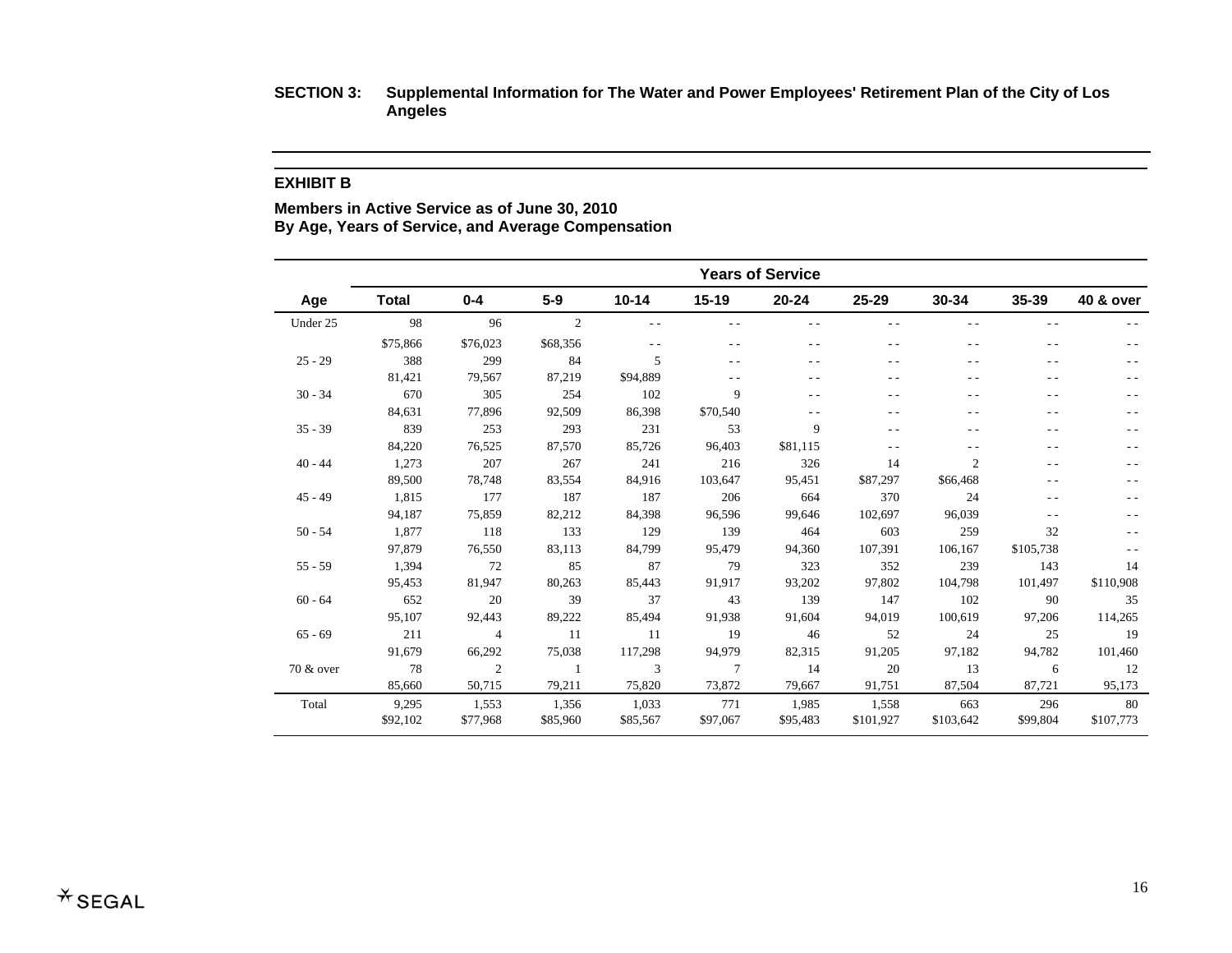#### **EXHIBIT C**

#### **Reconciliation of Member Data**

|                                   | <b>Active</b><br><b>Members</b> | <b>Vested Former</b><br>Members* | <b>Retired</b><br><b>Members</b> | <b>Beneficiaries</b> | <b>Total</b>   |
|-----------------------------------|---------------------------------|----------------------------------|----------------------------------|----------------------|----------------|
| Number as of July 1, 2009         | 8,868                           | 1,742                            | 6,366                            | 2,139                | 19,115         |
| New members                       | 602                             | N/A                              | N/A                              | N/A                  | 602            |
| Terminations – with vested rights | $-87$                           | 87                               | N/A                              | N/A                  | $\overline{0}$ |
| Retirements                       | $-183$                          | $-20$                            | 203                              | N/A                  | $\Omega$       |
| Died with beneficiary             | $-3$                            | $\mathbf{0}$                     | $-87$                            | 90                   | $\Omega$       |
| Died without beneficiary          | $-8$                            | $-1$                             | $-125$                           | $-152$               | $-286$         |
| Rehired                           | 115                             | $-115$                           | $\overline{0}$                   | N/A                  | $\Omega$       |
| Data adjustments                  | $\overline{0}$                  | 73                               |                                  | 33                   | 107            |
| Contribution refunds              | $-9$                            | $-27$                            | N/A                              | N/A                  | $-36$          |
| Number as of July 1, 2010         | 9,295                           | 1,739                            | 6,358                            | 2,110                | 19,502         |

*\*Includes terminated members due a refund of employee contributions.*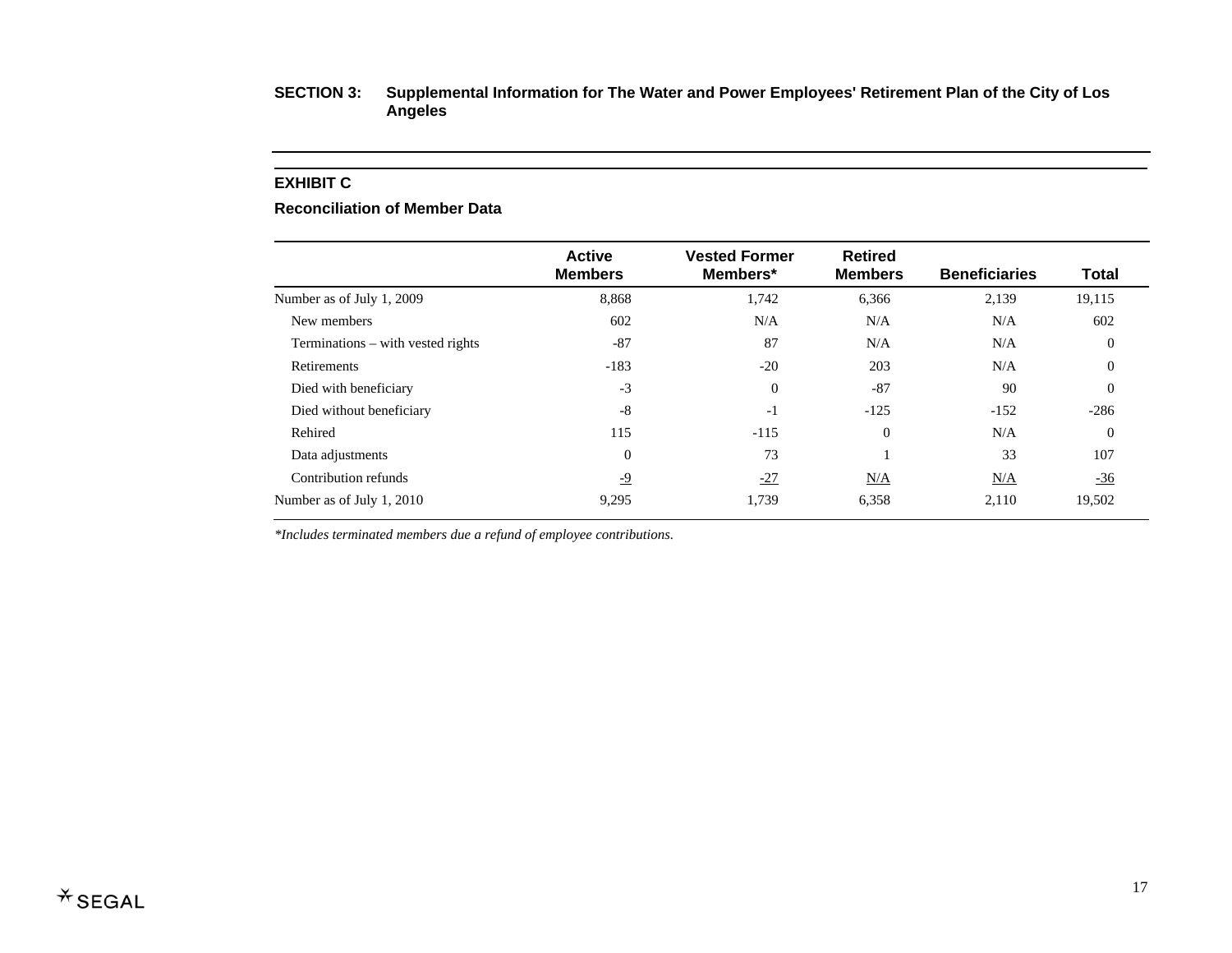#### **EXHIBIT D**

#### **Summary Statement of Income and Expenses on an Actuarial Value Basis**

|                                         |                   | Year Ended June 30, 2010 |                   | Year Ended June 30, 2009 |
|-----------------------------------------|-------------------|--------------------------|-------------------|--------------------------|
| <b>Contribution income:</b>             |                   |                          |                   |                          |
| Employer contributions                  | \$201,034,807     |                          | \$145,941,275     |                          |
| Employee contributions                  | 71,246,053        |                          | 59,405,012        |                          |
| Administrative expense contributions*   | 4,463,141         |                          | 4,088,598         |                          |
| Net contribution income                 |                   | \$276,744,001            |                   | \$209,434,885            |
| <b>Investment income:</b>               |                   |                          |                   |                          |
| Interest, dividends and other income    | \$181,755,167     |                          | \$191,963,775     |                          |
| Adjustment toward market value          | $-61,931,590$     |                          | $-15,044,818$     |                          |
| Less investment and administrative fees | $-20,790,611$     |                          | $-17,842,282$     |                          |
| Net investment income                   |                   | 99,032,966               |                   | 159,076,675              |
| Total income available for benefits     |                   | \$375,776,967            |                   | \$368,511,560            |
| Less benefit payments:                  |                   |                          |                   |                          |
| Retirement benefits paid                | $-$ \$377,061,806 |                          | $-$ \$363,691,635 |                          |
| Refund of members' contributions        | $-3,006,724$      |                          | $-3,951,906$      |                          |
| Net benefit payments                    |                   | $-$ \$380,068,530        |                   | $-$ \$367,643,541        |
| Change in reserve for future benefits   |                   | $-$ \$4,291,563          |                   | \$868,019                |

*\*Included as investment income in other parts of this report (excluding Exhibit F).*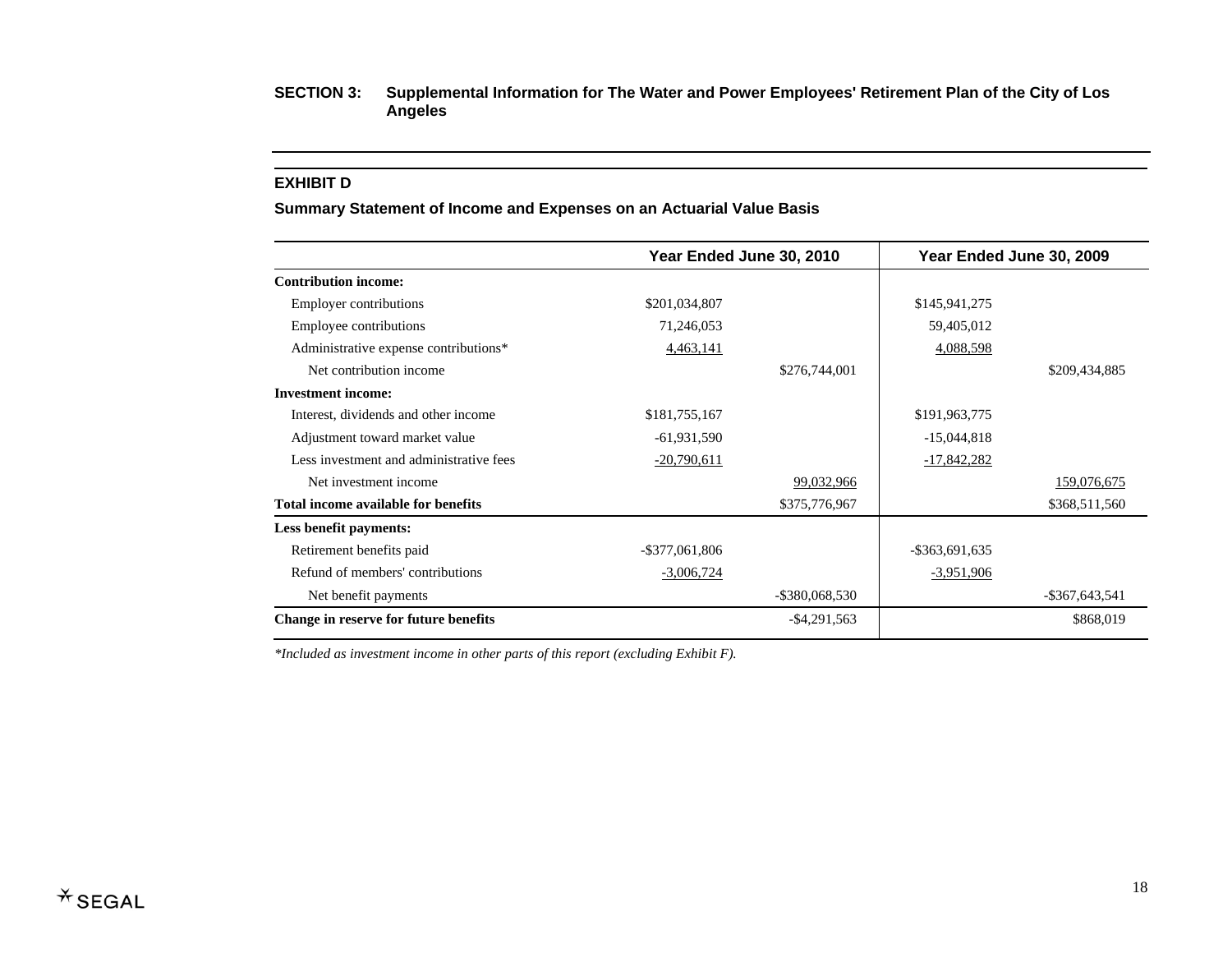#### **EXHIBIT E**

#### **Summary Statement of Plan Assets**

|                                   |                 | Year Ended June 30, 2010 |                   | Year Ended June 30, 2009 |
|-----------------------------------|-----------------|--------------------------|-------------------|--------------------------|
| <b>Cash equivalents</b>           |                 | \$1,983,081              |                   | \$4,669,737              |
| <b>Accounts receivable:</b>       |                 |                          |                   |                          |
| Accrued investment income         | \$25,045,490    |                          | \$26,091,859      |                          |
| Open investment trades and others | 223,415,314     |                          | 690,488,649       |                          |
| Securities lending - collateral   | 975,807,835     |                          | 720,618,144       |                          |
| Department of Water and Power     | 37,179,178      |                          | 23,385,426        |                          |
| Total accounts receivable         |                 | 1,261,447,817            |                   | 1,460,584,078            |
| <b>Investments:</b>               |                 |                          |                   |                          |
| Fixed income                      | \$2,678,046,188 |                          | \$2,689,997,609   |                          |
| Equities                          | 3,002,736,601   |                          | 2,683,145,102     |                          |
| Other assets                      | 687, 363, 286   |                          | 625, 613, 025     |                          |
| Total investments at market value |                 | 6,368,146,075            |                   | 5,998,755,736            |
| <b>Total assets</b>               |                 | \$7,631,576,973          |                   | \$7,464,009,551          |
| Less accounts payable:            |                 |                          |                   |                          |
| Accounts payable                  | -\$389,455,856  |                          | $-$1,044,513,623$ |                          |
| Security lending - collateral     | -975,807,835    |                          | $-720,618,144$    |                          |
| Total accounts payable            |                 | $-$1,365,263,691$        |                   | $-$1,765,131,767$        |
| Net assets at market value        |                 | \$6,266,313,282          |                   | \$5,698,877,784          |
| Net assets at actuarial value     |                 | \$7,244,429,689          |                   | \$7,248,721,252          |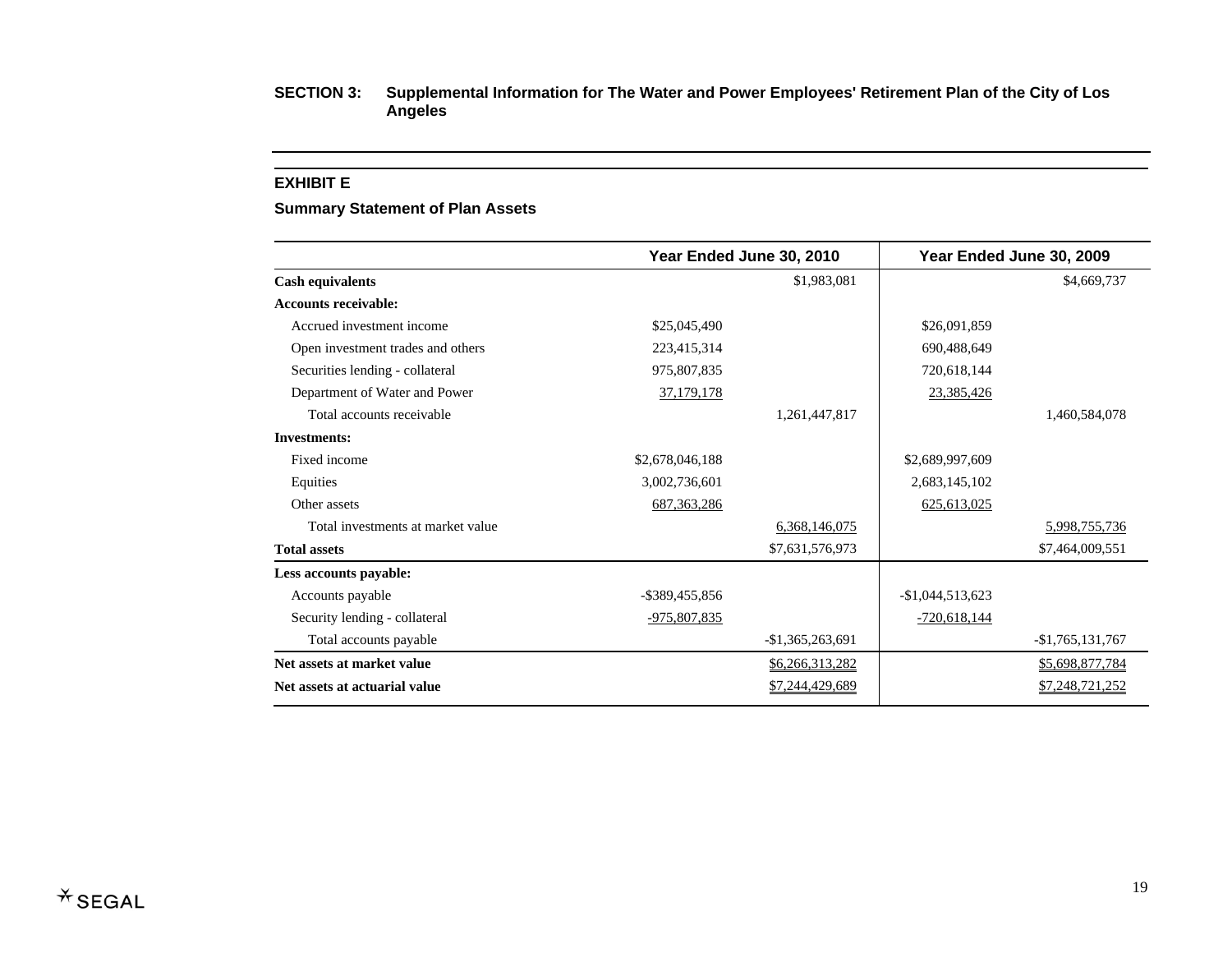#### **EXHIBIT F**

**Development of the Fund Through June 30, 2010** 

| <b>Year Ended</b><br>June 30 | <b>Employer</b><br><b>Contributions</b> | <b>Employee</b><br><b>Contributions*</b> | <b>Other</b><br><b>Contributions</b> | <b>Net</b><br><b>Investment</b><br>Return** | <b>Benefit</b><br><b>Payments</b> | <b>Actuarial</b><br>Value of<br>Assets at<br><b>End of Year</b> |
|------------------------------|-----------------------------------------|------------------------------------------|--------------------------------------|---------------------------------------------|-----------------------------------|-----------------------------------------------------------------|
| 2001                         | \$25,763,218                            | \$27,688,883                             | \$2,406,582                          | \$450,304,450                               | \$278,744,629                     | \$5,833,274,582                                                 |
| 2002                         | 27, 241, 801                            | 30,002,271                               | 2,214,752                            | 191,999,040                                 | 294,469,498                       | 5,790,262,948                                                   |
| 2003                         | 40,560,882                              | 36,490,767                               | 2,623,157                            | 557,992,976                                 | 299,555,007                       | 6,128,375,723                                                   |
| 2004                         | 55,804,924                              | 38,045,999                               | 2,452,293                            | 332, 391, 378                               | 305,649,192                       | 6,251,421,125                                                   |
| 2005                         | 75,490,143                              | 38,855,089                               | 2,534,097                            | 278, 275, 350                               | 315,528,276                       | 6,331,047,528                                                   |
| 2006                         | 101,556,257                             | 41,324,895                               | 2,914,174                            | 300,218,060                                 | 329, 297, 478                     | 6,447,763,436                                                   |
| 2007                         | 129, 154, 539                           | 47,060,446                               | 3,549,724                            | 578,442,440                                 | 341,886,580                       | 6,864,084,005                                                   |
| 2008                         | 141,862,126                             | 48,694,047                               | 4,195,096                            | 548,429,698                                 | 359,411,739                       | 7, 247, 853, 233                                                |
| 2009                         | 145,941,275                             | 59,405,012                               | 4,088,598                            | 159,076,675                                 | 367, 643, 541                     | 7,248,721,252                                                   |
| 2010                         | 201,034,807                             | 71,246,053                               | 4,463,141                            | 99,032,966                                  | 380,068,530                       | 7,244,429,689                                                   |
|                              |                                         |                                          |                                      |                                             |                                   |                                                                 |

*\* Includes member normal contributions, Additional Annuity program contributions and contributions due to open contracts for purchased service.* 

*\*\* Net of investment fees and administrative expenses. Includes a change in asset method of \$503 million for 2003.*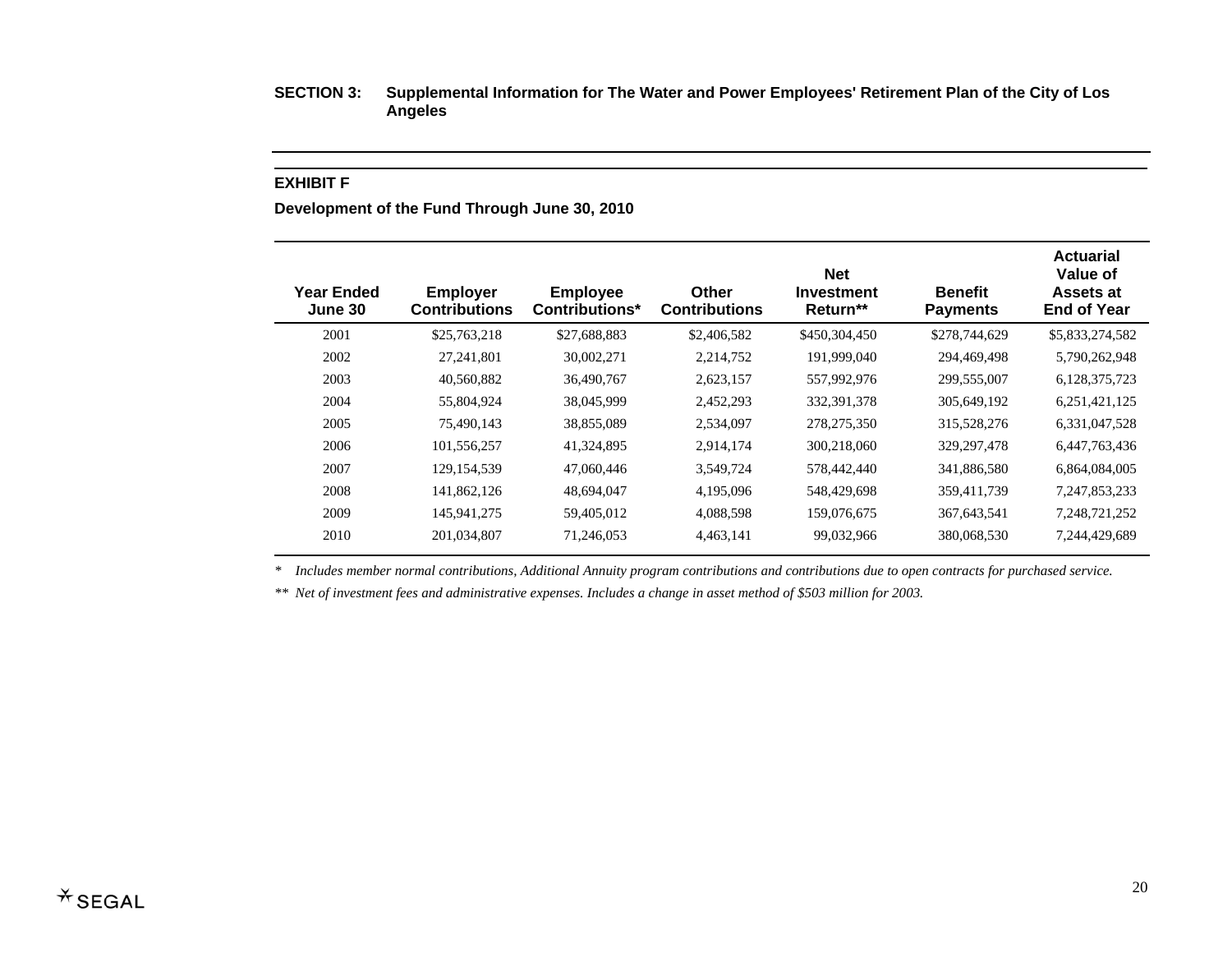#### **EXHIBIT G**

**Development of Unfunded Actuarial Accrued Liability for Year Ended June 30, 2010** 

|                | \$808,339,698   |
|----------------|-----------------|
|                | 154,425,889     |
|                | $-272,280,860$  |
|                |                 |
| \$77,021,247   |                 |
| $-10,891,234$  |                 |
|                | 66,130,013      |
|                | \$756,614,740   |
|                |                 |
| \$472,090,086  |                 |
| $-132,376,970$ |                 |
| 157,814,228    |                 |
| 50,651,977     |                 |
| 18,396,483     |                 |
| 70,112,602     |                 |
| 255,885,598    |                 |
|                | 892,574,004     |
|                | \$1,649,188,744 |
|                |                 |

*\*Does not include a contribution gain of \$10,514,116 during the year from actual contributions greater than expected.*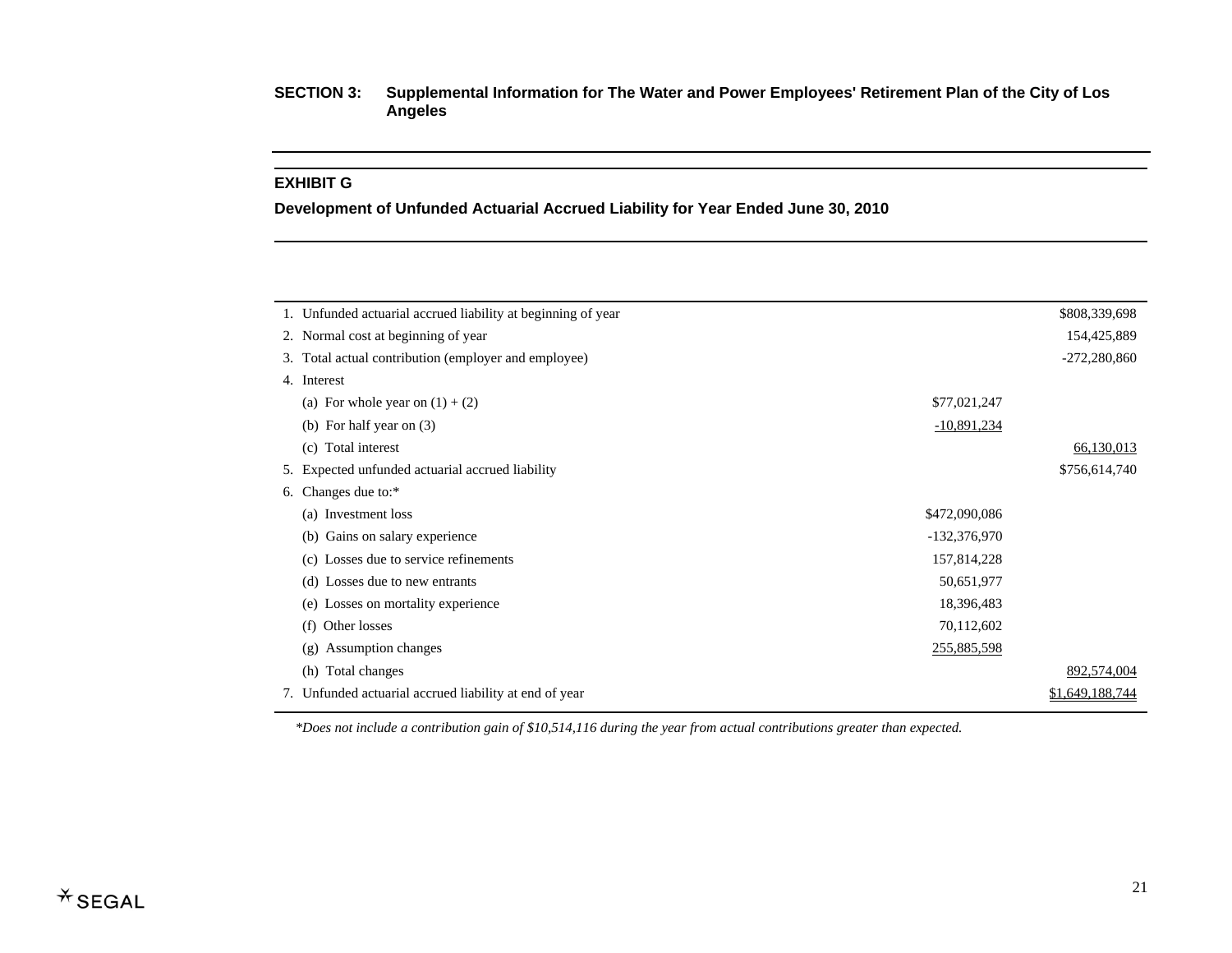#### **EXHIBIT H**

### **Table of Amortization Bases**

| <b>Date</b><br><b>Established</b> | <b>Initial</b><br>Years | <b>Initial</b><br>Amount | Annual<br>Payment** | Years<br>Remaining | Outstanding<br><b>Balance</b> |
|-----------------------------------|-------------------------|--------------------------|---------------------|--------------------|-------------------------------|
| 07/01/2004                        | 15                      | \$170,392,797            | \$18,283,483        | 9.00               | \$124,356,255                 |
| 07/01/2005                        | 15                      | 267,915,003              | 28,722,368          | 10.00              | 210,028,153                   |
| 07/01/2006                        | 15                      | 183,420,211              | 19,647,075          | 11.00              | 152,980,150                   |
| 07/01/2007                        | 15                      | 47,238,833               | 5,055,792           | 12.00              | 41,590,795                    |
| 07/01/2007                        | 15                      | $-18,102,738$            | $-1,937,467$        | 12.00              | $-15,938,312$                 |
| 07/01/2008                        | 15                      | $-204, 179, 457$         | $-21,835,001$       | 13.00              | -188,538,197                  |
| 07/01/2009                        | 15                      | 457,336,004              | 48,869,647          | 14.00              | 440,492,527                   |
| 07/01/2009                        | 15                      | 2.239.982                | 239,358             | 14.00              | 2.157.485                     |
| 07/01/2010                        | 15                      | 626,174,290              | 66.861.029          | 15.00              | 626,174,290                   |
| 07/01/2010                        | 15                      | 255,885,598              | 27,322,703          | 15.00              | 255,885,598                   |
|                                   |                         |                          | \$191,228,987       |                    | \$1,649,188,744               |
|                                   |                         |                          |                     |                    |                               |

*\* The outstanding July 1, 2004 amortization bases were combined into a single amortization base and amortized over 15 years.* 

*\*\* Level dollar amount. The July 1, 2010 outstanding balances were reamortized by using the new interest rate assumption.*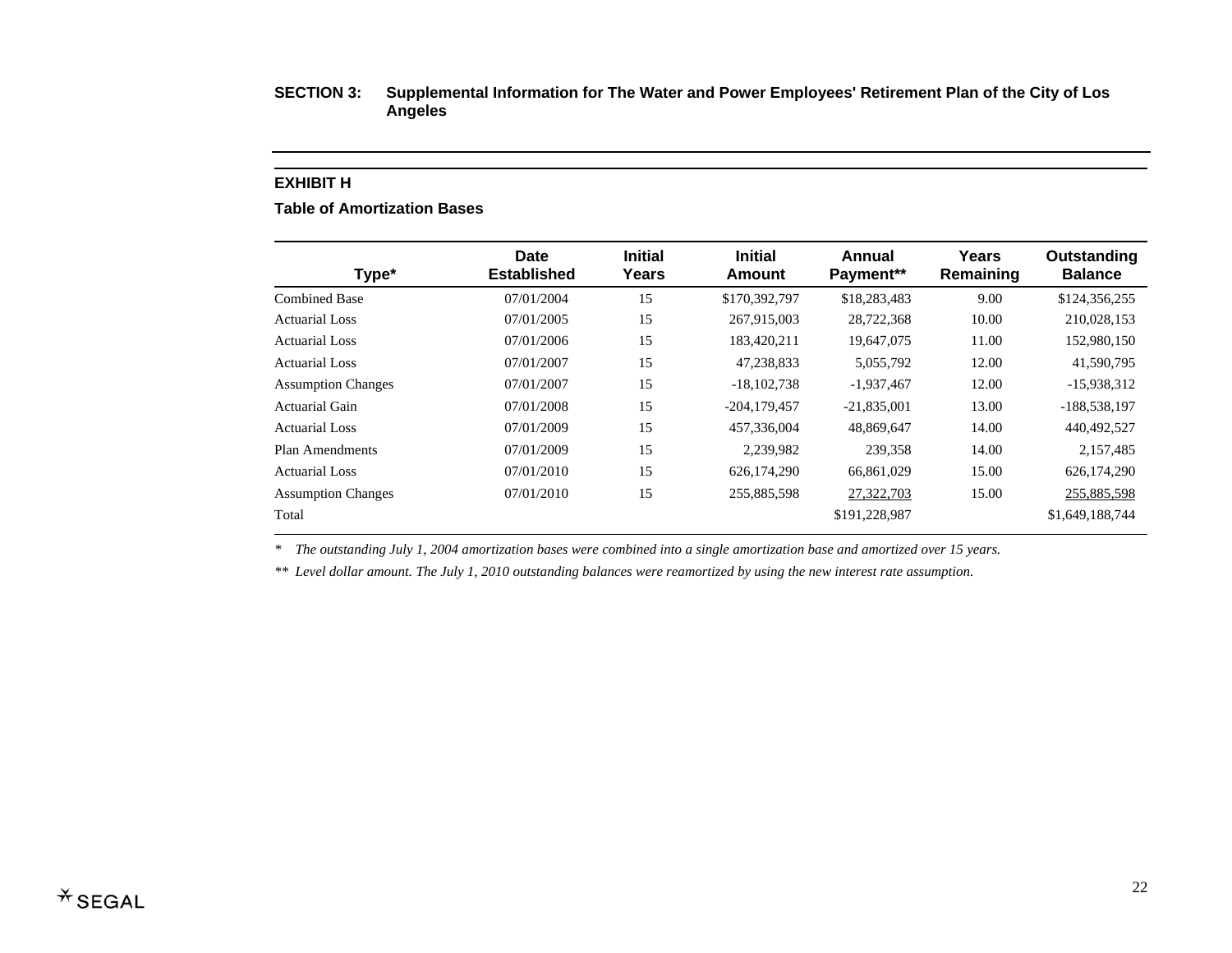#### **EXHIBIT I**

#### **Section 415 Limitations**

Section 415 of the Internal Revenue Code (IRC) specifies the maximum benefits that may be paid to an individual from a defined benefit plan and the maximum amounts that may be allocated each year to an individual's account in a defined contribution plan.

A qualified pension plan may not pay benefits in excess of the Section 415 limits. The ultimate penalty for noncompliance is disqualification: active participants could be taxed on their vested benefits and the IRS may seek to tax the income earned on the plan's assets.

In particular, Section 415(b) of the IRC limits the maximum annual benefit payable at the Normal Retirement Age to a dollar limit of \$160,000 indexed for inflation. That limit is \$195,000 for 2010. Normal Retirement Age for these purposes is age 62. These are the limits in simplified terms. They must be adjusted based on each participant's circumstances, for such things as age at retirement, form of benefits chosen and after tax contributions.

Benefits in excess of the limits may be paid through a qualified governmental excess plan that meets the requirements of Section 415(m).

Legal Counsel's review and interpretation of the law and regulations should be sought on any questions in this regard.

Contribution rates determined in this valuation have not been reduced for the Section 415 limitations. Actual limitations will result in gains as they occur.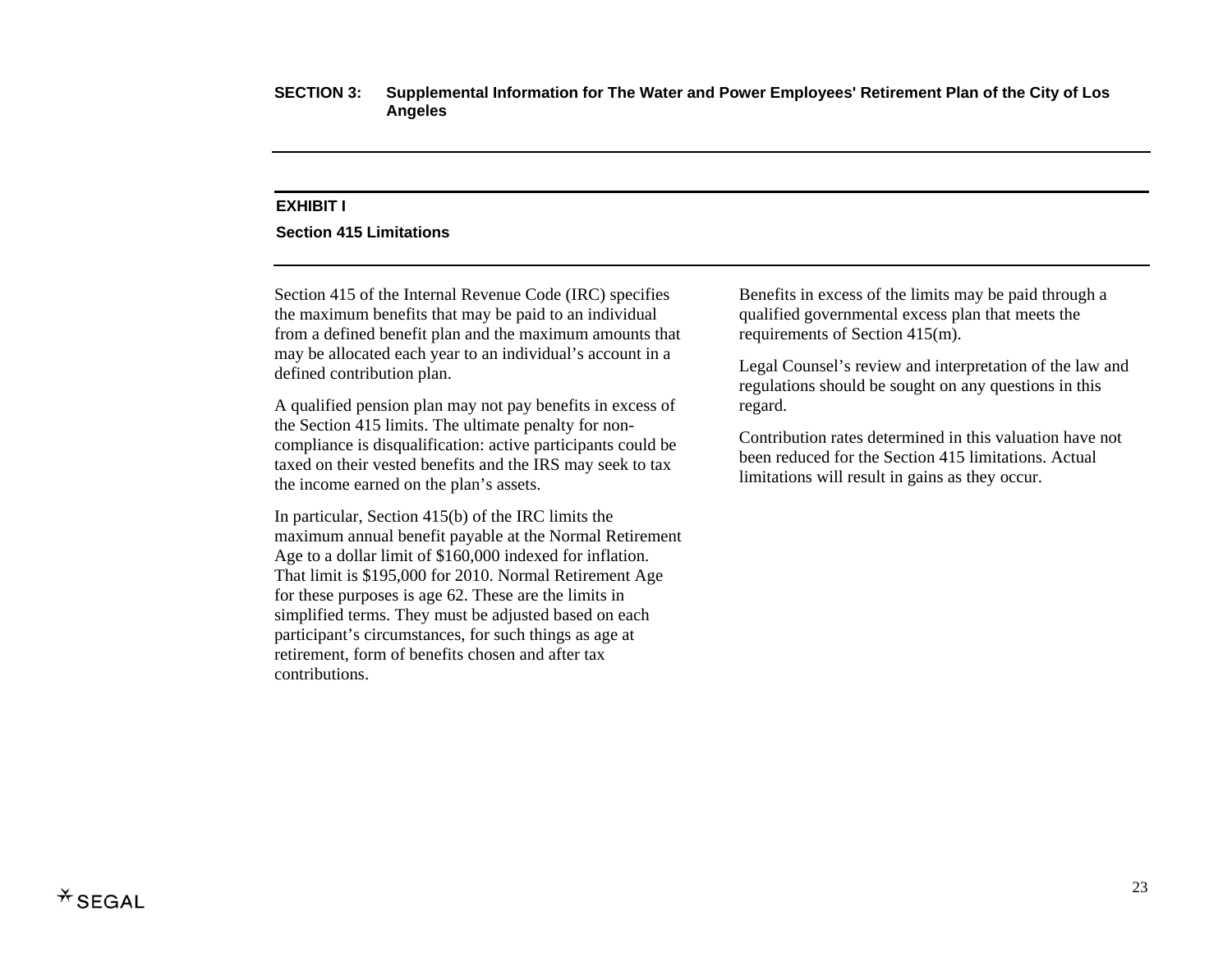#### **EXHIBIT J**

# **Definitions of Pension Terms**

The following list defines certain technical terms for the convenience of the reader:

# **Assumptions or Actuarial**

| <b>Assumptions:</b>                 | The estimates on which the cost of the Plan is calculated including:                                                                                                                                                                                        |                                                                                                                                                                   |  |  |  |
|-------------------------------------|-------------------------------------------------------------------------------------------------------------------------------------------------------------------------------------------------------------------------------------------------------------|-------------------------------------------------------------------------------------------------------------------------------------------------------------------|--|--|--|
|                                     | (a)                                                                                                                                                                                                                                                         | Investment return — the rate of investment yield that the Plan will earn over<br>the long-term future;                                                            |  |  |  |
|                                     | (b)                                                                                                                                                                                                                                                         | <u>Mortality rates</u> — the death rates of employees and pensioners; life<br>expectancy is based on these rates;                                                 |  |  |  |
|                                     | (c)                                                                                                                                                                                                                                                         | Retirement rates — the rate or probability of retirement at a given age;                                                                                          |  |  |  |
|                                     | (d)                                                                                                                                                                                                                                                         | <u>Turnover rates</u> — the rates at which employees of various ages are expected<br>to leave employment for reasons other than death, disability, or retirement. |  |  |  |
| <b>Normal Cost:</b>                 | The amount of contributions required to fund the level cost allocated to the current<br>year of service.                                                                                                                                                    |                                                                                                                                                                   |  |  |  |
| <b>Actuarial Accrued Liability</b>  |                                                                                                                                                                                                                                                             |                                                                                                                                                                   |  |  |  |
| <b>For Actives:</b>                 | The equivalent of the accumulated normal costs allocated to the years before the<br>valuation date.                                                                                                                                                         |                                                                                                                                                                   |  |  |  |
| <b>Actuarial Accrued Liability</b>  |                                                                                                                                                                                                                                                             |                                                                                                                                                                   |  |  |  |
| <b>For Pensioners:</b>              | The single sum value of lifetime benefits to existing pensioners. This sum takes<br>account of life expectancies appropriate to the ages of the pensioners and the interest<br>that the sum is expected to earn before it is entirely paid out in benefits. |                                                                                                                                                                   |  |  |  |
| <b>Unfunded Actuarial Accrued</b>   |                                                                                                                                                                                                                                                             |                                                                                                                                                                   |  |  |  |
| Liability:                          | Plan.                                                                                                                                                                                                                                                       | The extent to which the actuarial accrued liability of the Plan exceeds the assets of the                                                                         |  |  |  |
| <b>Amortization of the Unfunded</b> |                                                                                                                                                                                                                                                             |                                                                                                                                                                   |  |  |  |
| <b>Actuarial Accrued Liability:</b> |                                                                                                                                                                                                                                                             | Payments made over a period of years equal in value to the Plan's unfunded actuarial<br>accrued liability.                                                        |  |  |  |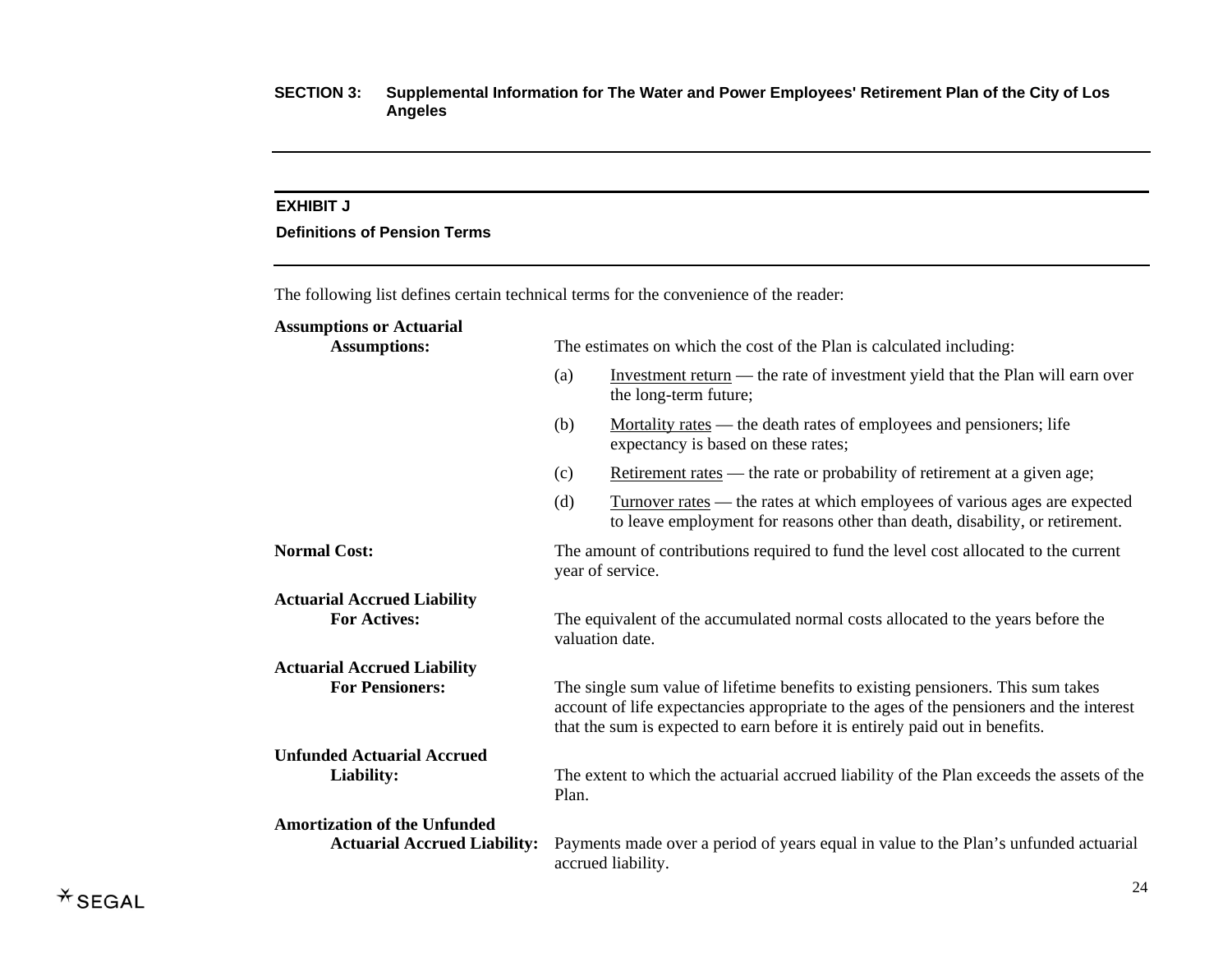**Investment Return:** The rate of earnings of the Plan from its investments, including interest, dividends and capital gain and loss adjustments, computed as a percentage of the average value of the fund. For actuarial purposes, the investment return often reflects a smoothing of the market gains and losses to avoid significant swings in the value of assets from one year to the next.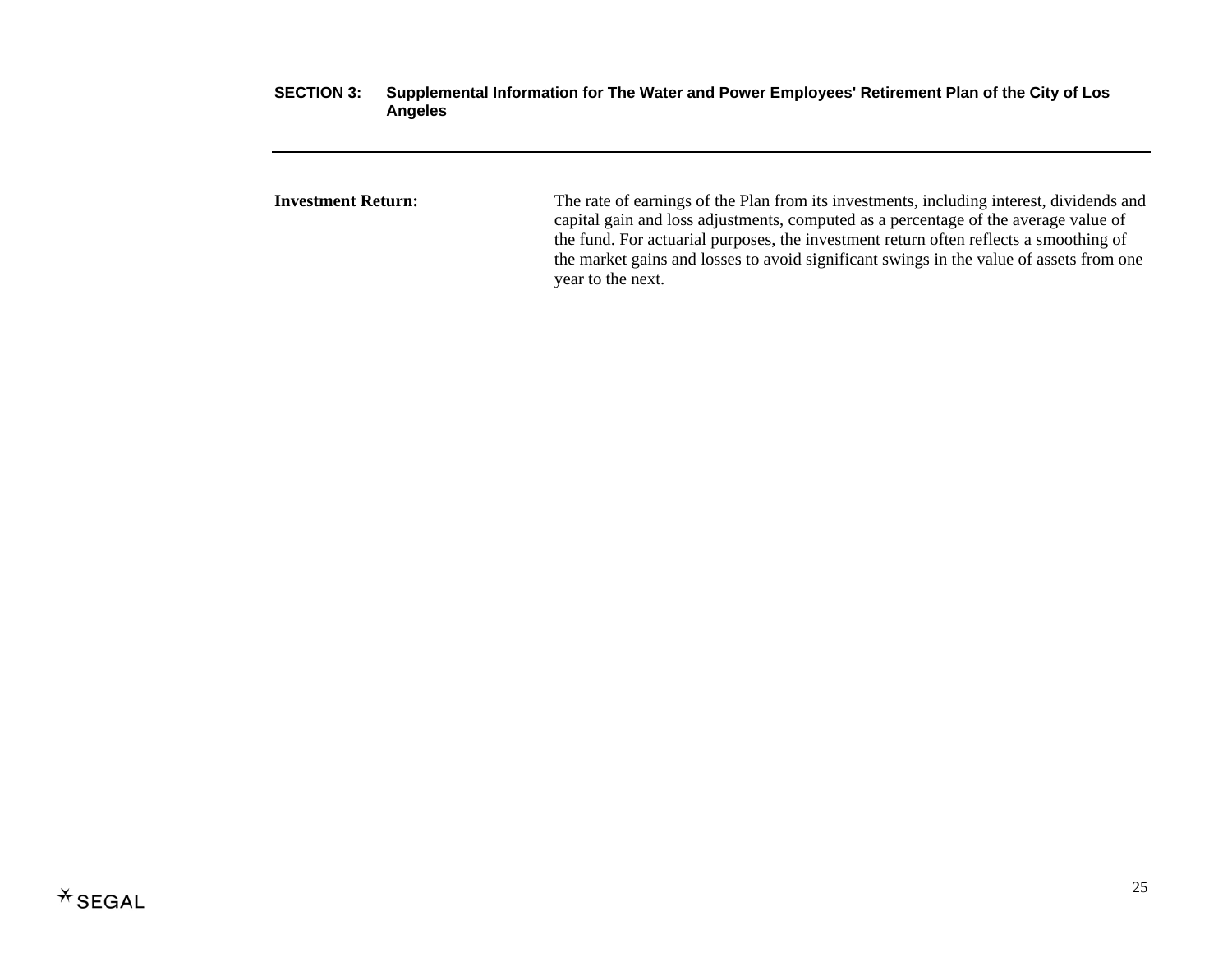# **EXHIBIT K Actuarial Balance Sheet**

An overview of the Plan's funding is given by an Actuarial Balance Sheet. In this approach, we first determine the amount and timing of all future payments that will be made by the Plan for current participants. We then discount these payments at the valuation interest rate to the date of the valuation, thereby determining their present value. We refer to this present value as the "liability" of the Plan.

Second, we determine how this liability will be met. These actuarial "assets" include the net amount of assets already accumulated by the Plan, the present value of future member contributions, the present value of future Department normal cost contributions, and the present value of future Department amortization payments or credits.

#### **Actuarial Balance Sheet**

| Assets |                                                           | June 30, 2010    | June 30, 2009   |  |  |  |  |  |
|--------|-----------------------------------------------------------|------------------|-----------------|--|--|--|--|--|
|        | Total actuarial value of assets                           | \$7,244,429,689  | \$7,248,721,252 |  |  |  |  |  |
| 2.     | Present value of future contribution by members           | 516,624,069      | 437, 346, 867   |  |  |  |  |  |
| 3.     | Present value of future Department contributions for:     |                  |                 |  |  |  |  |  |
|        | entry age normal cost<br>(a)                              | 1,223,061,069    | 912,957,861     |  |  |  |  |  |
|        | unfunded actuarial accrued liability<br>(b)               | 1,649,188,744    | 808,339,698     |  |  |  |  |  |
| 4.     | Total current and future assets                           | \$10,633,303,571 | \$9,407,365,678 |  |  |  |  |  |
|        | Liabilities                                               | June 30, 2010    | June 30, 2009   |  |  |  |  |  |
|        | Present value of benefits for retirees and beneficiaries: | \$4,375,920,216  | \$4,093,375,132 |  |  |  |  |  |
| 6.     | Present value of benefits for terminated vested members:  | 156,087,180      | 161, 317, 313   |  |  |  |  |  |
| 7.     | Present value of benefits for active members:             | 6, 101, 296, 175 | 5,152,673,233   |  |  |  |  |  |
| 8.     | <b>Total liabilities</b>                                  | \$10,633,303,571 | \$9,407,365,678 |  |  |  |  |  |
|        |                                                           |                  |                 |  |  |  |  |  |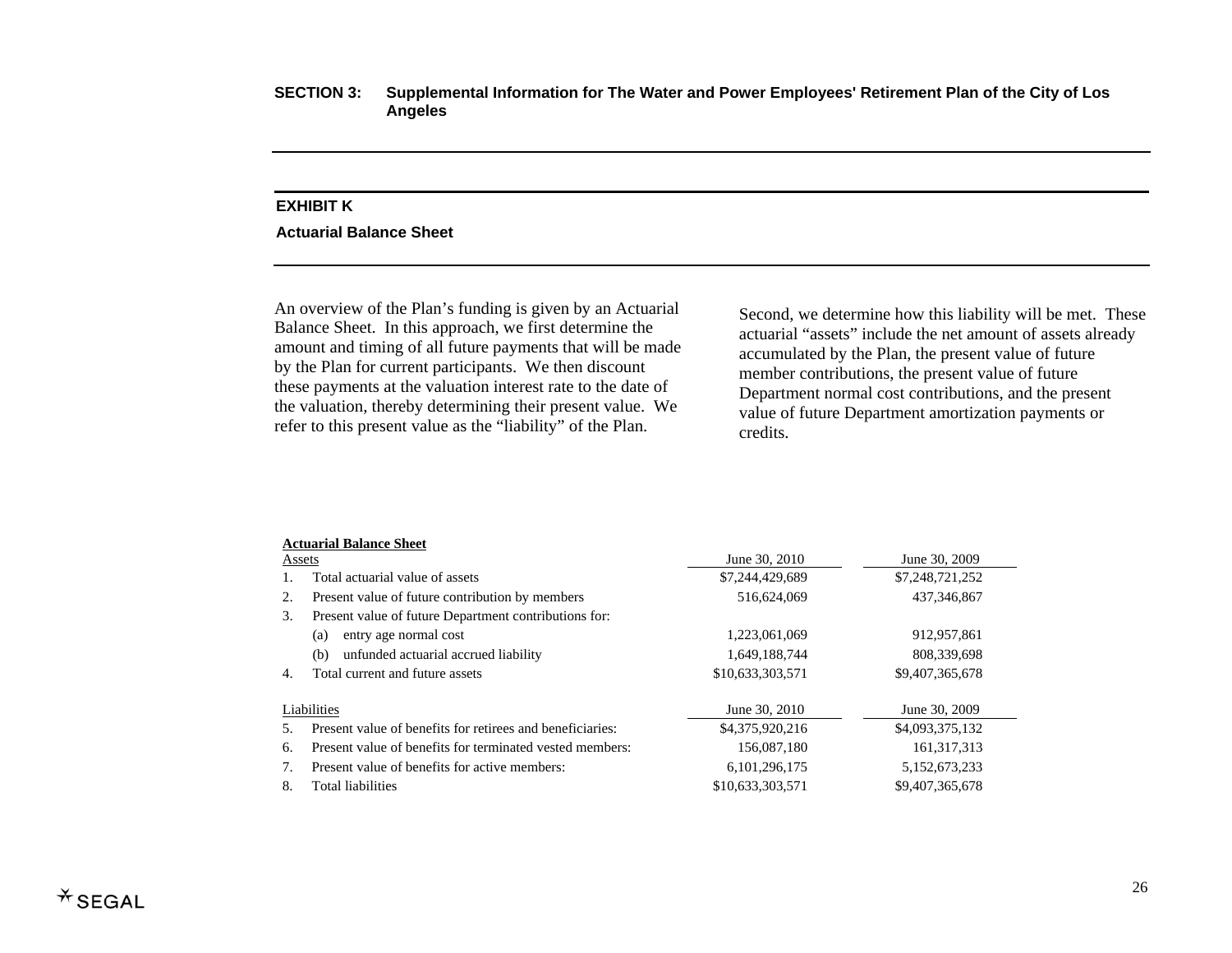# **EXHIBIT L**

#### **Reserves and Designated Balances**

|    |                                                              | June 30, 2010   | June 30, 2009   |
|----|--------------------------------------------------------------|-----------------|-----------------|
|    | Reserve for retirement allowance for retired members         | \$4,577,003,038 | \$4,349,943,957 |
|    | Contribution accounts:                                       |                 |                 |
|    | Members (excluding additional contributions)<br>(a)          | 1,080,640,262   | 981,972,302     |
|    | Department of Water and Power<br>(b)                         | (1,169,873,656) | (1,081,913,152) |
| 3. | General Reserve and Reserve for Investment Gains and Losses* | 1,820,273,842   | 1,638,037,955   |
|    | Total                                                        | \$6,308,043,486 | \$5,888,041,062 |

*\*Out of the total General Reserve and Reserve for Investment Gains and Losses, \$62,663,133 and \$69,241,414 are not included as valuation assets as of June 30, 2010 and June 30, 2009, respectively.*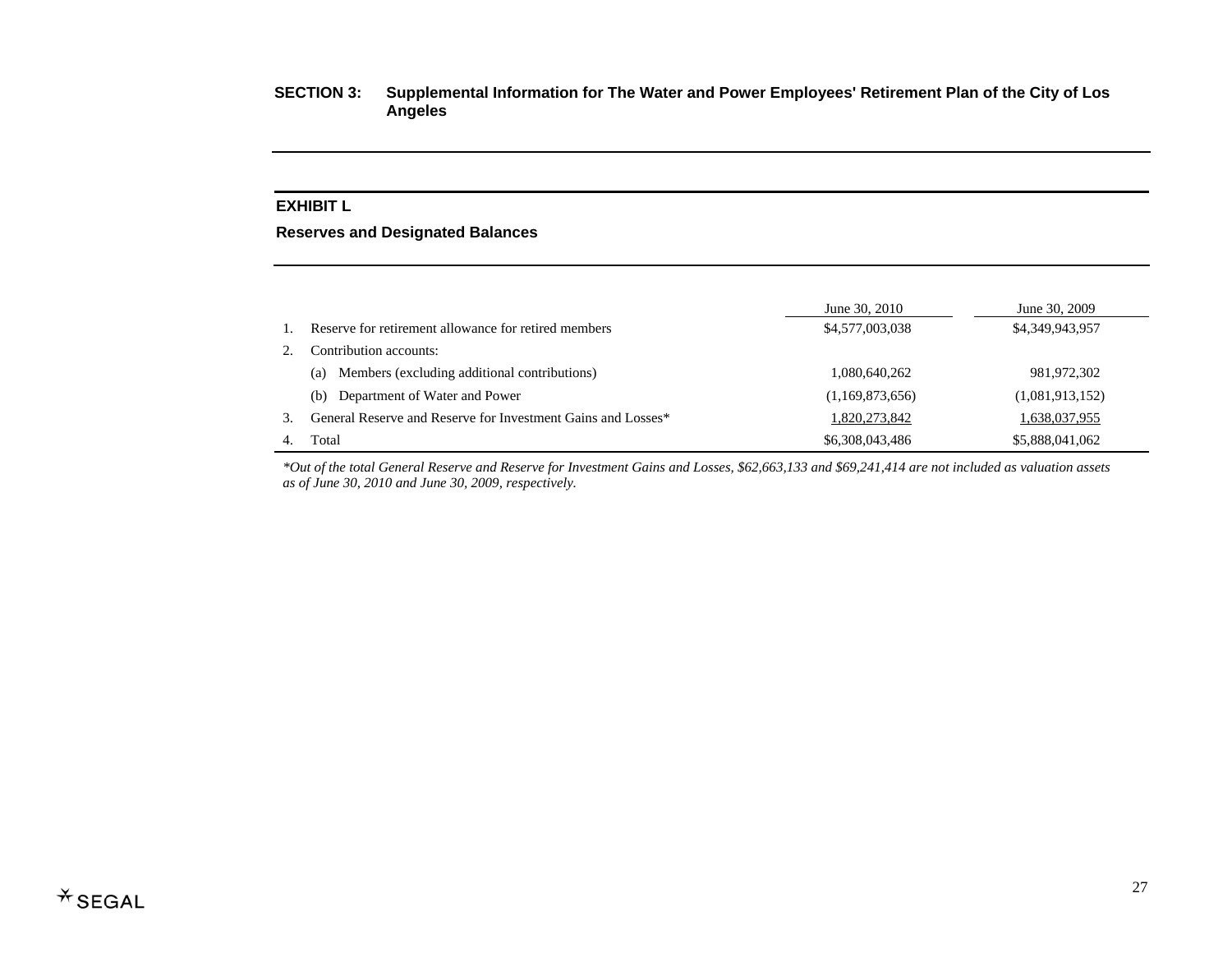#### **EXHIBIT M**

# **Adjusted Reserves**

Each year the Retirement Board adjusts its retired reserves to agree with the value calculated during the valuation. The following table presents the required transfers.

|    | <b>Adjusted Reserves</b>                                               | June 30, 2010   | June 30, 2009   |
|----|------------------------------------------------------------------------|-----------------|-----------------|
|    | Retired reserve balance                                                | \$4,577,003,038 | \$4,349,943,957 |
|    | Actuarially computed present value                                     | 4,375,920,216   | 4,093,375,132   |
| 3. | Actuarial gain (loss): $(1) - (2)$                                     | 201,082,822     | 256,568,825     |
| 4. | Transfer from (to) DWP contribution<br>accounts from retired reserves: | (201, 082, 822) | (256, 568, 825) |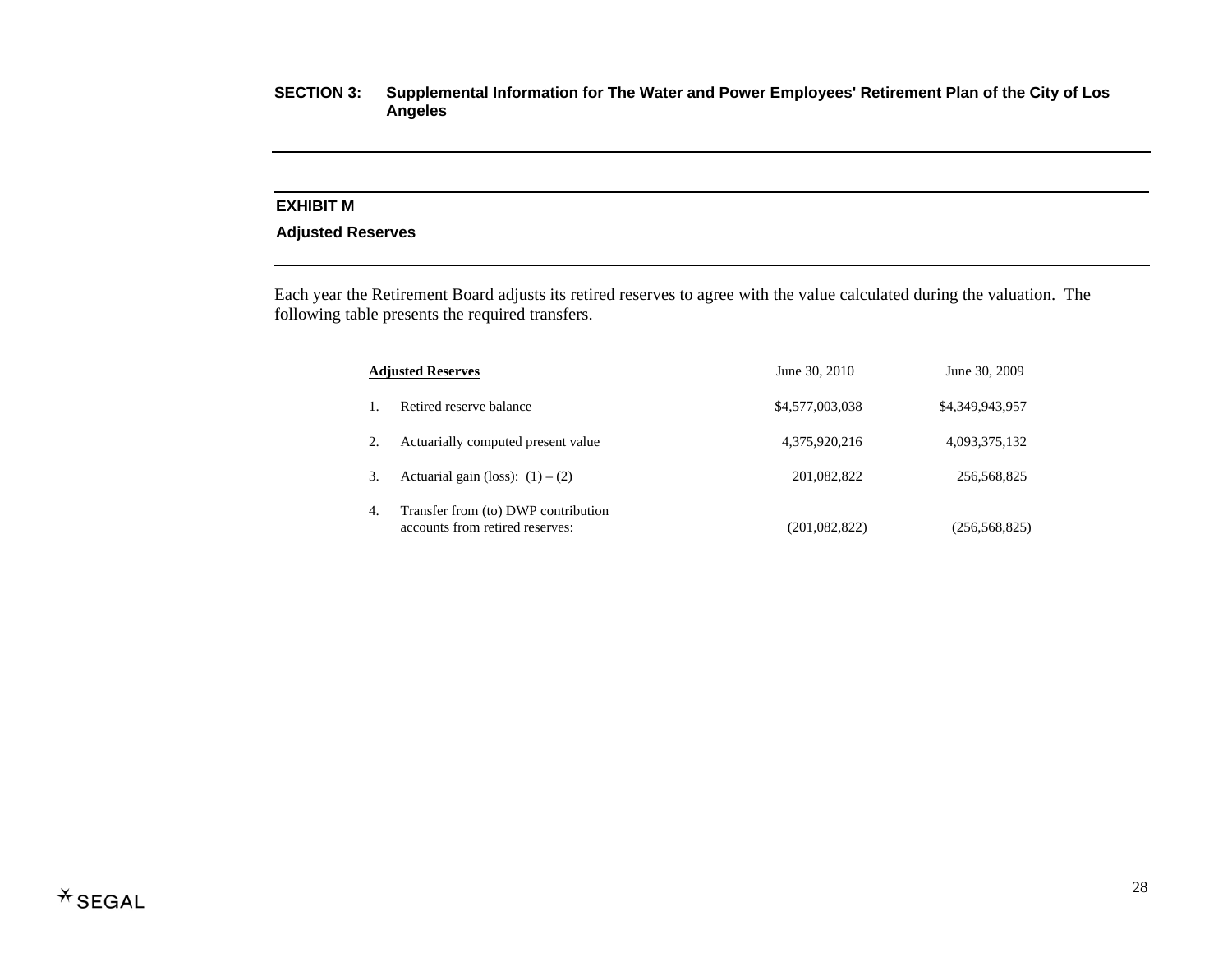#### **EXHIBIT I**

# **Summary of Actuarial Valuation Results**

|    | The valuation was made with respect to the following data supplied to us:                    |                 |                 |  |  |
|----|----------------------------------------------------------------------------------------------|-----------------|-----------------|--|--|
| 1. | Retired members as of the valuation date (including 2,110 beneficiaries in pay status)       |                 |                 |  |  |
| 2. | Members inactive during year ended June 30, 2010 with vested rights*                         |                 | 1,739           |  |  |
| 3. | Members active during the year ended June 30, 2010                                           |                 | 9,295           |  |  |
|    | The actuarial factors as of the valuation date are as follows:                               |                 |                 |  |  |
| 1. | Normal cost                                                                                  |                 | \$179,339,888   |  |  |
| 2. | Present value of future benefits                                                             |                 | 10,633,303,571  |  |  |
| 3. | Present value of future normal costs                                                         |                 | 1,739,685,138   |  |  |
| 4. | Actuarial accrued liability                                                                  |                 | 8,893,618,433   |  |  |
|    | Retired members and beneficiaries                                                            | \$4,375,920,216 |                 |  |  |
|    | Inactive members with vested rights*                                                         | 156,087,180     |                 |  |  |
|    | Active members                                                                               | 4,361,611,037   |                 |  |  |
| 5. | Actuarial value of assets (\$6,266,313,282 at market value as reported by Retirement Office) |                 | 7,244,429,689   |  |  |
| 6. | Unfunded actuarial accrued liability                                                         |                 | \$1,649,188,744 |  |  |

*\*Includes terminated members due a refund of employee contributions.*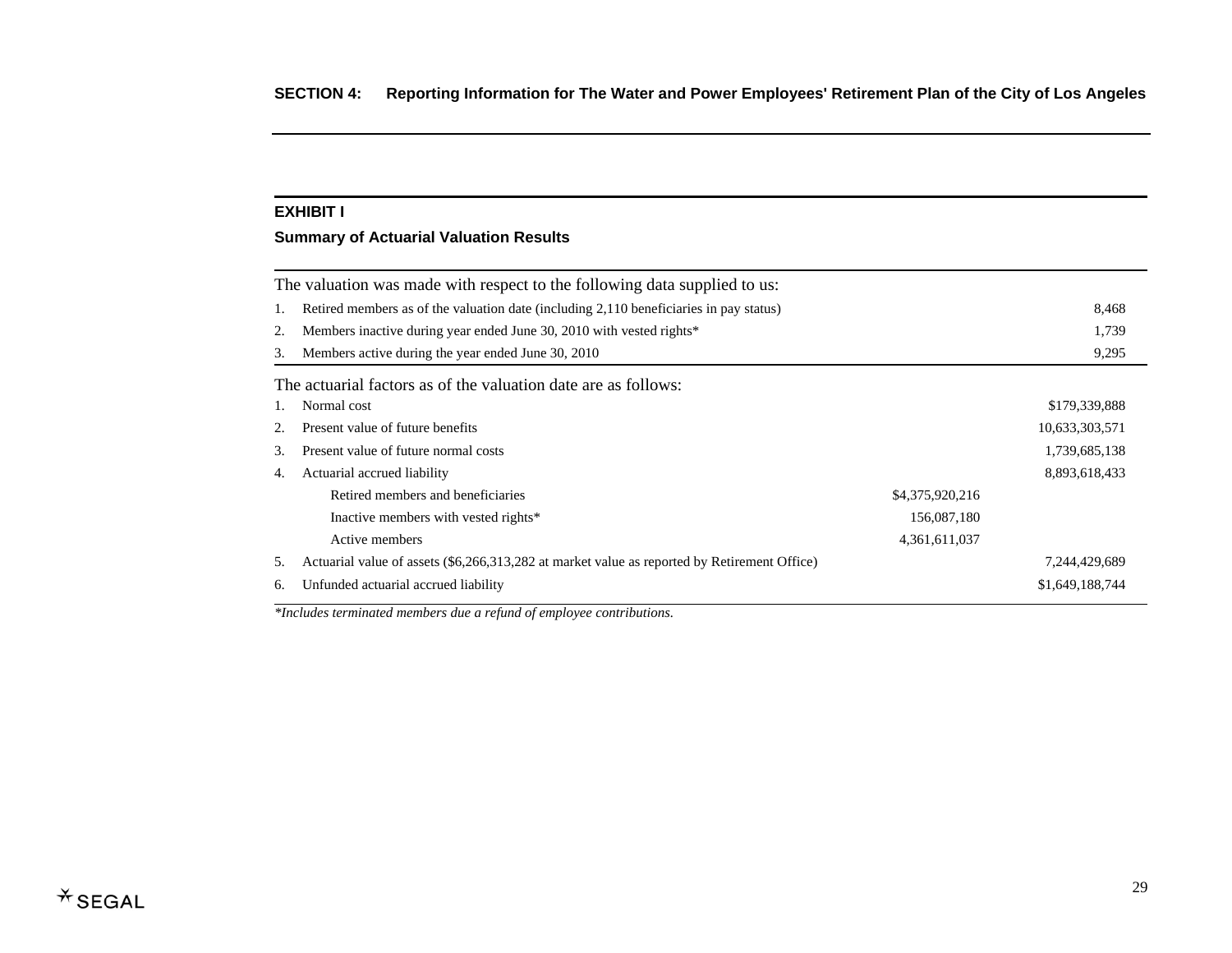# **EXHIBIT I (continued)**

# **Summary of Actuarial Valuation Results**

|    | The determination of the required contribution is as follows:    | <b>Dollar Amount</b> | % of Payroll |
|----|------------------------------------------------------------------|----------------------|--------------|
| 1. | Total normal cost                                                | \$179,339,888        | 20.95%       |
| 2. | Expected employee contributions                                  | $-53,670,455$        | $-6.27%$     |
| 3. | Employer normal cost: $(1) + (2)$                                | \$125,669,433        | 14.68%       |
| 4. | Amortization of unfunded actuarial accrued liability             | 191,228,987          | 22.34%       |
| 5. | Total required contribution: $(3) + (4)$ , adjusted for timing*  | \$329,178,234        | 38.45%       |
| 6. | Employer match (110% of $(2)$ ), adjusted for timing*            | 61,325,204           | 7.16%        |
| 7. | Greater of (6) employer match or (5) total required contribution | \$329,178,234        | 38.45%       |
| 8. | Projected payroll                                                | \$856,089,559        |              |
|    |                                                                  |                      |              |

*\*Required contribution is assumed to be paid at the middle of every year.*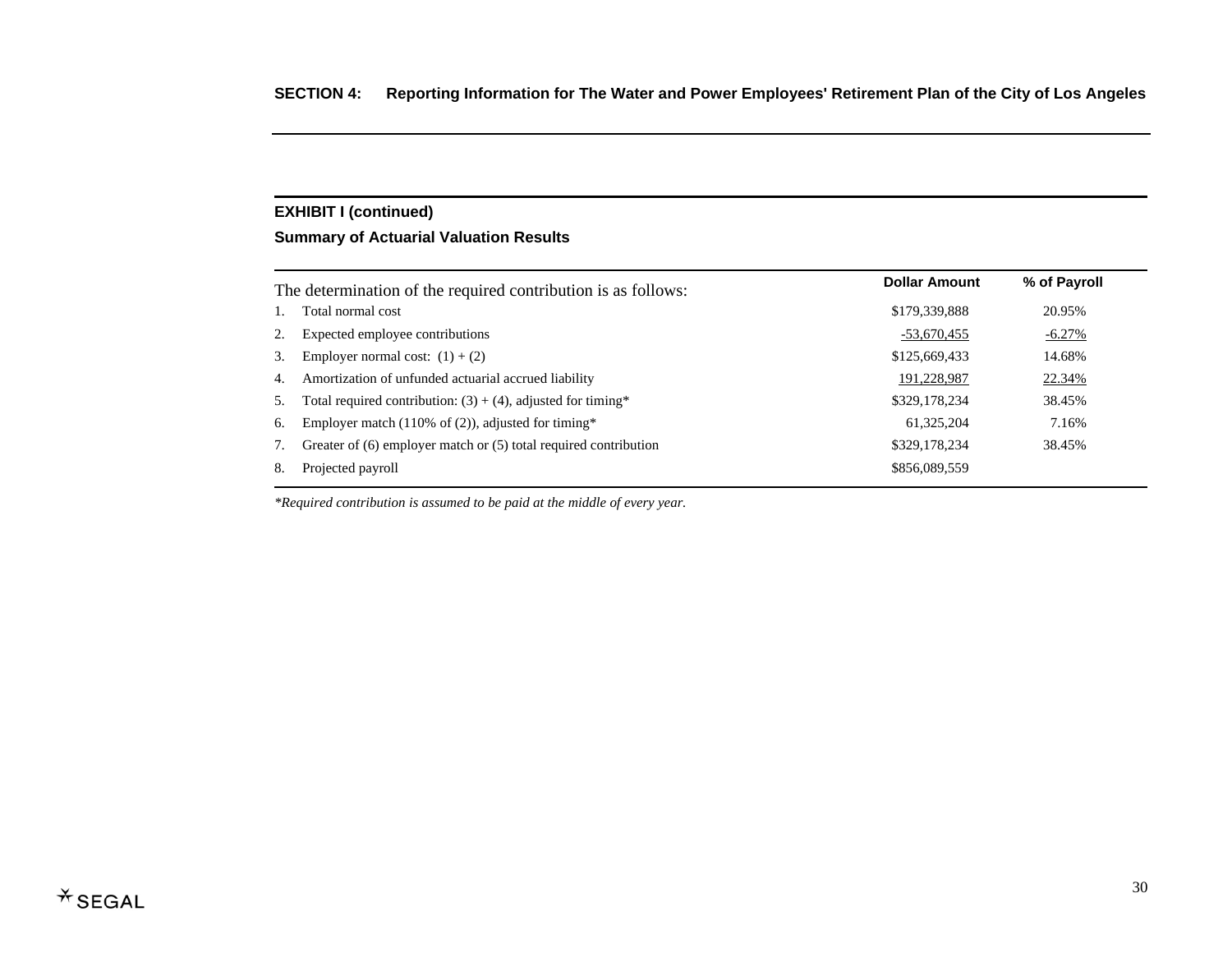#### **EXHIBIT II**

**Supplementary Information Required by the GASB – Schedule of Employer Contributions** 

| <b>Plan Year</b><br><b>Ended June 30</b> | <b>Annual Required</b><br><b>Contributions</b> | Annual<br><b>Pension Cost</b> | <b>Actual</b><br><b>Contributions</b> | <b>Actual</b><br><b>Contributions/</b><br><b>Annual Required</b><br><b>Contributions</b> | <b>Actual</b><br>Contributions/<br><b>Annual Pension</b><br>Cost |
|------------------------------------------|------------------------------------------------|-------------------------------|---------------------------------------|------------------------------------------------------------------------------------------|------------------------------------------------------------------|
| 2002                                     | \$0                                            | \$6,132,578                   | \$27,241,801                          | $ -$                                                                                     | 444.2%                                                           |
| 2003                                     | 40,910,999                                     | 47,823,973                    | 40,560,882                            | 99.1%                                                                                    | 84.8%                                                            |
| 2004                                     | 44,128,205                                     | 50,773,126                    | 55,804,924                            | 126.5%                                                                                   | 109.9%                                                           |
| 2005                                     | 80,784,677                                     | 87,615,788                    | 75,490,143                            | 93.4%                                                                                    | 86.2%                                                            |
| 2006                                     | 110,268,590                                    | 116,651,020                   | 101,556,257                           | 92.1%                                                                                    | 87.1%                                                            |
| 2007                                     | 134,504,482                                    | 140,328,366                   | 129, 154, 539                         | 96.0%                                                                                    | 92.0%                                                            |
| 2008                                     | 134,651,427                                    | 140,061,851                   | 141,862,126                           | 105.4%                                                                                   | 101.3%                                                           |
| 2009                                     | 141,291,588                                    | 146,768,605                   | 145,941,275                           | 103.3%                                                                                   | 99.4%                                                            |
| 2010                                     | 200,578,728                                    | 206,025,133                   | 201,034,807                           | 100.2%                                                                                   | 97.6%                                                            |
| 2011                                     | 329, 178, 234                                  | 334,541,036                   |                                       | - -                                                                                      | - -                                                              |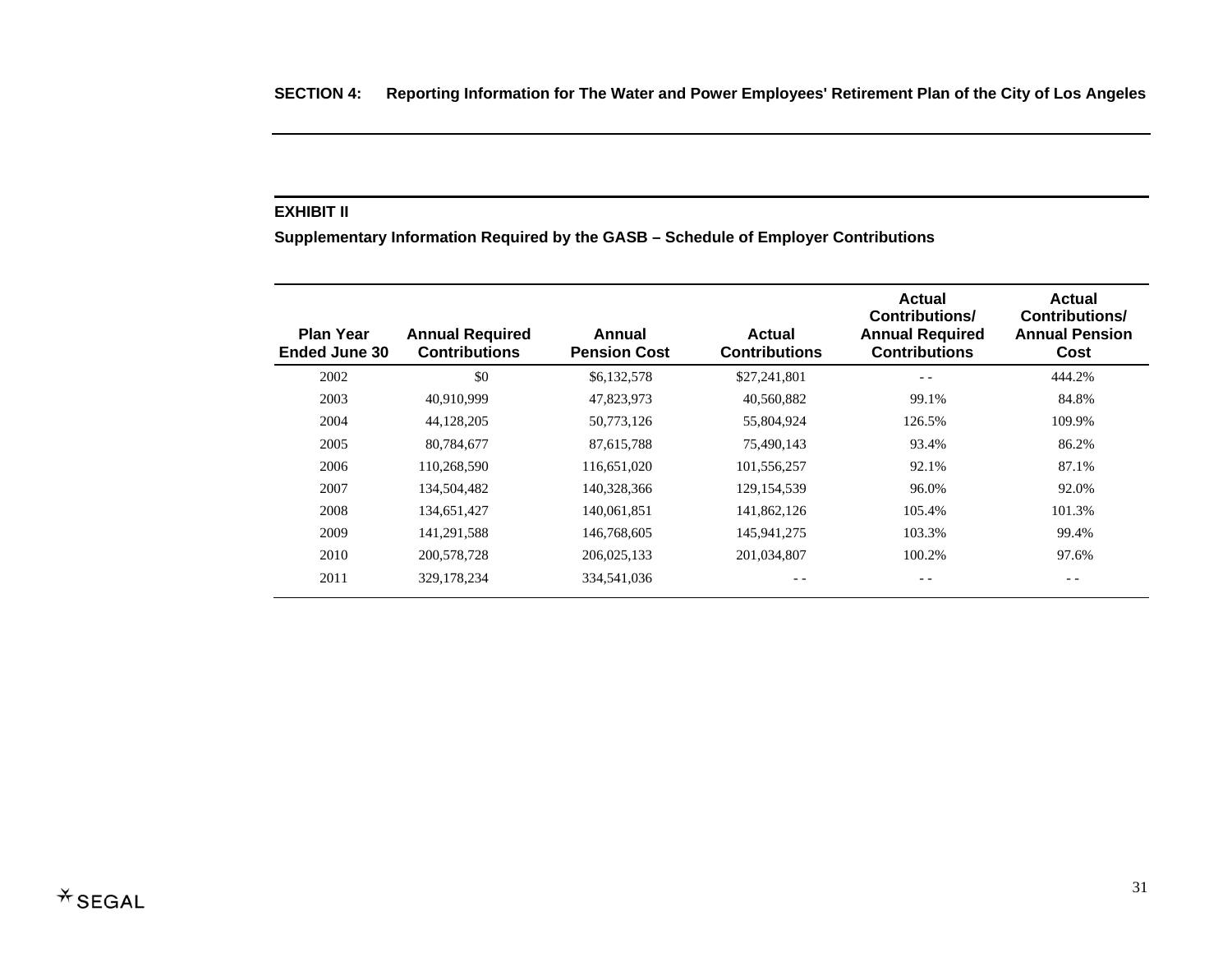#### **EXHIBIT III**

**Supplementary Information Required by the GASB – Schedule of Funding Progress** 

| <b>Actuarial</b><br><b>Valuation</b><br><b>Date</b> | <b>Actuarial</b><br>Value<br>of Assets<br>(a) | <b>Actuarial</b><br><b>Accrued Liability</b><br>(AAL)<br>(b) | Unfunded/<br>(Overfunded)<br><b>AAL</b><br>(UAAL)<br>$(b) - (a)$ | <b>Funded</b><br>Ratio<br>(a) / (b) | Projected<br>Covered<br><b>Payroll</b><br>(c) | UAAL as a<br>Percentage of<br>Covered<br>Payroll*<br>$[(b) - (a)] / (c)$ |
|-----------------------------------------------------|-----------------------------------------------|--------------------------------------------------------------|------------------------------------------------------------------|-------------------------------------|-----------------------------------------------|--------------------------------------------------------------------------|
| 07/01/2001                                          | \$5,833,274,582                               | \$5,306,262,736                                              | $-$ \$527,011,846                                                | 109.93%                             | \$403,265,472                                 | 0.00%                                                                    |
| 07/01/2002                                          | 5,790,262,948                                 | 5,714,524,649                                                | $-75,738,299$                                                    | 101.33%                             | 430, 397, 884                                 | $0.00\%$                                                                 |
| 07/01/2003                                          | 6,128,375,723                                 | 6,042,086,785                                                | $-86,288,938$                                                    | 101.43%                             | 527,787,469                                   | $0.00\%$                                                                 |
| 07/01/2004                                          | 6,251,421,125                                 | 6,421,813,922                                                | 170,392,797                                                      | 97.35%                              | 581,038,783                                   | 29.33%                                                                   |
| 07/01/2005                                          | 6,331,047,528                                 | 6,763,079,839                                                | 432,032,311                                                      | 93.61%                              | 616,270,095                                   | 70.10%                                                                   |
| 07/01/2006                                          | 6,447,763,436                                 | 7,046,571,241                                                | 598,807,805                                                      | 91.50%                              | 635,728,131                                   | 94.19%                                                                   |
| 07/01/2007                                          | 6,864,084,006                                 | 7,467,285,349                                                | 603, 201, 343                                                    | 91.92%                              | 670, 372, 663                                 | 89.98%                                                                   |
| 07/01/2008                                          | 7, 247, 853, 233                              | 7,619,102,935                                                | 371,249,702                                                      | 95.13%                              | 708,731,840                                   | 52.38%                                                                   |
| 07/01/2009                                          | 7,248,721,252                                 | 8,057,060,950                                                | 808,339,698                                                      | 89.97%                              | 805, 137, 795                                 | 100.40%                                                                  |
| 07/01/2010                                          | 7,244,429,689                                 | 8,893,618,433                                                | 1,649,188,744                                                    | 81.46%                              | 856,089,559                                   | 192.64%                                                                  |

*\* Not less than zero*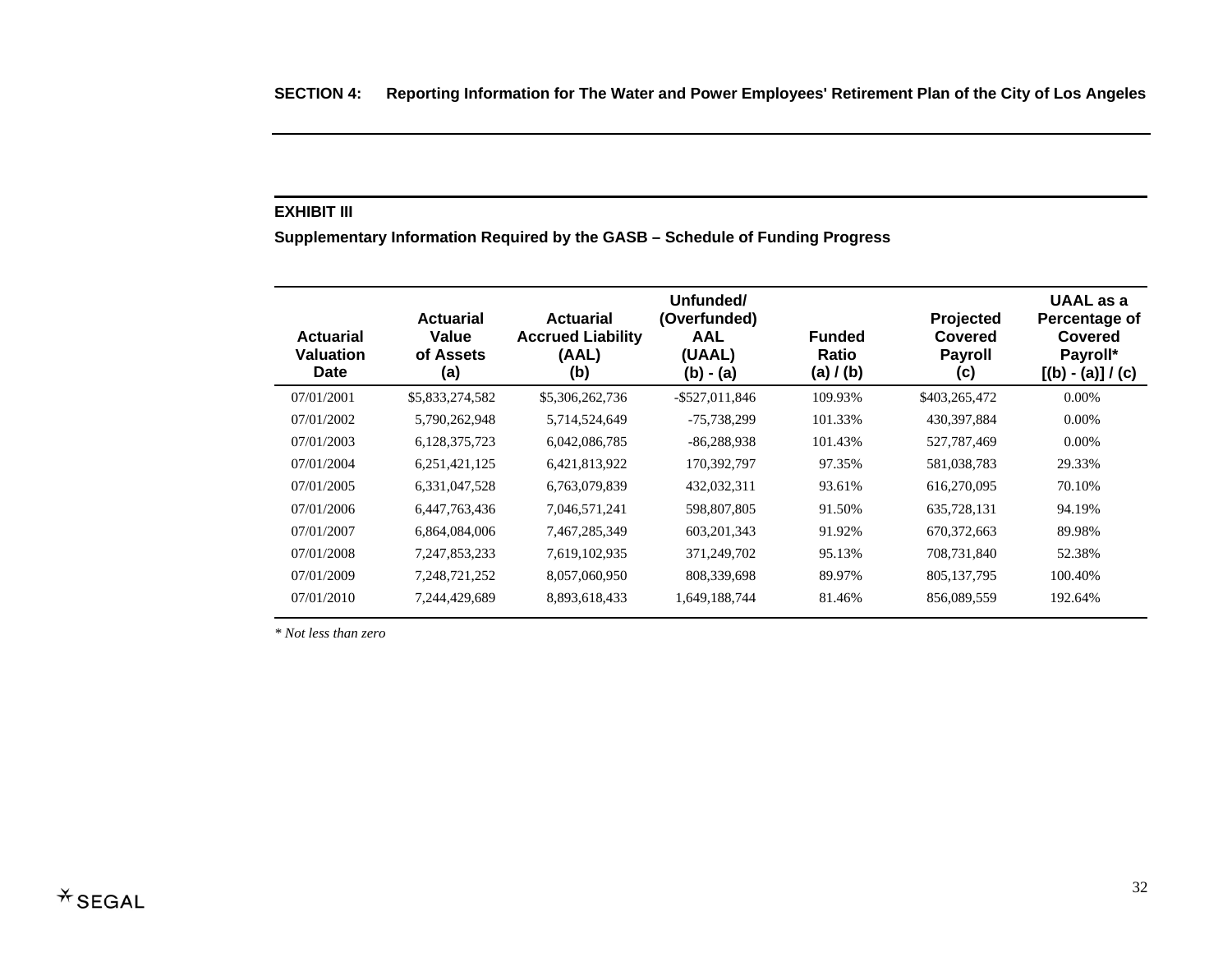#### **EXHIBIT IV**

# **Supplementary Information Required by the GASB**

| <b>Valuation date</b>                                             | July 1, 2010                                                                                                                                                                                                                                                             |
|-------------------------------------------------------------------|--------------------------------------------------------------------------------------------------------------------------------------------------------------------------------------------------------------------------------------------------------------------------|
| <b>Actuarial cost method</b>                                      | Entry Age Normal Cost Method                                                                                                                                                                                                                                             |
| <b>Amortization method</b>                                        | Level dollar amortization                                                                                                                                                                                                                                                |
| <b>Remaining amortization period</b>                              | The July 1, 2004 Unfunded Actuarial Accrued Liability is amortized over a 15-year period<br>commencing July 1, 2004. Any subsequent changes in Unfunded Actuarial Accrued Liability<br>are amortized over separate 15-year periods effective with that valuation.        |
| <b>Asset valuation method</b>                                     | The market value of assets less unrecognized returns in each of the last five years.<br>Unrecognized return is equal to the difference between the actual market returns and the<br>expected returns on a market value basis, and is recognized over a five-year period. |
| <b>Actuarial assumptions:</b>                                     |                                                                                                                                                                                                                                                                          |
| Investment rate of return                                         | 7.75%                                                                                                                                                                                                                                                                    |
| Inflation rate                                                    | 3.50%                                                                                                                                                                                                                                                                    |
| Projected salary increases                                        | 5.35% to 10.50%*                                                                                                                                                                                                                                                         |
| Cost of living adjustments                                        | 3.00% (actual increases are contingent upon CPI increases with a 3.00% maximum)                                                                                                                                                                                          |
| Plan membership:                                                  |                                                                                                                                                                                                                                                                          |
| Retired members and beneficiaries receiving<br>benefits           | 8,468                                                                                                                                                                                                                                                                    |
| Terminated members entitled to, but not yet<br>receiving benefits | 1,739                                                                                                                                                                                                                                                                    |
| Active members                                                    | 9,295                                                                                                                                                                                                                                                                    |
| Total                                                             | 19,502                                                                                                                                                                                                                                                                   |
|                                                                   |                                                                                                                                                                                                                                                                          |

*\*Includes inflation at 3.50%, "across the board" increases of 0.75%, plus merit and promotional increases. See Exhibit VI for these increases.*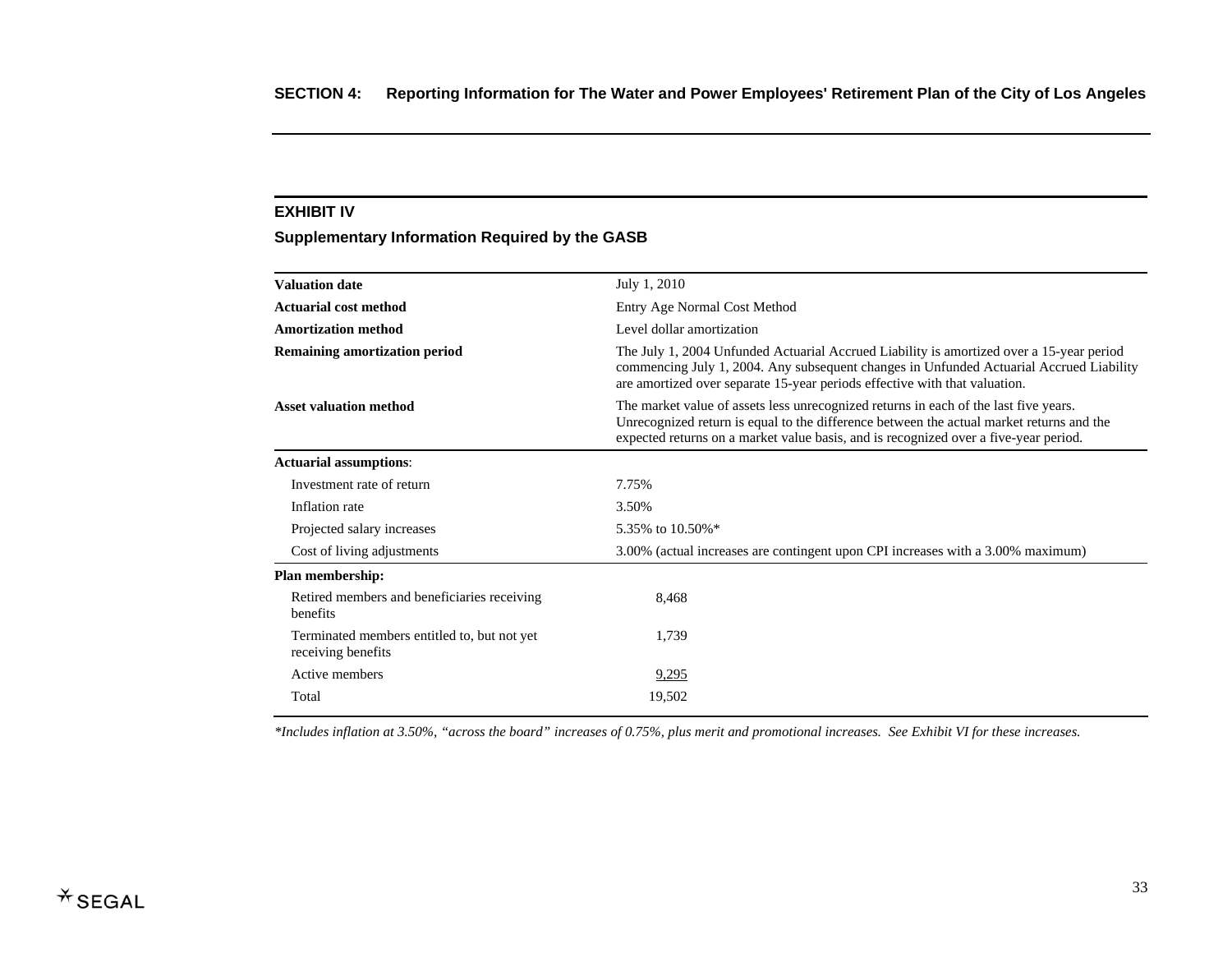#### **EXHIBIT V**

**Development of the Net Pension Obligation and the Annual Pension Cost Pursuant to GASB 27** 

| <b>Plan Year</b><br><b>Ended</b><br>June 30 | <b>Employer</b><br>Annual<br><b>Required</b><br>(a) | <b>Employer</b><br>Amount<br><b>Contribution Contributed*</b><br>(b) | Interest on<br><b>NPO</b><br>(c) | <b>ARC</b><br><b>Adjustment</b><br>(h) / (e)<br>(d) | Amortization<br><b>Factor</b><br>(e) | <b>Pension</b><br>Cost<br>$(a) + (c) - (d)$<br>(f) | Change in<br><b>NPO</b><br>$(f) - (b)$<br>(g) | <b>NPO Balance</b><br>$NPO + (g)$<br>(h) |
|---------------------------------------------|-----------------------------------------------------|----------------------------------------------------------------------|----------------------------------|-----------------------------------------------------|--------------------------------------|----------------------------------------------------|-----------------------------------------------|------------------------------------------|
| 2002                                        | \$0                                                 | \$27,241,801                                                         | $-$12,512,869$                   | $-$18,645,447$                                      | 8.8887                               | \$6,132,578                                        | $-$ \$21,109,223                              | $-$186,842,813$                          |
| 2003                                        | 40,910,299                                          | 40,560,882                                                           | $-14,106,614$                    | $-21,020,288$                                       | 8.8887                               | 47,823,973                                         | 7,263,091                                     | -179,579,722                             |
| 2004                                        | 44,128,205                                          | 55,804,924                                                           | $-13,558,251$                    | $-20,203,172$                                       | 8.8887                               | 50,773,126                                         | $-5,031,798$                                  | $-184,611,520$                           |
| 2005                                        | 80,784,677                                          | 75,490,143                                                           | $-13,938,151$                    | $-20,769,262$                                       | 8.8887                               | 87,615,788                                         | 12, 125, 645                                  | $-172,485,874$                           |
| 2006                                        | 110,268,590                                         | 101,556,257                                                          | $-13,022,666$                    | $-19,405,096$                                       | 8.8887                               | 116,651,020                                        | 15,094,763                                    | $-157,391,111$                           |
| 2007                                        | 134,504,482                                         | 129, 154, 539                                                        | $-11,883,013$                    | $-17,706,897$                                       | 8.8887                               | 140,328,366                                        | 11,173,827                                    | $-146,217,285$                           |
| 2008                                        | 134,651,427                                         | 141,862,126                                                          | $-11,039,390$                    | $-16,449,814$                                       | 8.8887                               | 140,061,851                                        | $-1,800,275$                                  | $-148,017,560$                           |
| 2009                                        | 141,291,588                                         | 145,941,275                                                          | $-11, 175, 312$                  | $-16,652,329$                                       | 8.8887                               | 146,768,605                                        | 827,330                                       | $-147, 190, 230$                         |
| 2010                                        | 200,578,278                                         | 201,034,807                                                          | $-11, 112, 848$                  | $-16,559,253$                                       | 8.8887                               | 206,025,133                                        | 4,990,326                                     | $-142, 199, 904$                         |
| 2011                                        | 329, 178, 234                                       | 329,178,234                                                          | $-10.409.323$                    | $-15,772,125$                                       | 9.0159                               | 334,541,036                                        | 5,362,802                                     | $-136,837,102$                           |
|                                             |                                                     |                                                                      |                                  |                                                     |                                      |                                                    |                                               |                                          |

*\* The amount indicated for June 30, 2011 assumes the actual employer contribution for the year is equal to the employer annual required contribution.*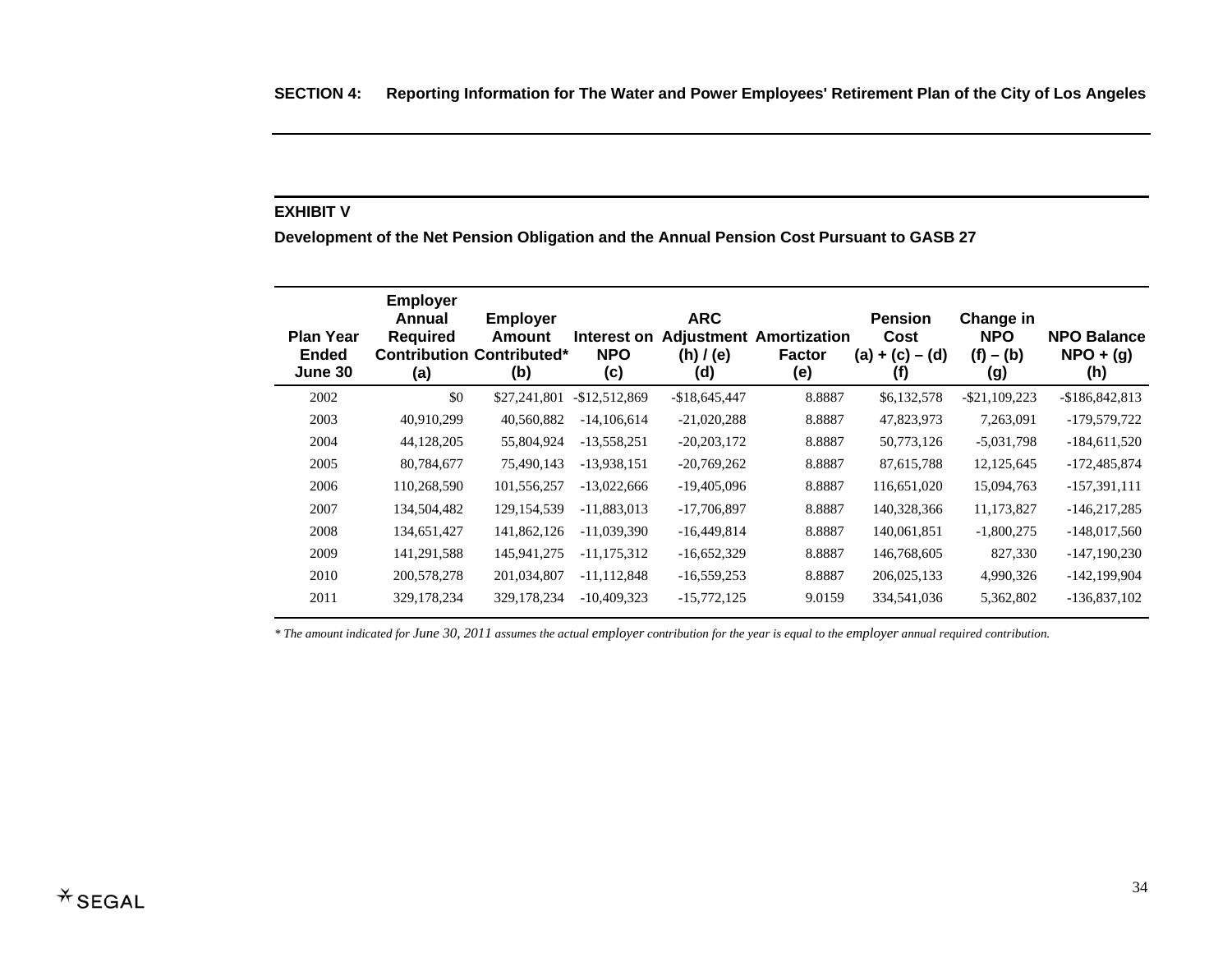# **EXHIBIT VI**

**Actuarial Assumptions and Actuarial Cost Method** 

#### **Mortality Rates:**

| After Service Retirement    | RP-2000 Combined Healthy Mortality Table with ages set back two years for males                              |
|-----------------------------|--------------------------------------------------------------------------------------------------------------|
| and Pre-retirement:         | and one year for females.                                                                                    |
| After Disability Retirement | RP-2000 Combined Healthy Mortality Table with ages set back two years for males<br>and one year for females. |

# **Termination Rates before Retirement:**

|     | Rate (%)    |               |             |                   |                           |               |  |  |
|-----|-------------|---------------|-------------|-------------------|---------------------------|---------------|--|--|
|     | Mortality*  |               |             | <b>Disability</b> | <b>Total Withdrawal**</b> |               |  |  |
| Age | <b>Male</b> | <b>Female</b> | <b>Male</b> | <b>Female</b>     | <b>Male</b>               | <b>Female</b> |  |  |
| 25  | 0.037       | 0.020         | 0.006       | 0.000             | 6.550                     | 9.200         |  |  |
| 30  | 0.039       | 0.025         | 0.012       | 0.006             | 4.350                     | 7.250         |  |  |
| 35  | 0.063       | 0.044         | 0.012       | 0.036             | 3.060                     | 5.550         |  |  |
| 40  | 0.096       | 0.065         | 0.018       | 0.072             | 2.180                     | 4.150         |  |  |
| 45  | 0.130       | 0.103         | 0.030       | 0.102             | 1.660                     | 3.150         |  |  |
| 50  | 0.186       | 0.155         | 0.054       | 0.138             | 1.260                     | 2.450         |  |  |
| 55  | 0.292       | 0.242         | 0.126       | 0.168             | 0.980                     | 2.100         |  |  |
| 60  | 0.527       | 0.444         | 0.240       | 0.000             | 0.720                     | 1.100         |  |  |
| 65  | 1.001       | 0.862         | 0.000       | 0.000             | 0.420                     | 0.350         |  |  |

*\* 5% of pre-retirement deaths are assumed to be duty related, with the remaining being non-duty related.* 

*\*\* No withdrawal is assumed after a member is first assumed to retire. Ordinary withdrawal members are assumed to receive their account balance at termination. Vested termination members are assumed to receive a deferred retirement benefit. 45% of terminations are assumed to be ordinary withdrawals, with the remaining being vested terminations.*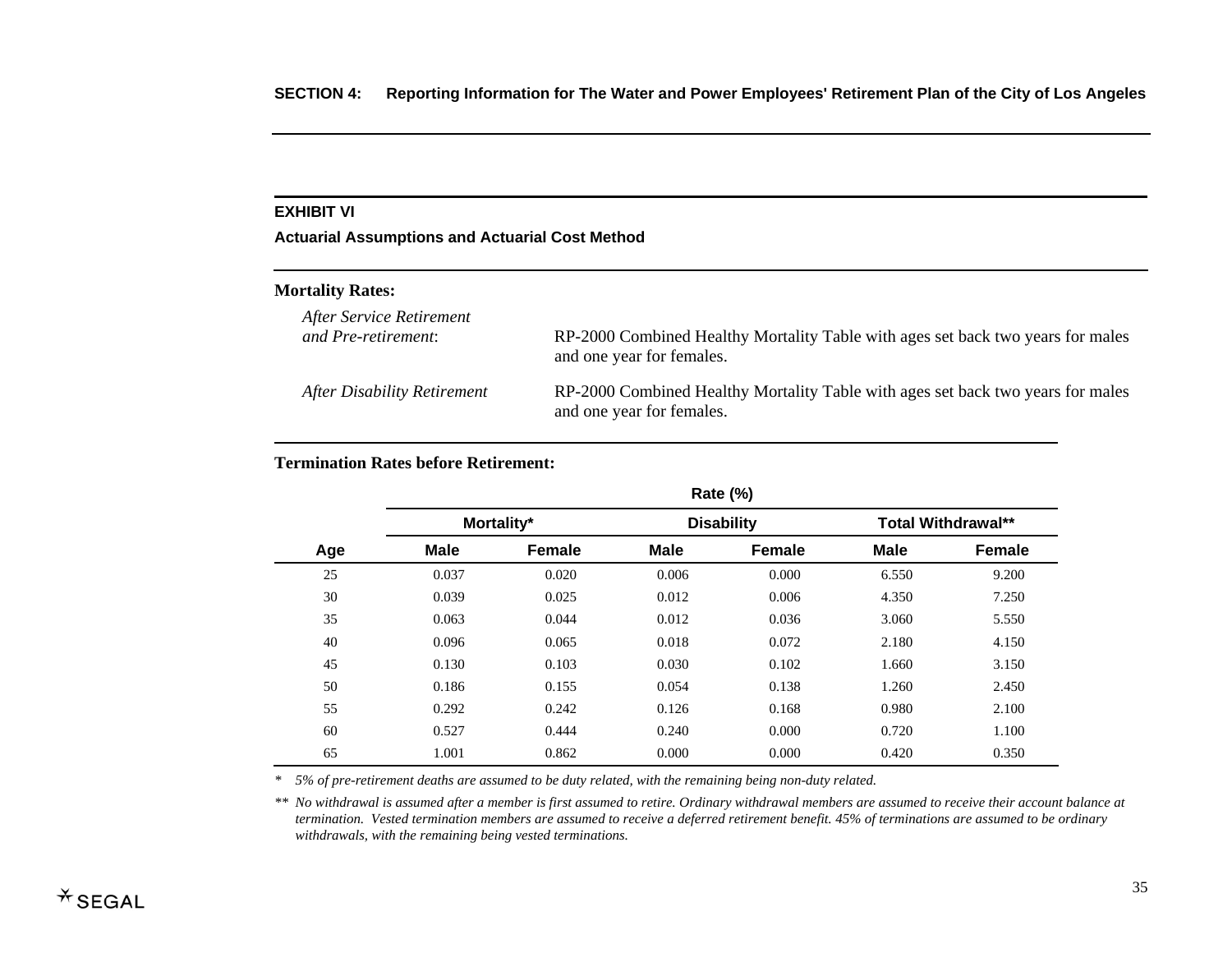| <b>Retirement Rates:</b>             | Age | <b>Under 30 Years of Service</b>                                                                                                                 | <b>Over 30 Years of Service</b> |  |  |  |
|--------------------------------------|-----|--------------------------------------------------------------------------------------------------------------------------------------------------|---------------------------------|--|--|--|
|                                      | 50  | 0.00%                                                                                                                                            | 0.00%                           |  |  |  |
|                                      | 51  | 0.00                                                                                                                                             | 0.00                            |  |  |  |
|                                      | 52  | 0.00                                                                                                                                             | 0.00                            |  |  |  |
|                                      | 53  | 0.00                                                                                                                                             | 0.00                            |  |  |  |
|                                      | 54  | 0.00                                                                                                                                             | 0.00                            |  |  |  |
|                                      | 55  | 4.00                                                                                                                                             | 25.00                           |  |  |  |
|                                      | 56  | 3.00                                                                                                                                             | 15.00                           |  |  |  |
|                                      | 57  | 3.00                                                                                                                                             | 12.50                           |  |  |  |
|                                      | 58  | 3.00                                                                                                                                             | 12.50                           |  |  |  |
|                                      | 59  | 4.00                                                                                                                                             | 12.50                           |  |  |  |
|                                      | 60  | 5.00                                                                                                                                             | 20.00                           |  |  |  |
|                                      | 61  | 5.00                                                                                                                                             | 10.00                           |  |  |  |
|                                      | 62  | 5.00                                                                                                                                             | 10.00                           |  |  |  |
|                                      | 63  | 5.00                                                                                                                                             | 25.00                           |  |  |  |
|                                      | 64  | 5.00                                                                                                                                             | 20.00                           |  |  |  |
|                                      | 65  | 15.00                                                                                                                                            | 25.00                           |  |  |  |
|                                      | 66  | 15.00                                                                                                                                            | 25.00                           |  |  |  |
|                                      | 67  | 15.00                                                                                                                                            | 25.00                           |  |  |  |
|                                      | 68  | 15.00                                                                                                                                            | 25.00                           |  |  |  |
|                                      | 69  | 15.00                                                                                                                                            | 25.00                           |  |  |  |
|                                      | 70  | 100.00                                                                                                                                           | 100.00                          |  |  |  |
| <b>Benefit for Inactive Vested</b>   |     |                                                                                                                                                  |                                 |  |  |  |
| <b>Members:</b>                      |     | Inactive vested members are assumed to retire at age 60 with a Money Purchase<br>Annuity.                                                        |                                 |  |  |  |
| <b>Definition of Active Members:</b> |     | First day of biweekly payroll following employment for new department employees or<br>immediately following transfer from other city department. |                                 |  |  |  |
| <b>Unknown Data for Members:</b>     |     | Same as those exhibited by Members with similar known characteristics. If not<br>specified, Members are assumed to be male.                      |                                 |  |  |  |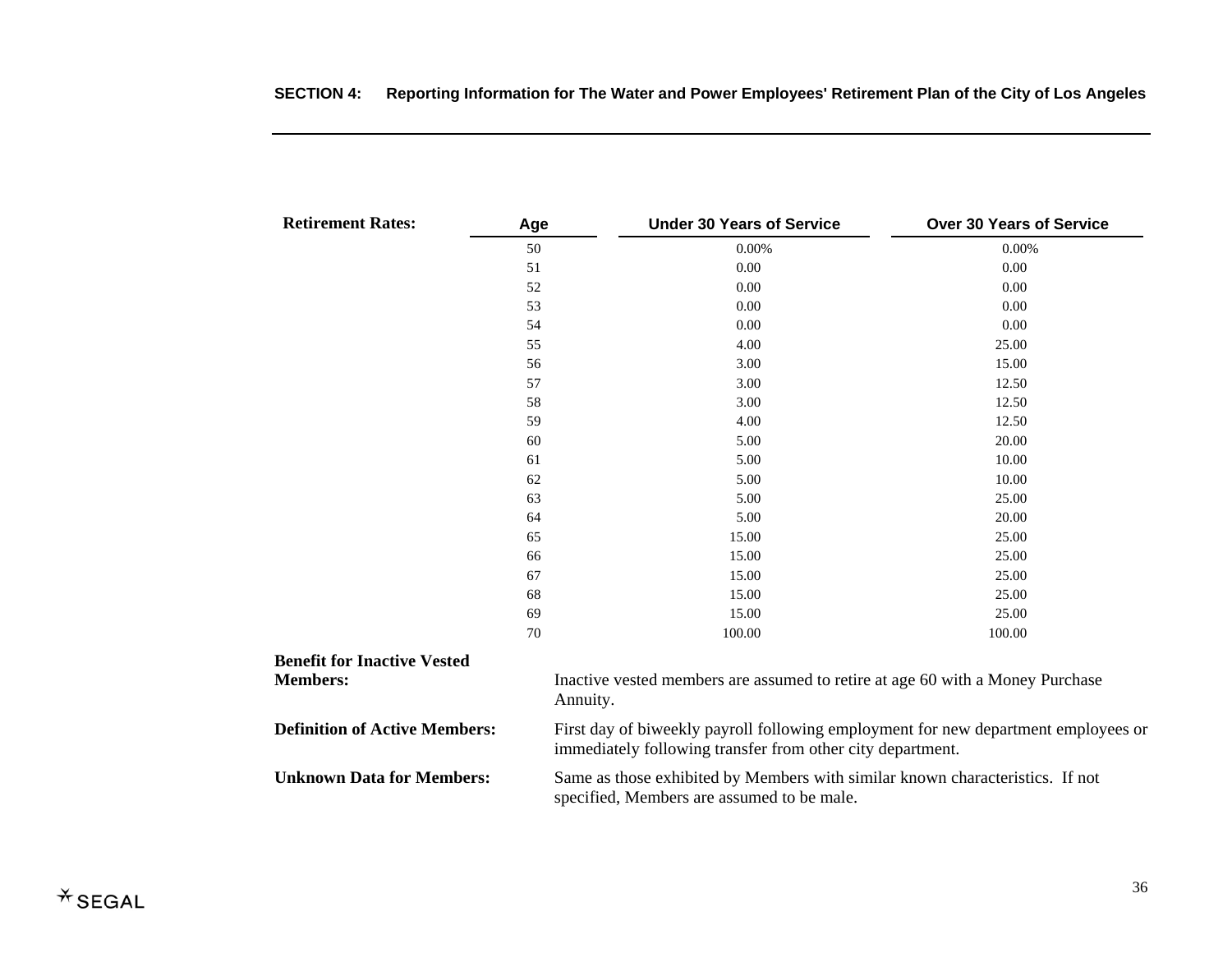| Data Adjustments:                                                           | Data as of March 31 has been adjusted to June 30 by adding three months of age and,<br>for active employees, three months of service. For members in pay status, we have<br>increased their benefits by the assumed July 1 COLA. |
|-----------------------------------------------------------------------------|----------------------------------------------------------------------------------------------------------------------------------------------------------------------------------------------------------------------------------|
| <b>Percent Married/Domestic Partner:</b>                                    | 85% of male members and 60% of female members are assumed to be married at pre-<br>retirement death or retirement. Spousal gender is assumed to be opposite that of the<br>member.                                               |
| <b>Age of Spouse:</b>                                                       | Females are 3 years younger than their spouses.                                                                                                                                                                                  |
| <b>Future Benefit Accruals:</b>                                             | 1.0 year of service per year.                                                                                                                                                                                                    |
| <b>Other Government Service:</b>                                            | Members are assumed to purchase an additional 0.15 years of service per year.                                                                                                                                                    |
| <b>Consumer Price Index:</b>                                                | Increase of 3.50% per year; benefit increases due to CPI subject to 3.00% maximum.                                                                                                                                               |
| <b>Employee Contribution and</b><br><b>Matching Account Crediting Rate:</b> | 8.00%, based on Plan provisions                                                                                                                                                                                                  |
| <b>Net Investment Return:</b>                                               | 7.75%, net of administration and investment expenses.                                                                                                                                                                            |
| <b>Salary Increases:</b>                                                    | Annual Rate of Compensation Increase                                                                                                                                                                                             |
|                                                                             | Inflation: 3.50% per year, plus "across the board" salary increases of 0.75% per year,<br>plus the following merit and promotional increases.                                                                                    |

| <b>Years of Service</b> | Increase |
|-------------------------|----------|
|                         | 6.25%    |
|                         | 5.25%    |
| $\mathcal{D}_{\cdot}$   | 4.75%    |
| 3                       | 3.50%    |
|                         | 2.00%    |
| 5 & Over                | 1.10%    |

 The merit and promotional increases are added to the sum of the inflationary and "across the board" salary increases.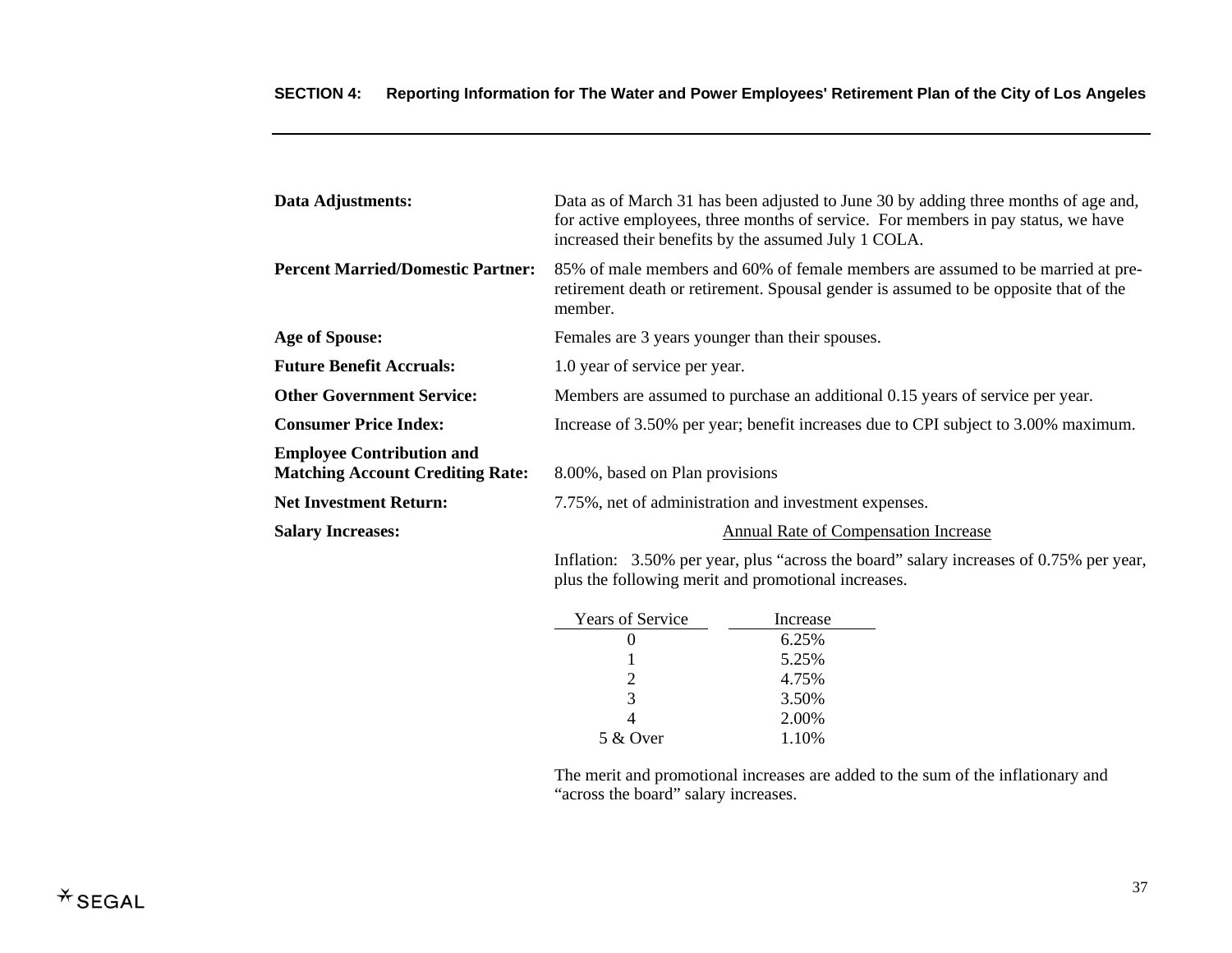| <b>Actuarial Value of Assets:</b> | The market value of assets less unrecognized returns in each of the last five years.<br>Unrecognized return is equal to the difference between the actual and expected returns<br>on a market value basis and is recognized over a five year period. As directed by the<br>Retirement Office, the actuarial value of assets may be reduced by an amount<br>classified as a non-valuation reserve.                                                                                                                                                                                                                                                                                                                                                                                                                                                                                                                                                                                                                                               |
|-----------------------------------|-------------------------------------------------------------------------------------------------------------------------------------------------------------------------------------------------------------------------------------------------------------------------------------------------------------------------------------------------------------------------------------------------------------------------------------------------------------------------------------------------------------------------------------------------------------------------------------------------------------------------------------------------------------------------------------------------------------------------------------------------------------------------------------------------------------------------------------------------------------------------------------------------------------------------------------------------------------------------------------------------------------------------------------------------|
| <b>Actuarial Cost Method:</b>     | Entry Age Normal Actuarial Cost Method. Entry Age equals attained age less years<br>of service. Normal Cost and Actuarial Accrued Liability are calculated on an<br>individual basis and are based on costs allocated as a level percent of salary, with<br>Normal Cost determined as if the current benefit accrual rate had always been in<br>effect.                                                                                                                                                                                                                                                                                                                                                                                                                                                                                                                                                                                                                                                                                         |
| <b>Funding Policy:</b>            | The Department of Water and Power makes contributions equal to the Normal Cost<br>adjusted by an amount to amortize any Surplus or Unfunded Actuarial Accrued<br>Liability. Both the Normal Cost and the Actuarial Accrued Liability are determined<br>under the Entry Age Normal Cost method. The July 1, 2004 Unfunded Actuarial<br>Liability is amortized over a fifteen year period commencing July 1, 2004. Any<br>subsequent change in Surplus or Unfunded Actuarial Accrued Liability are amortized<br>over separate fifteen year periods. All amortization amounts are determined in equal<br>dollar amounts over the amortization period. The Board may, by resolution, adopt a<br>separate period of not more than thirty years to amortize the change in Surplus or<br>Unfunded Actuarial Accrued Liability resulting from an unusual event, plan<br>amendment or change in assumptions or methods. The Department of Water and<br>Power contribution is not less than the matching contribution of 110% of member<br>contributions. |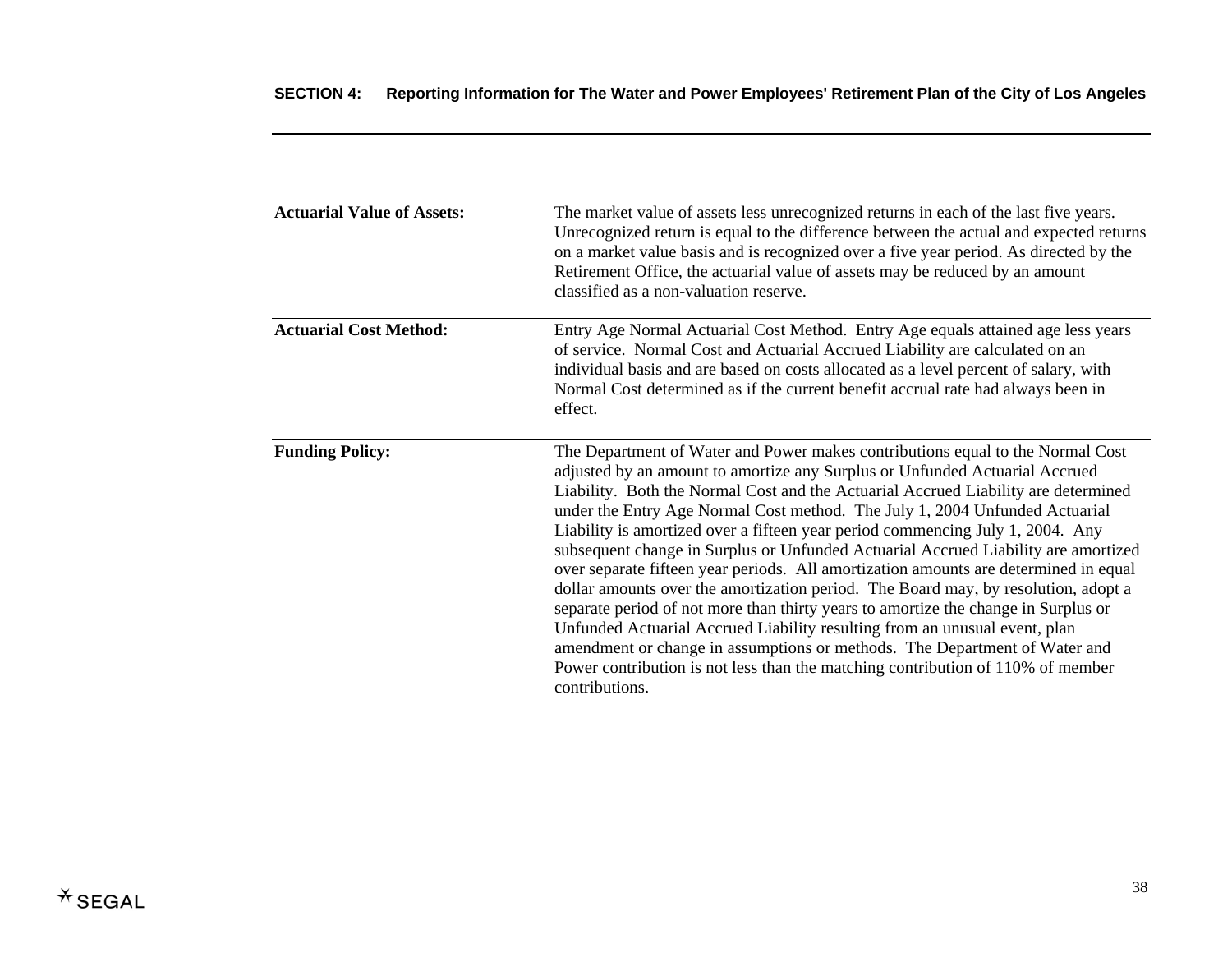| <b>Changes in Actuarial Assumptions:</b>        | Based on the Actuarial Experience Study, the following assumptions were changed.<br>Previously, these assumptions were as follows: |
|-------------------------------------------------|------------------------------------------------------------------------------------------------------------------------------------|
| <b>Mortality Rates:</b>                         |                                                                                                                                    |
| After Service Retirement<br>and Pre-retirement: | 1994 Group Annuity Mortality Table.                                                                                                |
| After Disability Retirement                     | 1994 Group Annuity Mortality Table.                                                                                                |

#### **Termination Rates before Retirement:**

|     | Rate (%) |            |       |                           |
|-----|----------|------------|-------|---------------------------|
|     |          | Mortality* |       | <b>Total Withdrawal**</b> |
| Age | Male     | Female     | Male  | <b>Female</b>             |
| 25  | 0.066    | 0.029      | 6.550 | 9.250                     |
| 30  | 0.080    | 0.035      | 4.700 | 7.550                     |
| 35  | 0.085    | 0.048      | 3.250 | 5.850                     |
| 40  | 0.107    | 0.071      | 2.300 | 4.650                     |
| 45  | 0.158    | 0.097      | 1.700 | 3.410                     |
| 50  | 0.258    | 0.143      | 1.320 | 2.640                     |
| 55  | 0.443    | 0.229      | 1.020 | 2.200                     |
| 60  | 0.798    | 0.444      | 0.720 | 1.100                     |
| 65  | 1.454    | 0.864      | 0.000 | 0.000                     |

*\* 5% of pre-retirement deaths are assumed to be duty related, with the remaining being non-duty related.* 

*\*\* No withdrawal is assumed after a member is first assumed to retire. Ordinary withdrawal members are assumed to receive their account balance at termination. Vested withdrawal members are assumed to receive a deferred benefit from the plan. 65% of male terminations and 60% of female terminations are assumed to be ordinary withdrawals, with the remaining being vested withdrawals.*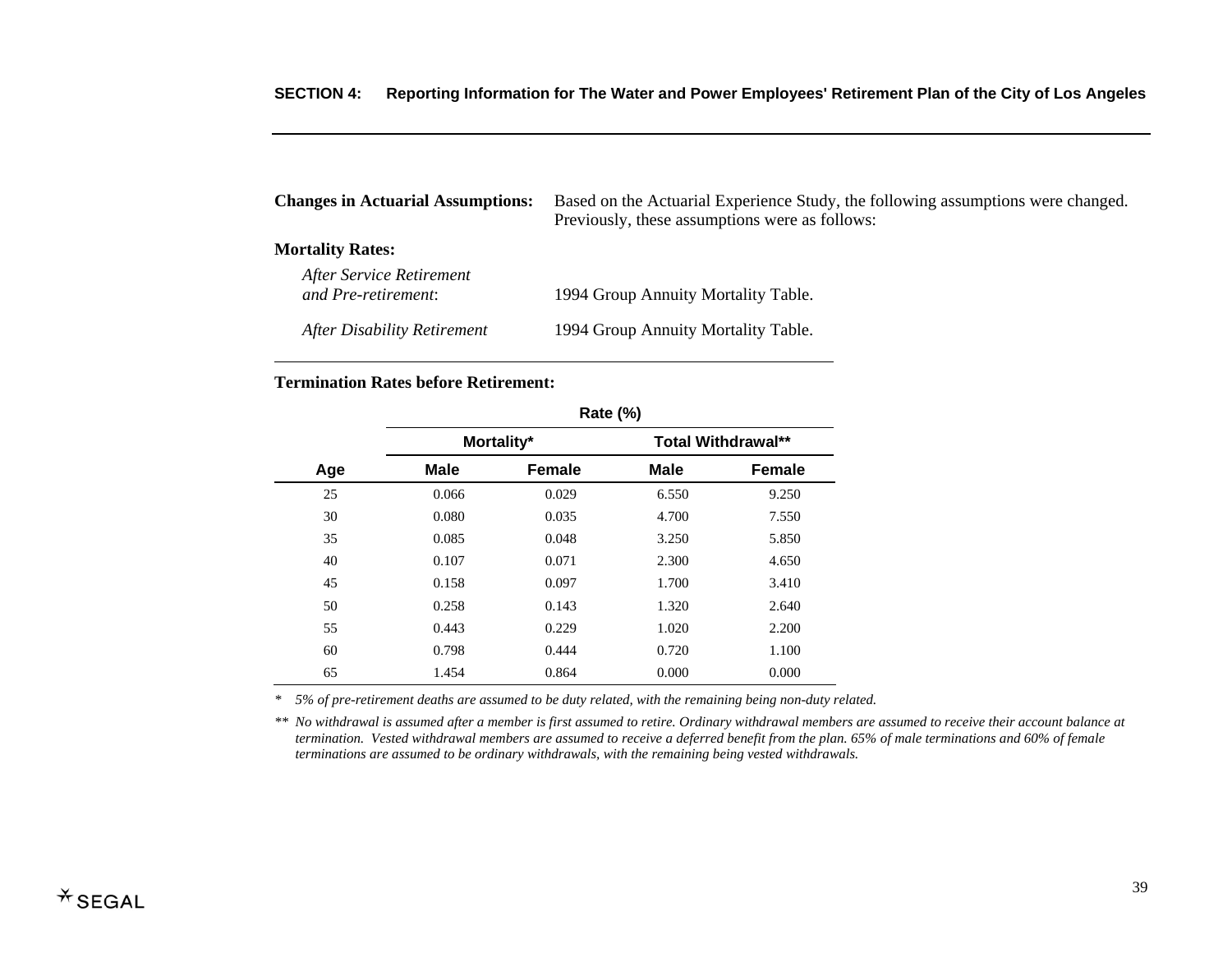| <b>Retirement Rates:</b>                       | Age | <b>Under 30 Years of Service</b>                                                      | <b>Over 30 Years of Service</b> |
|------------------------------------------------|-----|---------------------------------------------------------------------------------------|---------------------------------|
|                                                | 50  | 0.00%                                                                                 | 30.00%                          |
|                                                | 51  | 0.00                                                                                  | 12.50                           |
|                                                | 52  | 0.00                                                                                  | 12.50                           |
|                                                | 53  | 0.00                                                                                  | 5.00                            |
|                                                | 54  | 0.00                                                                                  | 5.00                            |
|                                                | 55  | 5.00                                                                                  | 25.00                           |
|                                                | 56  | 3.00                                                                                  | 12.50                           |
|                                                | 57  | 3.00                                                                                  | 12.50                           |
|                                                | 58  | 3.00                                                                                  | 12.50                           |
|                                                | 59  | 4.00                                                                                  | 12.50                           |
|                                                | 60  | 4.00                                                                                  | 15.00                           |
|                                                | 61  | 4.00                                                                                  | 10.00                           |
|                                                | 62  | 4.00                                                                                  | 10.00                           |
|                                                | 63  | 5.00                                                                                  | 20.00                           |
|                                                | 64  | 5.00                                                                                  | 20.00                           |
|                                                | 65  | 100.00                                                                                | 100.00                          |
| <b>Retirement Age and Benefit for Inactive</b> |     |                                                                                       |                                 |
| <b><i><u>Ested Participants:</u></i></b>       |     | A liability is determined for (a) an immediate refund of employee normal contribution |                                 |

**Changes in Assumptions (previous assumptions continued):** 

#### **Retirement Age and Benefit for Inactive**

| <b>Vested Participants:</b>              | A liability is determined for (a) an immediate refund of employee normal contribution<br>accounts plus department matching contribution accounts and (b) a deferred benefit at<br>age 60. The plan liability is the greater of these two calculations. |
|------------------------------------------|--------------------------------------------------------------------------------------------------------------------------------------------------------------------------------------------------------------------------------------------------------|
| <b>Percent Married/Domestic Partner:</b> | 90% of male participants and 75% of female participants are assumed to be married at<br>pre-retirement death or retirement. Spousal gender is assumed to be opposite that of<br>the member.                                                            |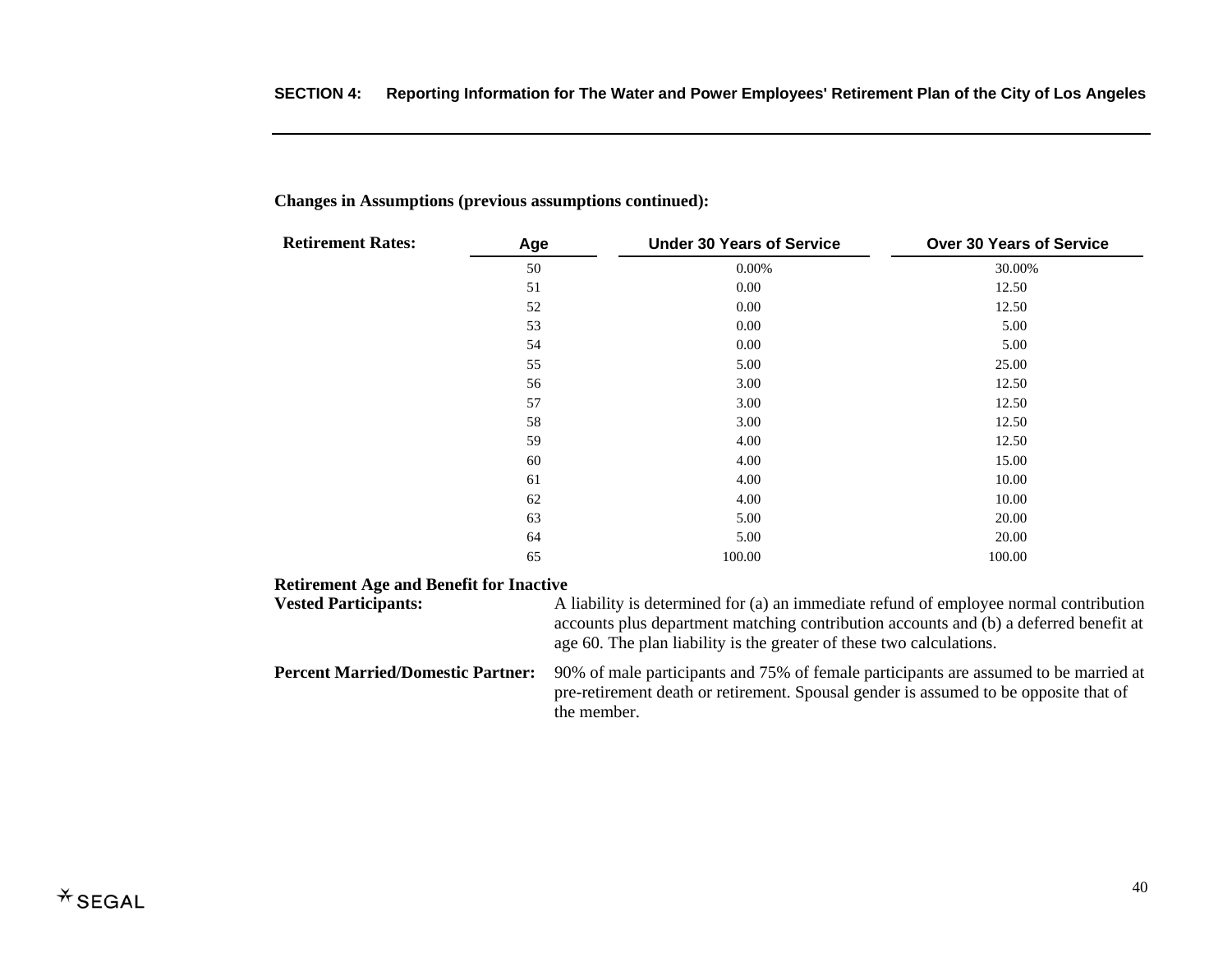#### **Changes in Assumptions (previous assumptions continued):**

| <b>Consumer Price Index:</b>  | Increase of 3.75% per year; benefit increases due to CPI subject to 3.00% maximum.    |  |
|-------------------------------|---------------------------------------------------------------------------------------|--|
| <b>Net Investment Return:</b> | 8.00%, net of administration and investment expenses.                                 |  |
| <b>Salary Increases:</b>      | Annual Rate of Compensation Increase                                                  |  |
|                               | Latterian: $2.750$ non year plue "comess the hoard" solem increases of 0.500 non year |  |

 Inflation: 3.75% per year, plus "across the board" salary increases of 0.50% per year, plus the following merit and promotional increases.

| <b>Years of Service</b> | Increase |
|-------------------------|----------|
|                         | 5.00%    |
|                         | 4.00%    |
| 2                       | 3.00%    |
| $\mathcal{R}$           | 2.00%    |
|                         | 1.50%    |
| 5 & Over                | 1.00%    |

 The merit and promotional increases are compounded with the sum of the inflationary and "across the board" salary increases.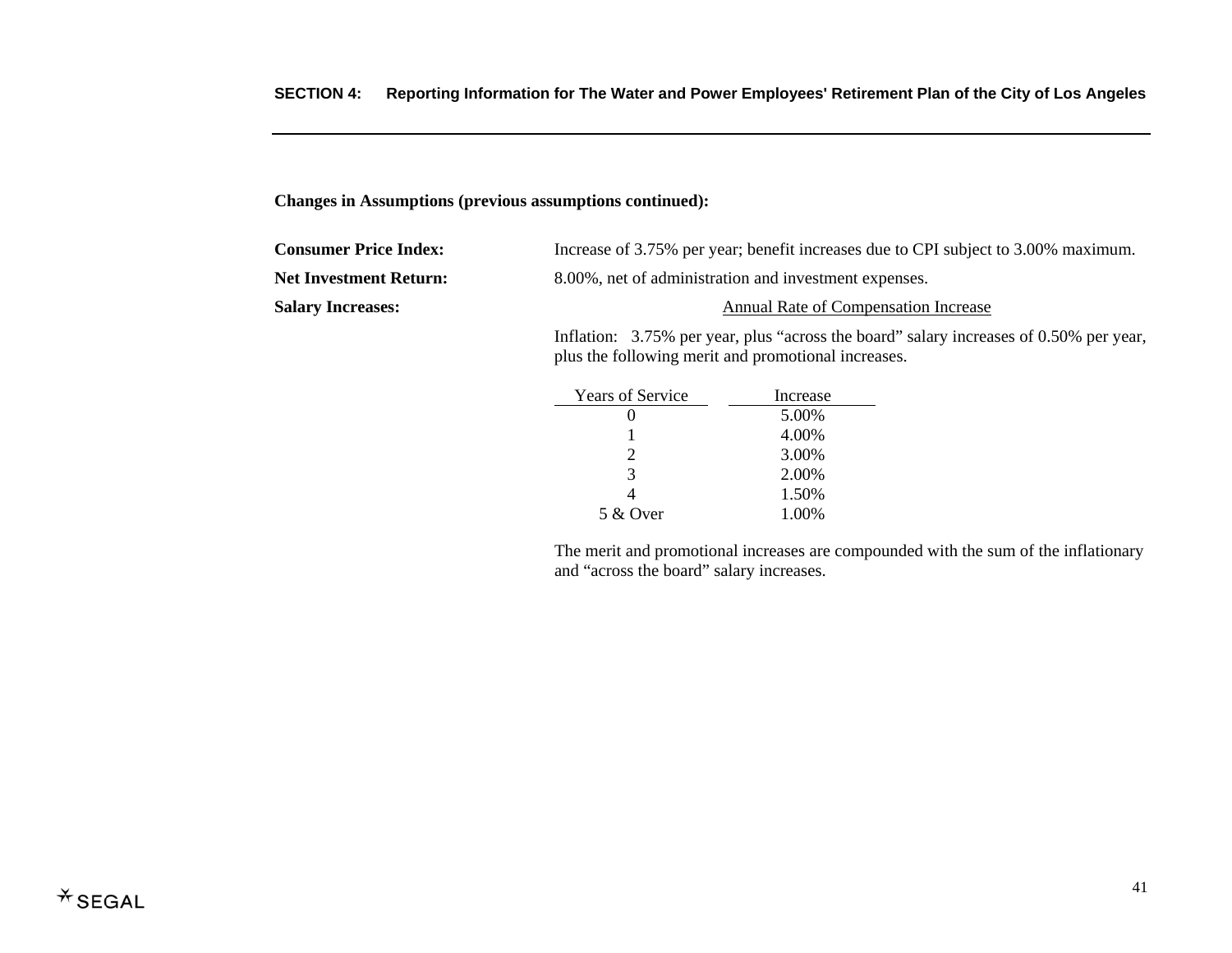#### **EXHIBIT VII**

# **Summary of Plan Provisions**

This exhibit summarizes the major provisions of the LADWP included in the valuation. It is not intended to be, nor should it be interpreted as, a complete statement of all plan provisions.

| <b>Plan Year:</b>                  | July 1 through June 30                                                                                                                                                                        |  |
|------------------------------------|-----------------------------------------------------------------------------------------------------------------------------------------------------------------------------------------------|--|
| <b>Census Date:</b>                | March 31                                                                                                                                                                                      |  |
| <b>Formula Retirement Benefit:</b> |                                                                                                                                                                                               |  |
| Age & Service Requirement          | Age 60 with 5 years of service                                                                                                                                                                |  |
|                                    | Age 55 with 10 years of service in the last 12 years                                                                                                                                          |  |
|                                    | Any age with 30 years of service; or                                                                                                                                                          |  |
|                                    | Receiving permanent total disability benefits from the Plan.                                                                                                                                  |  |
|                                    | To be eligible, the employee must have worked or been paid disability four of<br>Note:<br>the last five years immediately preceding eligibility to retire, or while eligible<br>to retire.    |  |
| <b>Monthly Amount</b>              | The greater of 2.1% of the Monthly Salary Base or \$9.50 per year of service. For<br>those age 55 or older with 30 or more years of service the factor is 2.3% of the<br>Monthly Salary Base. |  |
| <b>Monthly Salary Base</b>         | Equivalent of monthly average salary of highest continuous 26 biweekly payroll<br>periods (one year).                                                                                         |  |
| Cost of Living benefit             | Based on changes to Los Angeles area consumer price index to a maximum of 3% per<br>year.                                                                                                     |  |
| <b>Money Purchase Annuity:</b>     | A monthly lifetime benefit equal in value to the employee normal contribution<br>account plus Department matching contribution (current service contribution) account<br>at retirement date.  |  |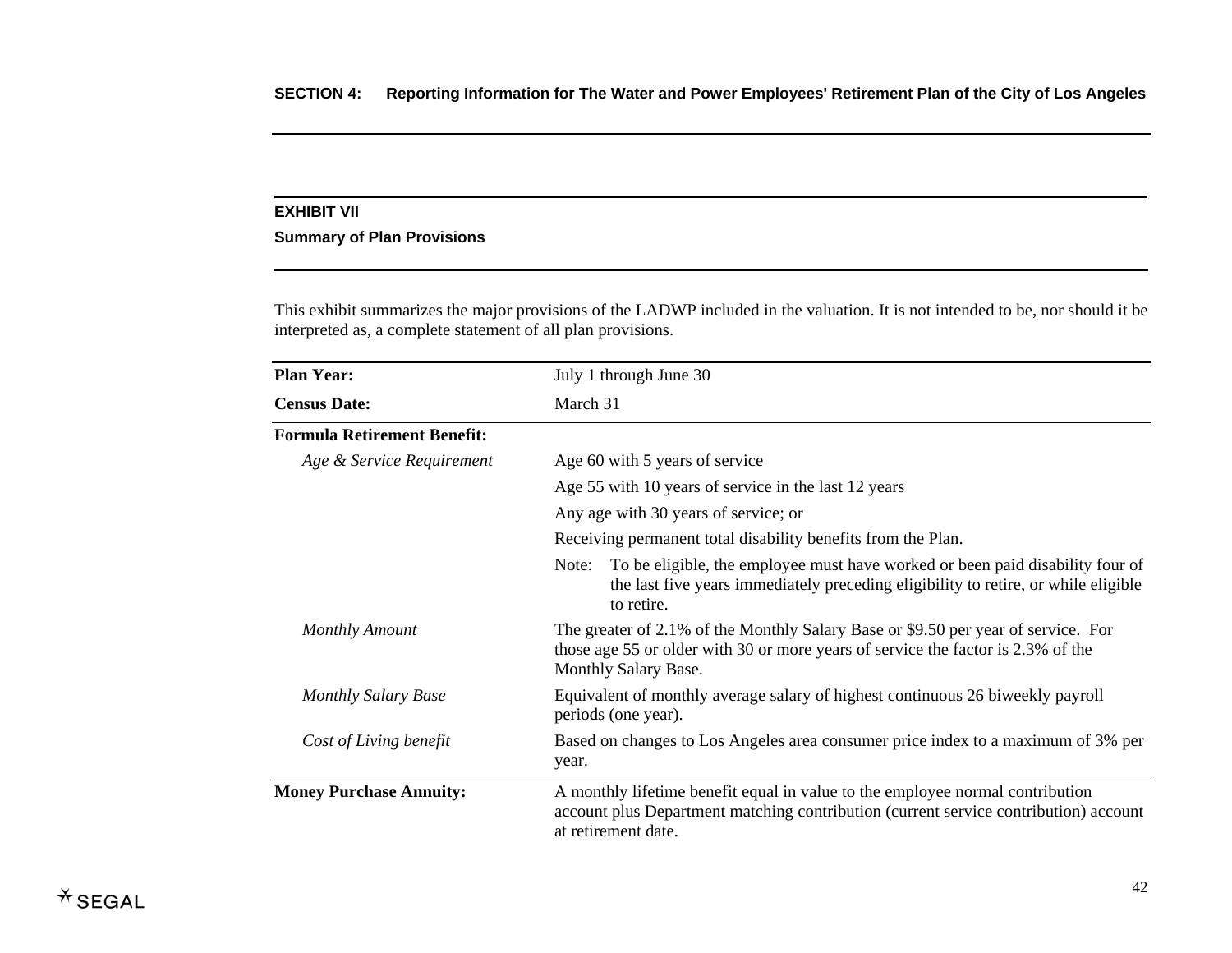| <b>Minimum Benefit:</b> | If the money purchase annuity amount exceeds the monthly amount of the formula<br>retirement benefit and the retiree meets the eligibility requirements for the formula   |
|-------------------------|---------------------------------------------------------------------------------------------------------------------------------------------------------------------------|
|                         | retirement benefit, the amount of the money purchase annuity is paid and the cost-of-<br>living and death after retirement continuance features of the formula retirement |
|                         | benefit are also paid.                                                                                                                                                    |

**Early Retirement Reduction Factors:** The early retirement factor is determined by the attained age on the effective date of retirement. Every three months of attained age will affect the factor

| <b>Attained Age at</b><br><b>Actual Retirement</b> | <b>Exact Age</b> | $+3$ Months | $+6$ Months | $+9$ Months |
|----------------------------------------------------|------------------|-------------|-------------|-------------|
| 48                                                 | .7150            | .7225       | .7300       | .7375       |
| 49                                                 | .7450            | .7525       | .7600       | .7675       |
| 50                                                 | .7750            | .7825       | .7900       | .7975       |
| 51                                                 | .8050            | .8125       | .8200       | .8275       |
| 52                                                 | .8350            | .8425       | .8500       | .8575       |
| 53                                                 | .8650            | .8725       | .8800       | .8875       |
| 54                                                 | .8950            | .9025       | .9100       | .9175       |
| 55                                                 | .9250            | .92875      | .9325       | .93625      |
| 56                                                 | .9400            | .94375      | .9475       | .95125      |
| 57                                                 | .9550            | .95875      | .9625       | .96625      |
| 58                                                 | .9700            | .97375      | .9775       | .98125      |
| 59                                                 | .9850            | .98875      | .9925       | .99625      |
| 60 & Over                                          | 1.0000           |             |             |             |

 The factor is 1.0000 for those retiring at age 55 or later with at least 30 years of service.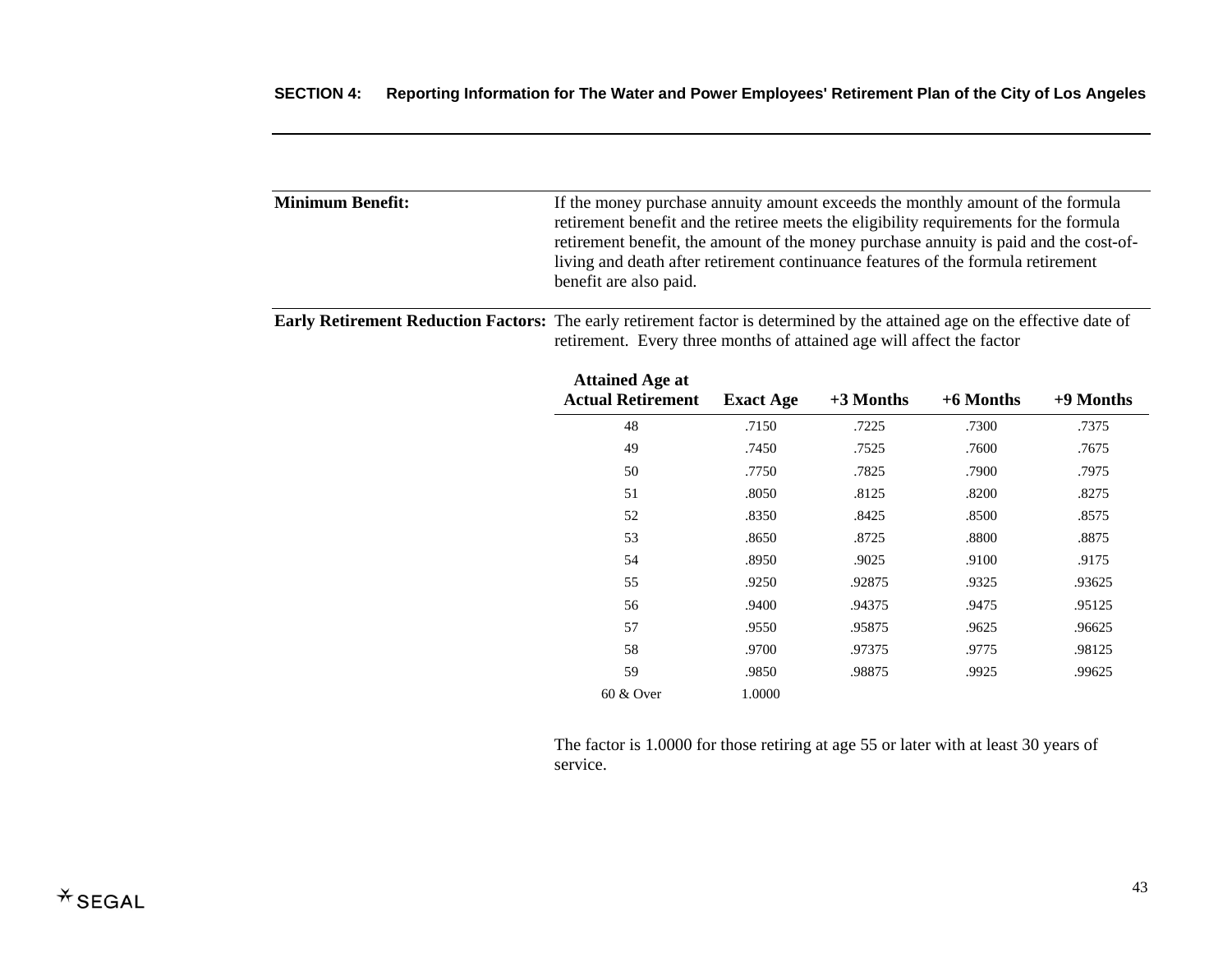| <b>Member Normal Contributions:</b>                        | If an employee became a plan member after May 31, 1984, the member normal<br>contribution rate is 6% of pay.<br>If an employee became a plan member before June 1, 1984 or transferred from CERS<br>with an entry age contribution rate, sample rates by entry age are as follows:                                                                            |                                                                                    |  |
|------------------------------------------------------------|---------------------------------------------------------------------------------------------------------------------------------------------------------------------------------------------------------------------------------------------------------------------------------------------------------------------------------------------------------------|------------------------------------------------------------------------------------|--|
|                                                            |                                                                                                                                                                                                                                                                                                                                                               |                                                                                    |  |
|                                                            | Entry Age                                                                                                                                                                                                                                                                                                                                                     | Rate                                                                               |  |
|                                                            | 20<br>25<br>30<br>35<br>40<br>45                                                                                                                                                                                                                                                                                                                              | 2.601%<br>3.102%<br>3.611%<br>4.161%<br>4.742%<br>5.381%                           |  |
|                                                            | 50<br>55<br>59                                                                                                                                                                                                                                                                                                                                                | 6.042%<br>6.762%<br>7.332%                                                         |  |
| <b>Department Current Service</b><br><b>Contributions:</b> | minimum of 110% of employee contributions.                                                                                                                                                                                                                                                                                                                    | The Department of Water and Power makes actuarially based contributions that are a |  |
| Disability:                                                | Disability benefits are paid from the Disability Fund. However, if a member is<br>receiving permanent and total disability benefits, the member may elect to retire.<br>Other than a nominal amount, no service credit during disability is earned for the<br>2.1% formula; however, credit is earned during disability toward the \$9.50 minimum<br>formula. |                                                                                    |  |
| Deferred Withdrawal Retirement Benefit (Vested):           |                                                                                                                                                                                                                                                                                                                                                               |                                                                                    |  |
| Age & Service Requirement                                  | Age 60 with one year of contributing membership; or                                                                                                                                                                                                                                                                                                           |                                                                                    |  |
|                                                            | Age 55 with 10 years of contributing membership in the 12 years prior to separation<br>from service.                                                                                                                                                                                                                                                          |                                                                                    |  |
| Amount                                                     | Value of employee normal contribution account plus Department matching<br>contribution (called current service contribution) account at retirement date                                                                                                                                                                                                       |                                                                                    |  |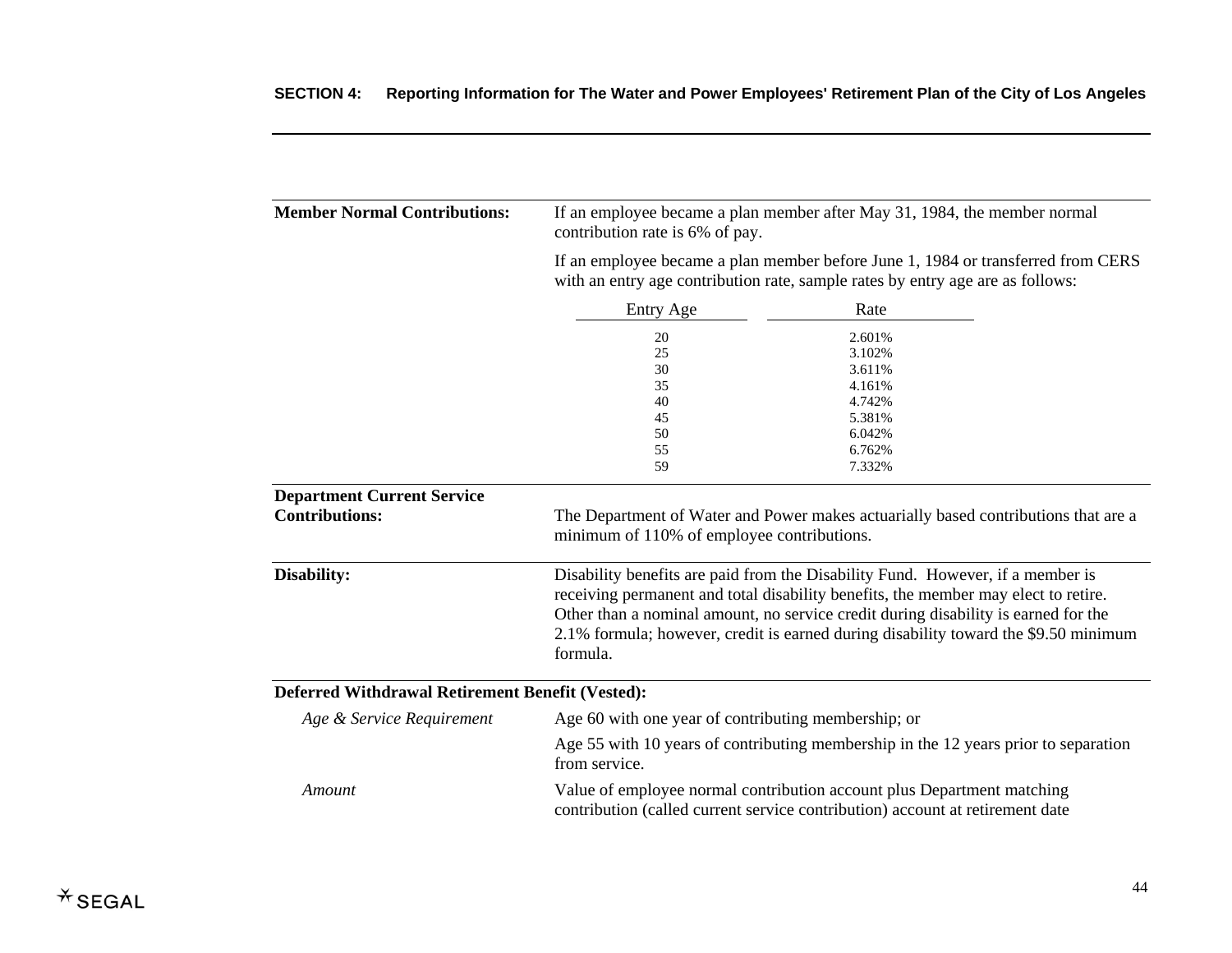| <b>Death Before Retirement:</b>               |                                                                                                                                                                                                                                                                                                             |
|-----------------------------------------------|-------------------------------------------------------------------------------------------------------------------------------------------------------------------------------------------------------------------------------------------------------------------------------------------------------------|
| Age and Service Requirement                   | None                                                                                                                                                                                                                                                                                                        |
| Amount                                        | Refund of member contributions with interest.                                                                                                                                                                                                                                                               |
| Age, Service and Type of<br>Death Requirement | Any death of a member who is eligible for service retirement, but who has not yet<br>retired or attained 25 years of service                                                                                                                                                                                |
| Amount                                        | In lieu of the refund of member contributions with interest, the member's spouse may<br>elect an immediate lifetime monthly allowance. The monthly allowance payable to the<br>surviving spouse is the amount the spouse would have received had the member<br>elected a full joint and survivor allowance. |
| Age, Service and Type                         |                                                                                                                                                                                                                                                                                                             |
| of Death Requirement                          | Duty death with 10 years of service, but prior to service retirement eligibility or<br>attainment of 25 years of service                                                                                                                                                                                    |
| Amount                                        | In lieu of the refund of member contributions with interest, the member's spouse may<br>elect either:                                                                                                                                                                                                       |
|                                               | A deferred lifetime monthly allowance commencing when the member would<br>(a)<br>have been eligible for a service retirement or attained 25 years of service; or                                                                                                                                            |
|                                               | An immediate lifetime monthly allowance calculated with up to five years<br>(b)<br>added to the member's age or service. This option is only available if the<br>member has attained age 50 or attained 20 years of service.                                                                                |
|                                               | The monthly allowance payable to the surviving spouse is the amount the spouse<br>would have received had the member elected a full joint and survivor allowance.                                                                                                                                           |
| <b>Death After Retirement:</b>                | 50% of retiree's unmodified allowance continued to eligible spouse or domestic<br>partner (reduced if difference in ages is greater than five years).                                                                                                                                                       |
| <b>Withdrawal of Contributions Benefit</b>    |                                                                                                                                                                                                                                                                                                             |
| (Ordinary Withdrawal):                        | Refund of employee contributions with interest                                                                                                                                                                                                                                                              |